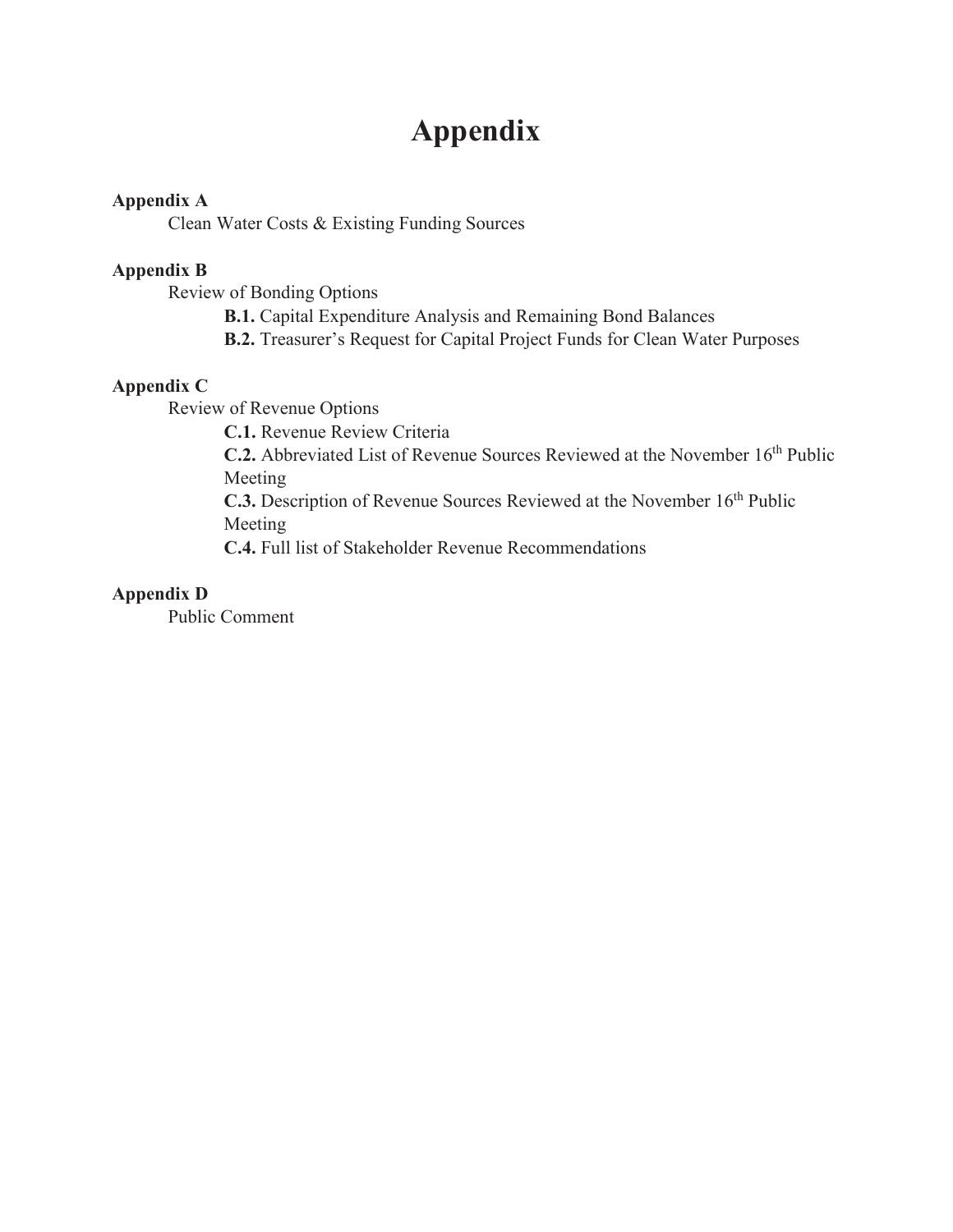**Appendix A**

Clean Water Costs & Existing Funding Sources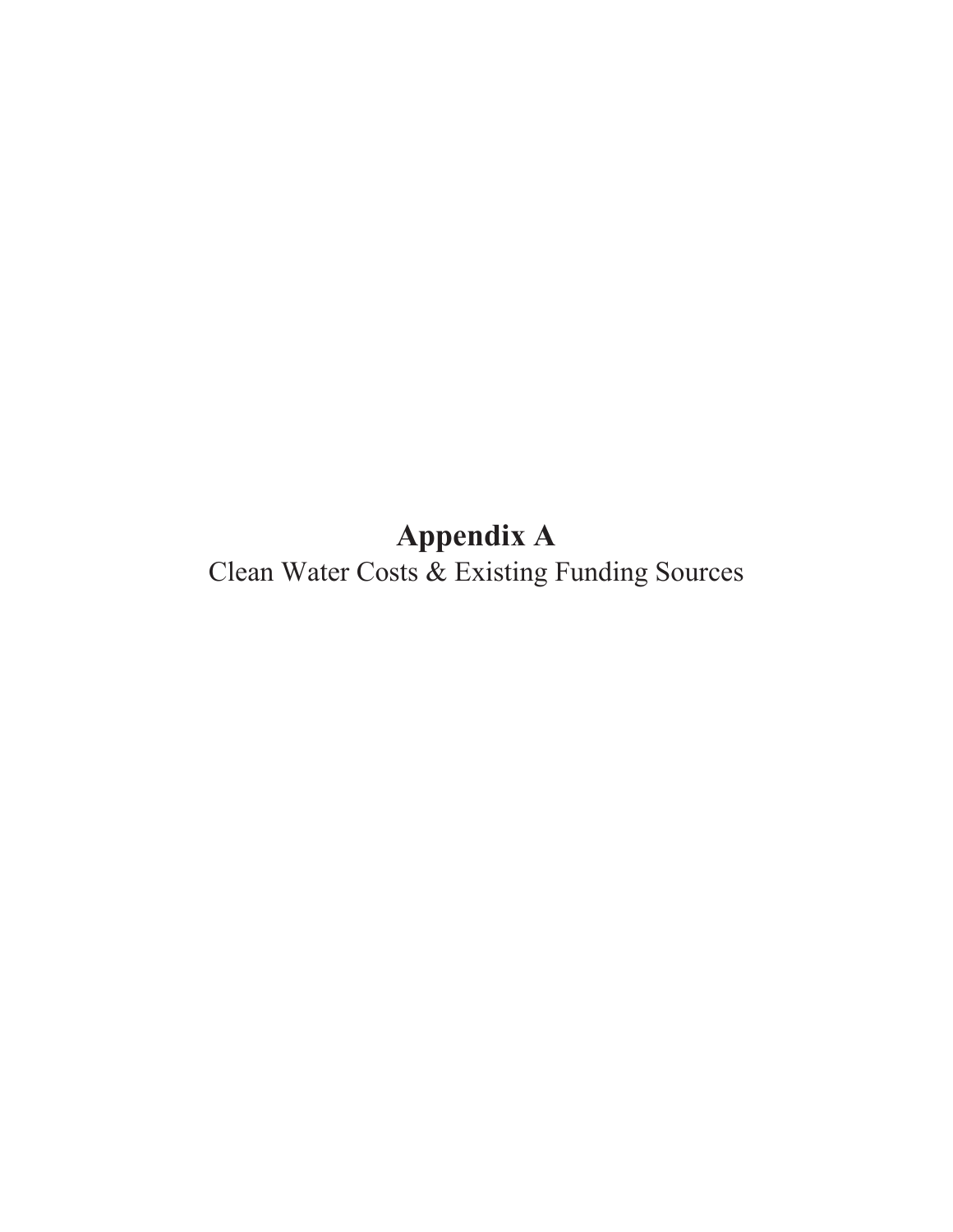1

39 Natural Resources Restoration for Pollution Control 40 Subtotal: Agriculture, Stormwater, Natural Resources

41 **Tier 1 & Tier 2 Total**

3

#### **\*\*\*FINALͲ1/10/2017\*\*\***

**(\$62,408,771)**

#### <sup>2</sup> 1/10/17 9:38 AM **Summary: Costs for Clean Water Improvements by Sector**

\$142,753,000 | \$39,362,000 | \$39,362,000 | \$1,444,371,300 | \$470,781,179 | \$470,781,179 | \$49,679,506) | \$48,679,506

**(\$1,248,175,418)**

\$39,362,000 (\$103,391,<br>\$470,781,179 (\$973,590,

**Vermont Water Quality Funding 20ͲYear Projection (\$s in millions, unless otherwise indicated), Page 1**

| $\overline{4}$                                                                                                              |                                                                                        |                                |                                  |                          |                       |  |  |  |  |  |  |  |
|-----------------------------------------------------------------------------------------------------------------------------|----------------------------------------------------------------------------------------|--------------------------------|----------------------------------|--------------------------|-----------------------|--|--|--|--|--|--|--|
| 5<br><b>Tier 1 and Tier 2 Legend</b>                                                                                        |                                                                                        |                                |                                  |                          |                       |  |  |  |  |  |  |  |
| Blue Shaded lines are "Tier 1" costs, the incremental costs associated with TMDLs, Act 64 (2015) and CSO Policy (2016)<br>6 |                                                                                        |                                |                                  |                          |                       |  |  |  |  |  |  |  |
| $\overline{7}$                                                                                                              | Unshaded lines are "Tier 2" costs, costs that support, enhance and catalyze compliance |                                |                                  |                          |                       |  |  |  |  |  |  |  |
| 8                                                                                                                           | Tan shaded lines represent total of "Tier 1" and "Tier 2"                              |                                |                                  |                          |                       |  |  |  |  |  |  |  |
| 9                                                                                                                           |                                                                                        |                                |                                  |                          |                       |  |  |  |  |  |  |  |
| 10                                                                                                                          | <b>Tier 1 Summary: Costs &amp; Financing Sources</b>                                   | <b>Projected 20-Year Costs</b> | <b>Projected 20-Yr Financing</b> | <b>Total 20-Year Gap</b> | <b>Annualized Gap</b> |  |  |  |  |  |  |  |
| 11                                                                                                                          | Tier 1 Municipal Wastewater Pollution Control, including CSO                           | \$337,971,000                  | \$215,181,138                    | (\$122,789,862)          | (56, 139, 493)        |  |  |  |  |  |  |  |
| 12                                                                                                                          |                                                                                        |                                |                                  |                          |                       |  |  |  |  |  |  |  |
| 13                                                                                                                          | <b>Tier 1 Summary: Costs &amp; Funding Sources</b>                                     | <b>Projected 20-Year Costs</b> | <b>Projected 20-Year Funds</b>   | <b>Total 20-Year Gap</b> | <b>Annualized Gap</b> |  |  |  |  |  |  |  |
| 14                                                                                                                          | Tier 1 Agriculture Pollution Control                                                   | \$527,633,654                  | \$209,505,000                    | (\$318,128,654)          | ( \$15,906,433)       |  |  |  |  |  |  |  |
| 15                                                                                                                          | Tier 1 Stormwater Pollution Control, Including Roads                                   | \$694,678,108                  | \$215,755,179                    | (\$478,922,929)          | ( \$23, 946, 146)     |  |  |  |  |  |  |  |
| 16                                                                                                                          | Tier 1 Natural Resources Restoration for Pollution Control                             | \$83,885,000                   | \$32,927,000                     | (\$50,958,000)           | ( \$2,547,900]        |  |  |  |  |  |  |  |
| 17                                                                                                                          | Tier 1 Subtotal: Agriculture, Stormwater, Natural Resources                            | \$1,306,196,762                | \$458,187,179                    | (\$848,009,583)          | (542, 400, 479)       |  |  |  |  |  |  |  |
| 18                                                                                                                          | <b>Tier 1 Total</b>                                                                    | \$1,644,167,762                | \$673,368,317                    | (\$970,799,445)          | ( \$48,539,972]       |  |  |  |  |  |  |  |
| 19                                                                                                                          |                                                                                        |                                |                                  |                          |                       |  |  |  |  |  |  |  |
| 20                                                                                                                          |                                                                                        |                                |                                  |                          |                       |  |  |  |  |  |  |  |
| 21                                                                                                                          | <b>Tier 2 Summary: Costs &amp; Financing Sources</b>                                   | <b>Projected 20-Year Costs</b> | <b>Projected 20-Yr Financing</b> | <b>Total 20-Year Gap</b> | <b>Annualized Gap</b> |  |  |  |  |  |  |  |
| 22                                                                                                                          | Tier 2 Municipal Wastewater Control                                                    | \$530,399,000                  | \$378,603,565                    | ( \$151, 795, 435]       | (57,589,772)          |  |  |  |  |  |  |  |
| 23                                                                                                                          |                                                                                        |                                |                                  |                          |                       |  |  |  |  |  |  |  |
| 24                                                                                                                          | Tier 2 Summary: Costs & Funding Sources to Support Compliance                          | <b>Projected 20-Year Costs</b> | <b>Projected 20-Yr Funds</b>     | <b>Total 20-Year Gap</b> | <b>Annualized Gap</b> |  |  |  |  |  |  |  |
| 25                                                                                                                          | Tier 2 Agriculture Pollution Control                                                   | \$46,766,538                   | \$0                              | (546, 766, 538)          | (52, 338, 327)        |  |  |  |  |  |  |  |
| 26                                                                                                                          | Tier 2 Stormwater Pollution Control, Including Roads                                   | \$32,540,000                   | \$6,159,000                      | ( \$26, 381, 000]        | ( \$1,319,050)        |  |  |  |  |  |  |  |
| 27                                                                                                                          | Tier 2 Natural Resources Restoration for Pollution Control                             | \$58,868,000                   | \$6,435,000                      | ( \$52,433,000]          | ( \$2,621,650)        |  |  |  |  |  |  |  |
| 28                                                                                                                          | Tier 2 Subtotal: Agriculture, Stormwater, Natural Resources                            | \$138,174,538                  | \$12,594,000                     | ( \$125,580,538]         | (56, 279, 027)        |  |  |  |  |  |  |  |
| 29                                                                                                                          | <b>Tier 2 Total</b>                                                                    | \$668,573,538                  | \$391,197,565                    | (5277, 375, 974)         | (\$13,868,799)        |  |  |  |  |  |  |  |
| 30                                                                                                                          |                                                                                        |                                |                                  |                          |                       |  |  |  |  |  |  |  |
| 31                                                                                                                          |                                                                                        |                                |                                  |                          |                       |  |  |  |  |  |  |  |
| 32                                                                                                                          | Tier 1 & Tier 2 Total                                                                  |                                |                                  |                          |                       |  |  |  |  |  |  |  |
| 33                                                                                                                          | <b>Total Summary: Costs &amp; Financing Sources</b>                                    | <b>Projected 20-Year Costs</b> | <b>Projected 20-Yr Financing</b> | <b>Total 20-Year Gap</b> | <b>Annualized Gap</b> |  |  |  |  |  |  |  |
| 34                                                                                                                          | Municipal Wastewater Control, including CSO                                            | \$868,370,000                  | \$593,784,703                    | (\$274,585,297           | (\$13,729,265]        |  |  |  |  |  |  |  |
| 35                                                                                                                          |                                                                                        |                                |                                  |                          |                       |  |  |  |  |  |  |  |
| 36                                                                                                                          | <b>Total Summary: Costs &amp; Funding Sources</b>                                      | <b>Projected 20-Year Costs</b> | <b>Projected 20-Yr Funds</b>     | <b>Total 20-Year Gap</b> | <b>Annualized Gap</b> |  |  |  |  |  |  |  |
| 37                                                                                                                          | <b>Agriculture Pollution Control</b>                                                   | \$574,400,192                  | \$209,505,000                    | (\$364,895,192)          | ( \$18, 244, 760)     |  |  |  |  |  |  |  |
| 38                                                                                                                          | <b>Stormwater Pollution Control, Including Roads</b>                                   | \$727,218,108                  | \$221,914,179                    | ( \$505, 303, 929)       | (\$25,265,196)        |  |  |  |  |  |  |  |

**\$2,312,741,300**

|                   | <b>Abbreviations</b>                               |
|-------------------|----------------------------------------------------|
| BMP:              | <b>Best Management Practice</b>                    |
| CSO:              | <b>Combined Sewer Overflows</b>                    |
| $CWE$ :           | Clean Water Fund                                   |
| <b>CWIP</b>       | Clean Water Initiative Program                     |
| CWSRF:            | Clean Water State Revolving Fund                   |
| FR:               | Ecosystem Restoration Grants (of CWIP)             |
| FWD:              | Fish & Wildlife Department                         |
| LC TMDL:          | Lake Champlain Total Max Daily Load                |
| NPS:              | NonPoint Source (not wastewater & reg. stormwater) |
| PO4:              | Phophorus                                          |
| <b>REAP Zone:</b> | Rural Economic Area Program Grants                 |
| USDA RD:          | US Dept of Agriculture Rural Development           |
| VTrans:           | Vermont Agency of Transporation                    |
| <b>WFP</b>        | Water Environment Program                          |
| WPC:              | <b>Water Pollution Control</b>                     |
| WW:               | Wastewater                                         |

**\$1,064,565,882**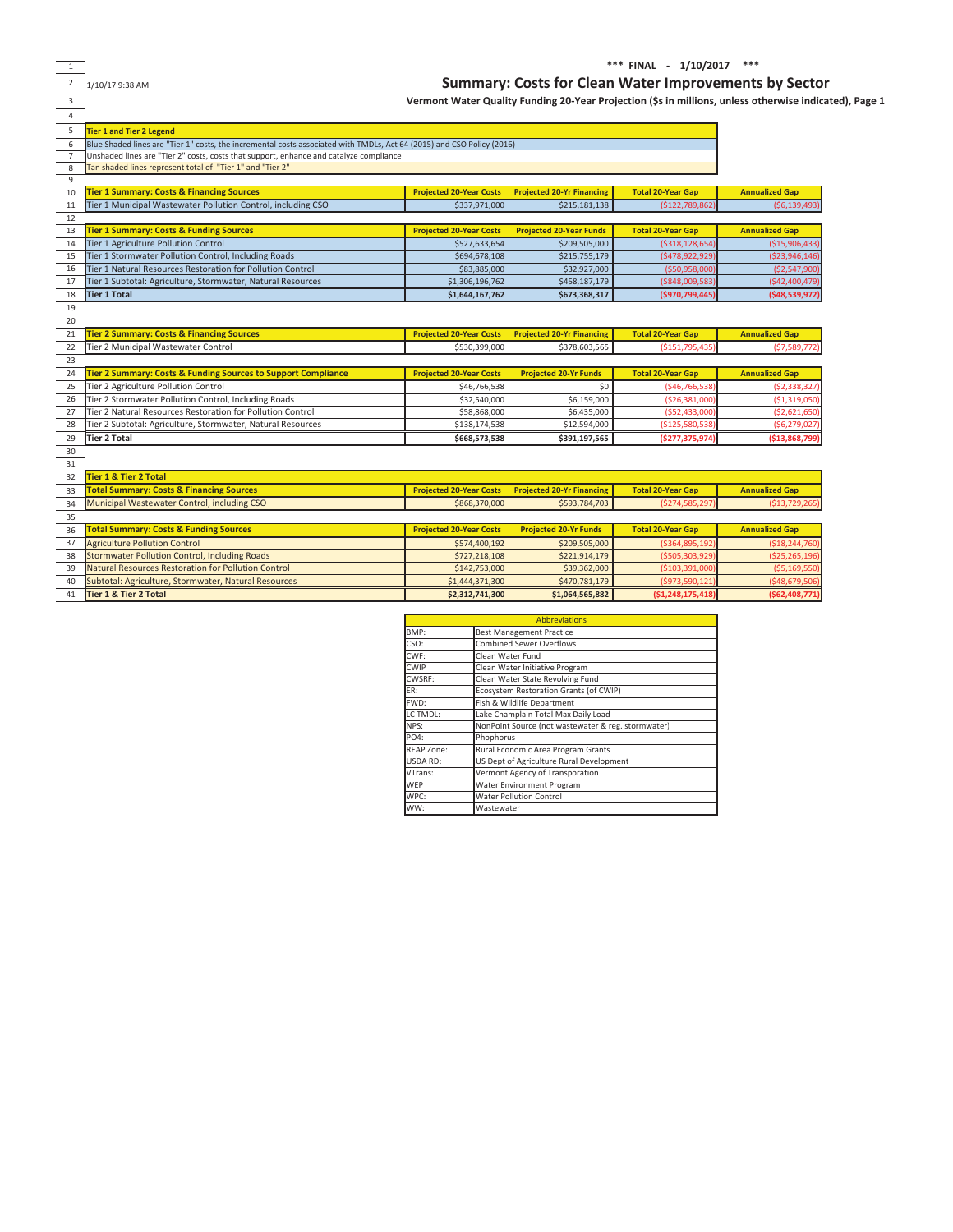1 2 1/10/17 9:38 AM

**\*\*\*FINALͲ1/1Ϭ/201ϳ\*\*\* Summary: Costs for Clean Water Improvements by Sector Vermont Water Quality Funding 20ͲYear Projection (\$s in millions, unless otherwise indicated), Page 2**

3 4 5 **Tier 1 and Tier 2 Legend** 6 Blue Shaded lines are "Tier 1" costs, the incremental costs associated with TMDLs, Act 64 (2015) and CSO Policy (2016).<br>7 Dunshaded lines are "Tier 2" costs, costs that support, enhance and catalyze compliance.<br>8 Tan sha 9

| 10       | <b>Municipal Wastewater Sector</b>                                              |             |                                |                  |              |                          |              |             |                          |             |             |                       |              |              |              |              |              |              |              |              |              | 20-Year          |                |
|----------|---------------------------------------------------------------------------------|-------------|--------------------------------|------------------|--------------|--------------------------|--------------|-------------|--------------------------|-------------|-------------|-----------------------|--------------|--------------|--------------|--------------|--------------|--------------|--------------|--------------|--------------|------------------|----------------|
| 11       | <b>Costs &amp; Financing Sources</b>                                            | <b>FY18</b> | <b>FY19</b>                    | <b>FY20</b>      | <b>FY21</b>  | <b>FY22</b>              | <b>FY23</b>  | <b>FY24</b> | <b>FY25</b>              | <b>FY26</b> | <b>FY27</b> | <b>FY 28</b>          | <b>FY 29</b> | <b>FY 30</b> | <b>FY 31</b> | <b>FY32</b>  | <b>FY 33</b> | <b>FY 34</b> | <b>FY 35</b> | <b>FY 36</b> | <b>FY 37</b> | Total            | Annualized     |
| 12       | Tier 1 Muni. Wastewater Control: Costs, Required by TMDL, Act 64, CSO           | 11.8        | 16.1                           | 35.0             | 42.7         | 54.8                     | 48.0         | 39.0        | 26.8                     | 11.3        | 11.3        | 11.3                  | 7.5          | 3.8          | 3.8          | 3.8          | 3.8          | 3.8          | 3.8          | 0.0          | 0.0          | 338.0            | 16.9           |
| 13       | Tier 1 Muni. Wastewater Control: Funding Sources, Req. by TMDL, Act 64, CSO     | 9.8         | 11.5                           | 22.1             | 25.4         | 25.6                     | 27.6         | 26.8        | 20.3                     | 5.0         | 6.6         | 6.7                   | 4.9          | 2.7          | 2.8          | 2.9          | 2.9          | 2.5          | 3.0          | 3.0          | 3.0          | 215.2            | 10.8           |
|          | Fier 1 Municipal Wastewater Control: Gap, Required by TMDL, Act 64, CSO         | (2.0)       | (4.6)                          | (12.8)           | (17.3)       | (29.7)                   | (20.4)       | (12.2)      | (6.5)                    | (6.2)       | (4.7)       | (4.6)                 | (2.6)        | (1.1)        | (0.9)        | (0.5)        | (0.8)        | (1.3)        | (0.7)        | 3.0          | 3.0          | (122.8)          | (6.1)          |
| 15       | Tier 2 Municipal Wastewater Control: Costs that Support Compliance              | 27.8        | 25.0                           | 11.8             | 7.7          | 8.8                      | 5.6          | 6.4         | 14.9                     | 35.2        | 35.2        | 35.2                  | 35.2         | 35.2         | 35.2         | 35.2         | 35.2         | 35.2         | 35.2         | 35.2         | 35.2         | 530.4            | 26.5           |
|          | Tier 2 Municipal Wastewater Control: Funding Sources to Support Compliance      | 23.1        | 17.8                           | 7.5              | 4.6          | 4.1                      | 3.2          | 4.4         | 11.5                     | 15.7        | 20.5        | 20.9                  | 23.1         | 25.1         | 26.3         | 26.8         | 27.3         | 23.1         | 28.5         | 32.1         | 32.8         | 378.6            | 18.9           |
|          | Fier 2 Municipal Wastewater Control: Gap, to Support Compliance                 | (4.7)       | (7.2)                          | (4.3)            | (3.1)        | (4)                      | (2.4)        | (2.0)       | (3.3)                    | (19.        | (14.7)      | (14.3)                | (12.5)       | (10.         | (8.9)        | (8,          | (7.5)        | (12)         | (6.7)        | (3.1)        | (2)          | (151.8)          | (7.6)          |
|          | Municipal Wastewater Control: Total Costs                                       | 39.7        | 41.1                           | 46.8             | 50.4         | 63.6                     | 53.5         | 45.4        | 41.6                     | 46.5        | 46.5        | 46.5                  | 42.7         | 39.0         | 39.0         | 39.0         | 39.0         | 39.0         | 39.0         | 35.2         | 35.2         | 868.4            | 43.4           |
|          | Municipal Wastewater Control: Total Funding Sources                             | 32.9        | 29.3                           | 29.6             | 30.0         | 29.8                     | 30.8         | 31.2        | 31.8                     | 20.8        | 27.1        | 27.6                  | 28.1         | 27.7         | 29.1         | 29.7         | 30.3         | 25.6         | 31.5         | 35.2         | 35.9         | 593.8            | 29.7           |
| 20       | Aunicipal Wastewater Control: Total Gar                                         |             |                                | 17 <sub>17</sub> | 120          | 133                      | (22)         |             |                          |             |             |                       | 14.          | (11.         |              | (9)          |              |              |              |              | 0.7          | (274.            | (13.7)         |
| 21       |                                                                                 |             |                                |                  |              |                          |              |             |                          |             |             |                       |              |              |              |              |              |              |              |              |              |                  |                |
| 22       | <b>Agricultural Sector</b>                                                      |             |                                |                  |              |                          |              |             |                          |             |             |                       |              |              |              |              |              |              |              |              |              | 20-Year          |                |
| 23       | <b>Costs &amp; Funding Sources</b>                                              | <b>FY18</b> | <b>FY19</b>                    | <b>FY20</b>      | <b>FY21</b>  | <b>FY22</b>              | <b>FY23</b>  | <b>FY24</b> | <b>FY25</b>              | <b>FY26</b> | <b>FY27</b> | <b>FY 28</b>          | <b>FY 29</b> | <b>FY 30</b> | <b>FY 31</b> | <b>FY 32</b> | <b>FY 33</b> | <b>FY 34</b> | <b>FY 35</b> | <b>FY 36</b> | <b>FY 37</b> | Total            | Annualized     |
| 24       | Tier 1 Agriculture Pollution Control: Costs, Required by TMDL, Act 64           | 41.0        | 51.1                           | 52.0             | 51.9         | 49.6                     | 41.3         | 37.5        | 30.7                     | 28.8        | 24.3        | 14.6                  | 12.8         | 12.8         | 10.9         | 12.2         | 11.2         | 10.9         | 10.9         | 12.2         | 10.9         | 527.6            | 26.4           |
| 25       | Tier 1 Agriculture Pollution Control: Funding Sources, Required by TMDL, Act 64 | 10.1        | 9.9                            | 10.9             | 10.7         | 10.5                     | 10.5         | 10.5        | 10.5                     | 10.5        | 10.5        | 10.5                  | 10.5         | 10.5         | 10.5         | 10.5         | 10.5         | 10.5         | 10.5         | 10.5         | 10.5         | 209.5            | 10.5           |
| 26       | Tier 1 Agriculture Pollution Control: Gap, Required by TMDL, Act 64             | (30.9)      | (41.2)                         | (41.2)           | (41.2)       | (39)                     | (30.8)       | (27,        | (20.2)                   | (18.3)      | (13.8)      | (4.1)                 | (2.3)        | (2.3)        | (0.4)        | (1.1)        | (0.7)        | (0.4)        | (0.4)        | (1.7)        | (0.4)        | (318.1)          | (15.9)         |
|          | Tier 2: Agriculture Pollution Control: Costs that Support Compliance            | 2.3         | 2.3                            | 2.3              | 2.3          | 2.3                      | 2.3          | 2.3         | 2.4                      | 2.4         | 2.4         | 2.4                   | 2.4          | 2.4          | 2.4          | 2.4          | 2.4          | 2.4          | 2.4          | 2.4          | 2.4          | 46.8             | 2.3            |
| 28       | Tier 2 Agriculture Pollution Control: Funding Sources to Support Compliance     | 0.0         | 0.0                            | 0.0              | 0.0          | 0.0                      | 0.0          | 0.0         | 0.0                      | 0.0         | 0.0         | 0.0                   | 0.0          | 0.0          | 0.0          | 0.0          | 0.0          | 0.0          | 0.0          | 0.0          | 0.0          | 0.0              | 0.0            |
| 29       | Tier 2 Agriculture Pollution Control: Gap, to Support Compliance                | (2.3)       | (2.3)                          | (2.3)            | (2.3)        | (2)                      | (2.3)        | (2.3)       | (2.4)                    | (2.4)       | (2.4)       | (2.4)                 | (2)          | (2.4)        | (2.4)        | (2)          | (2.4)        | (2.4)        | (2.4)        | (2.4)        | (2.4)        | (46.8)           | (2.3)          |
|          | <b>Agriculture Pollution Control: Total Costs</b>                               | 43.3        | 53.4                           | 54.3             | 54.2         | 51.9                     | 43.6         | 39.9        | 33.0                     | 31.1        | 26.6        | 17.0                  | 15.1         | 15.1         | 13.3         | 14.5         | 13.6         | 13.3         | 13.3         | 14.5         | 13.3         | 574.4            | 28.7           |
| 31       | <b>Agriculture Pollution Control: Total Funding Sources</b>                     | 10.1        | 9.9                            | 10.9             | 10.7<br>(43) | 10.5<br>(41)             | 10.5<br>(33) | 10.5        | 10.5                     | 10.5        | 10.5        | 10.5                  | 10.5         | 10.5         | 10.5         | 10.5         | 10.5         | 10.5         | 10.5         | 10.5<br>14.0 | 10.5         | 209.5<br>(364.9) | 10.5<br>(18.3) |
| 32       | griculture Pollution Control: Total Gap                                         | (33         |                                | (43.             |              |                          |              | (29         |                          |             | 16.1        | (6.5)                 | (4,          | (4)          |              | (4)          | (3)          |              |              |              | (2.3)        |                  |                |
| 33<br>34 | <b>Stormwater/Developed Lands Sector</b><br><b>Costs &amp; Funding Sources</b>  | <b>FY18</b> | <b>FY19</b>                    | <b>FY20</b>      | <b>FY21</b>  | <b>FY22</b>              | <b>FY23</b>  | <b>FY24</b> | <b>FY25</b>              | <b>FY26</b> | <b>FY27</b> | <b>FY 28</b>          | <b>FY 29</b> | <b>FY 30</b> | <b>FY 31</b> | <b>FY 32</b> | <b>FY 33</b> | <b>FY 34</b> | <b>FY 35</b> | <b>FY 36</b> | <b>FY 37</b> | 20-Year<br>Total | Annualized     |
|          | Tier 1 Stormwater Pollution Control: Costs, Required by TMDL, Act 64            | 13.3        | 38.9                           | 38.9             | 38.9         | 38.9                     | 38.9         | 38.9        | 38.9                     | 38.9        | 38.9        | 43.3                  | 43.3         | 43.3         | 43.3         | 43.3         | 43.3         | 17.8         | 17.8         | 17.8         | 17.8         | 694.7            | 34.7           |
|          | Tier 1 Stormwater Pollution Control: Funding Sources Required by TMDL, Act 64   | 11.0        | 10.4                           | 10.5             | 10.4         | 10.4                     | 10.4         | 10.4        | 10.4                     | 10.4        | 10.4        | 10.4                  | 10.4         | 10.4         | 10.4         | 10.4         | 10.4         | 10.4         | 10.4         | 13.6         | 13.6         | 215.8            | 10.8           |
| 37       | Fier 1 Stormwater Pollution Control: Gap. Required by TMDL. Act 64              | (2.2)       | (28.5)                         | (28.4)           | (28.5)       | (28.                     | (28.5)       | (28.        | (28.5)                   | (28.5)      | (28.5)      | (32.9)                | (32.9)       | (32.9)       | (32.9)       | (32)         | (32.9)       | (7.3)        | (7.3)        | (4.2)        | (4.2)        | (478.9           | (23.9)         |
| 38       | Tier 2 Stormwater Pollution Control: Costs that Support Compliance              | 1.6         | 1.6                            | 1.6              | 1.6          | 1.6                      | 1.6          | 1.6         | 1.6                      | 1.6         | 1.6         | 1.6                   | 1.6          | 1.6          | 1.6          | 1.6          | 1.6          | 1.6          | 1.6          | 1.6          | 1.6          | 32.5             | 1.6            |
| 39       | Tier 2 Stormwater Pollution Control: Funding Sources to Support Compliance      | 0.1         | 0.1                            | 0.1              | 0.3          | 0.3                      | 0.3          | 0.3         | 0.3                      | 0.3         | 0.3         | 0.3                   | 0.3          | 0.3          | 0.3          | 0.3          | 0.3          | 0.3          | 0.3          | 0.3          | 0.3          | 6.2              | 0.3            |
| 40       | Fier 2 Stormwater Pollution Control: Gap, to Support Compliance                 | (1.5)       | (1.5)                          | (1.5)            | (1.3)        | (1.3)                    | (1.3)        | (1.3)       | (1.3)                    | (1.3)       | (1.3)       | (1.3)                 | (1.3)        | (1.3)        | (1.3)        | (1.5)        | (1.3)        | (1.3)        | (1.3)        | (1.3)        | (1.3)        | (26.4)           | (1.3)          |
| 41       | <b>Stormwater Pollution Control: Total Costs</b>                                | 14.9        | 40.5                           | 40.6             | 40.6         | 40.6                     | 40.6         | 40.6        | 40.6                     | 40.6        | 40.6        | 45.0                  | 45.0         | 45.0         | 45.0         | 45.0         | 45.0         | 19.4         | 19.4         | 19.4         | 19.4         | 727.2            | 36.4           |
| 42       | Stormwater Pollution Control: Total Funding Sources                             | 11.1        | 10.5                           | 10.6             | 10.8         | 10.8                     | 10.8         | 10.8        | 10.8                     | 10.8        | 10.8        | 10.8                  | 10.8         | 10.8         | 10.8         | 10.8         | 10.8         | 10.8         | 10.8         | 13.9         | 13.9         | 221.9            | 11.1           |
| 43       | <b>itormwater Pollution Control: Total Gap</b>                                  | (3.7)       | (30.0)                         | (30.0)           | (29.3)       | (29)                     | (29.8)       | (29)        | (29.8)                   | (29)        | (29.8)      | (34.7)                | (34.7)       | (34.2)       | (34.7)       | (34)         | (34.2)       | (8.6)        | (8)          | (5.5)        | (5.5)        | (505.3)          | (25.3)         |
| 44       | <b>Natural Resources Sector</b>                                                 |             |                                |                  |              |                          |              |             |                          |             |             |                       |              |              |              |              |              |              |              |              |              | 20-Year          |                |
| 45       | <b>Costs &amp; Funding Sources</b>                                              | <b>FY18</b> | <b>FY19</b>                    | <b>FY20</b>      | <b>FY21</b>  | <b>FY22</b>              | <b>FY23</b>  | <b>FY24</b> | <b>FY25</b>              | <b>FY26</b> | <b>FY27</b> | <b>FY 28</b>          | <b>FY 29</b> | <b>FY 30</b> | <b>FY 31</b> | <b>FY32</b>  | <b>FY 33</b> | <b>FY 34</b> | <b>FY 35</b> | <b>FY 36</b> | <b>FY 37</b> | Total            | Annualized     |
| 46       | Tier 1 Natural Resources Restoration: Costs, Required by TMDL, Act 64           | 1.9         | 3.3                            | 4.1              | 4.1          | 4.2                      | 4.4          | 4.4         | 4.7                      | 4.8         | 4.9         | 4.7                   | 4.8          | 4.4          | 4.4          | 4.1          | 4.1          | 4.1          | 4.1          | 4.1          | 4.1          | 83.9             | 4.2            |
| 47       | Tier 1 Nat Resources Restoration: Funding Sources, Required by TMDL, Act 64     | 1.9         | 1.9                            | 1.8              | 1.8          | 1.6                      | 1.6          | 1.6         | 1.6                      | 1.6         | 1.6         | 1.6                   | 1.6          | 1.6          | 1.6          | 1.6          | 1.6          | 1.6          | 1.6          | 1.6          | 1.6          | 32.9             | 1.6            |
| 48       | Tier 1 Natural Resources Restoration: Gap, Required by TMDL, Act 64             | (0.0)       | (1.4)                          | (2.3)            | (2.3)        | (2.1)                    | (2.8)        | (2.8)       | (3.2)                    | (3.2)       | (3.3)       | (3.2)                 | (3.3)        | (2.8)        | (2.8)        | (2.0)        | (2.6)        | (2.6)        | (2.6)        | (2.6)        | (2.6)        | (51.0            | (2.5)          |
| 49       | Tier 2 Natural Resources: Costs that Support Compliance                         | 1.0         | 2.8                            | 2.9              | 3.1          | 3.3                      | 3.1          | 3.0         | 3.2                      | 3.2         | 3.2         | 3.2                   | 3.2          | 3.0          | 3.1          | 3.0          | 3.0          | 3.0          | 3.0          | 3.0          | 3.0          | 58.9             | 2.9            |
| 50       | Tier 2 Natural Resources: Funding Sources that Support Compliance               | 0.9         | 0.3                            | 0.3              | 0.3          | 0.3                      | 0.3          | 0.3         | 0.3                      | 0.3         | 0.3         | 0.3                   | 0.3          | 0.3          | 0.3          | 0.3          | 0.3          | 0.3          | 0.3          | 0.3          | 0.3          | 6.4              | 0.3            |
| 51       | Fier 2 Natural Resources: Gap, to Support Compliance                            | ln f        | (2.5)                          | (2.6)            | (2.8)        | (2)                      | (2.9)        | (2.8)       | (2.9)                    | (2.9)       | (2.9)       | (2.9)                 | (2.5)        | (2.8)        | (2.9)        | (2.7)        | (2.7)        | (2.7)        | (2.7)        | (2.7)        | (2.7)        | (52.4)           | (2.6)          |
| 52       | Natural Resources Restoration: Total Costs                                      | 2.9         | 6.1                            | 7.1              | 7.3          | 7.2                      | 7.5          | 7.4         | 7.9                      | 7.9         | 8.1         | 7.9                   | 7.9          | 7.4          | 7.5          | 7.1          | 7.1          | 7.1          | 7.1          | 7.1          | 7.1          | 142.8            | 7.1            |
| 53       | Natural Resources Restoration: Total Funding Sources                            | 2.8         | 2.2                            | 2.1              | 2.1          | 1.9                      | 1.9          | 1.9         | 1.9                      | 1.9         | 1.9         | 1.9                   | 1.9          | 1.9          | 1.9          | 1.9          | 1.9          | 1.9          | 1.9          | 1.9          | 1.9          | 39.4             | 2.0            |
| 54       | <b>Natural Resources Restoration: Total Gar</b>                                 |             | (3.9)                          | (4.9)            | (5.1)        | (5.                      | (5.6)        |             | 16.0                     | (6.0)       | (6.2)       | (6.0)                 | (6.0)        | (5.5)        | (5.6)        | (5.2)        | (5.2)        | (5.7)        | (5.2)        | (5.2)        | (5.3)        | (103.4)          | (5.2)          |
| 5S<br>56 |                                                                                 |             |                                |                  |              |                          |              |             |                          |             |             |                       |              |              |              |              |              |              |              |              |              |                  |                |
|          | Summary of Broad Categories - TMDL, Act 64, CSO                                 |             | <b>Projected 20-Year Costs</b> |                  |              | <b>Projected Funding</b> |              |             | <b>Total 20-Year Gap</b> |             |             | <b>Annualized Gap</b> |              |              |              |              |              |              |              |              |              |                  |                |

| 55 |                                                         |                                |                          |                          |                       |
|----|---------------------------------------------------------|--------------------------------|--------------------------|--------------------------|-----------------------|
| 56 | Summary of Broad Categories - TMDL, Act 64, CSO         | <b>Projected 20-Year Costs</b> | <b>Projected Funding</b> | <b>Total 20-Year Gap</b> | <b>Annualized Gap</b> |
| 57 | Municipal Water Pollution Control Infrastructure (WWTF) | \$337,971,000                  | \$215,181,138            | ( \$122, 789, 862]       | (56, 139, 493.09)     |
| 58 | Non-Wastewater Pollution Control (Precipitation-Based)  | \$1,306,196,762                | \$458,187,179            | (\$848,009,583)          | (542, 400, 479.14)    |
| 59 | Total                                                   | \$1,644,167,762                | \$673,368,317            | (\$970,799,445)          | (\$48,539,972)        |
| 60 |                                                         |                                |                          |                          |                       |
| 61 | Summary of Broad Categories - Other                     | Need                           | <b>Projected Funding</b> | <b>Total 20-Year Gap</b> | <b>Annualized Gap</b> |
| 62 | Municipal Water Pollution Control Infrastructure (WWTF) | \$530,399,000                  | \$378,603,565            | (\$151,795,435)          | (\$7,589,771,76)      |
| 63 | Non-Wastewater Pollution Control (Precipitation-Based)  | \$138,174,538                  | \$12,594,000             | ( \$125,580,538]         | (56, 279, 026.92)     |
| 64 | Total                                                   | \$668,573,538                  | \$391.197.565            | (\$277,375,974           | ( \$13,868,799]       |

|                    | <b>Abbreviations</b>                               |
|--------------------|----------------------------------------------------|
| RMP:               | <b>Best Management Practice</b>                    |
| CSO:               | <b>Combined Sewer Overflows</b>                    |
| CWF:               | Clean Water Fund                                   |
| CWIP               | Clean Water Initiative Program                     |
| CWSRF <sup>-</sup> | Clean Water State Revolving Fund                   |
| FR:                | Ecosystem Restoration Grants (of CWIP)             |
| FWD:               | Fish & Wildlife Department                         |
| <b>ICTMDL:</b>     | Lake Champlain Total Max Daily Load                |
| NPS:               | NonPoint Source (not wastewater & reg. stormwater) |
| PO4:               | Phophorus                                          |
| REAP Zone:         | Rural Economic Area Program Grants                 |
| <b>USDA RD:</b>    | US Dept of Agriculture Rural Development           |
| VTrans:            | Vermont Agency of Transporation                    |
| <b>WFP</b>         | Water Environment Program                          |
| WPC-               | <b>Water Pollution Control</b>                     |
| WW:                | Wastewater                                         |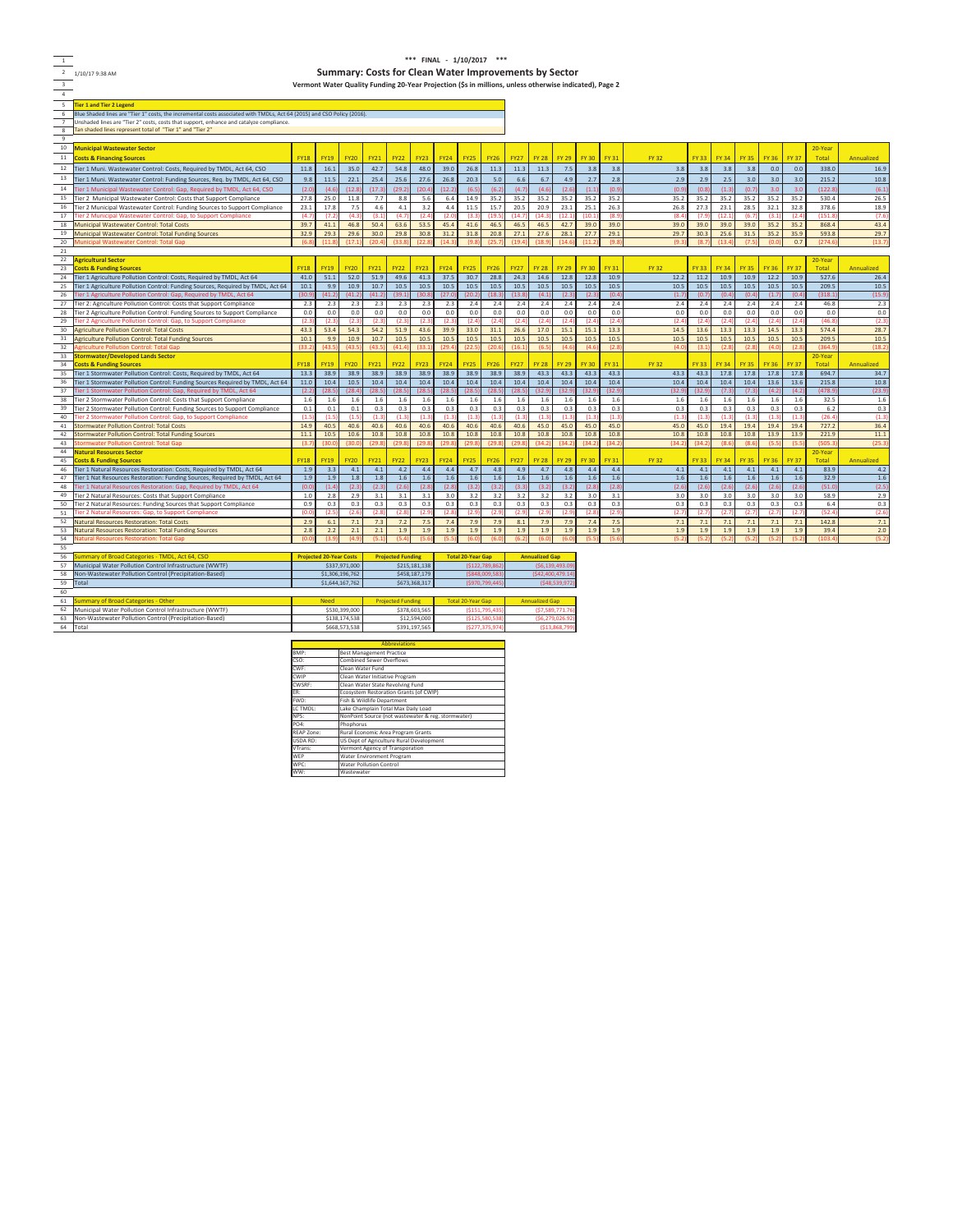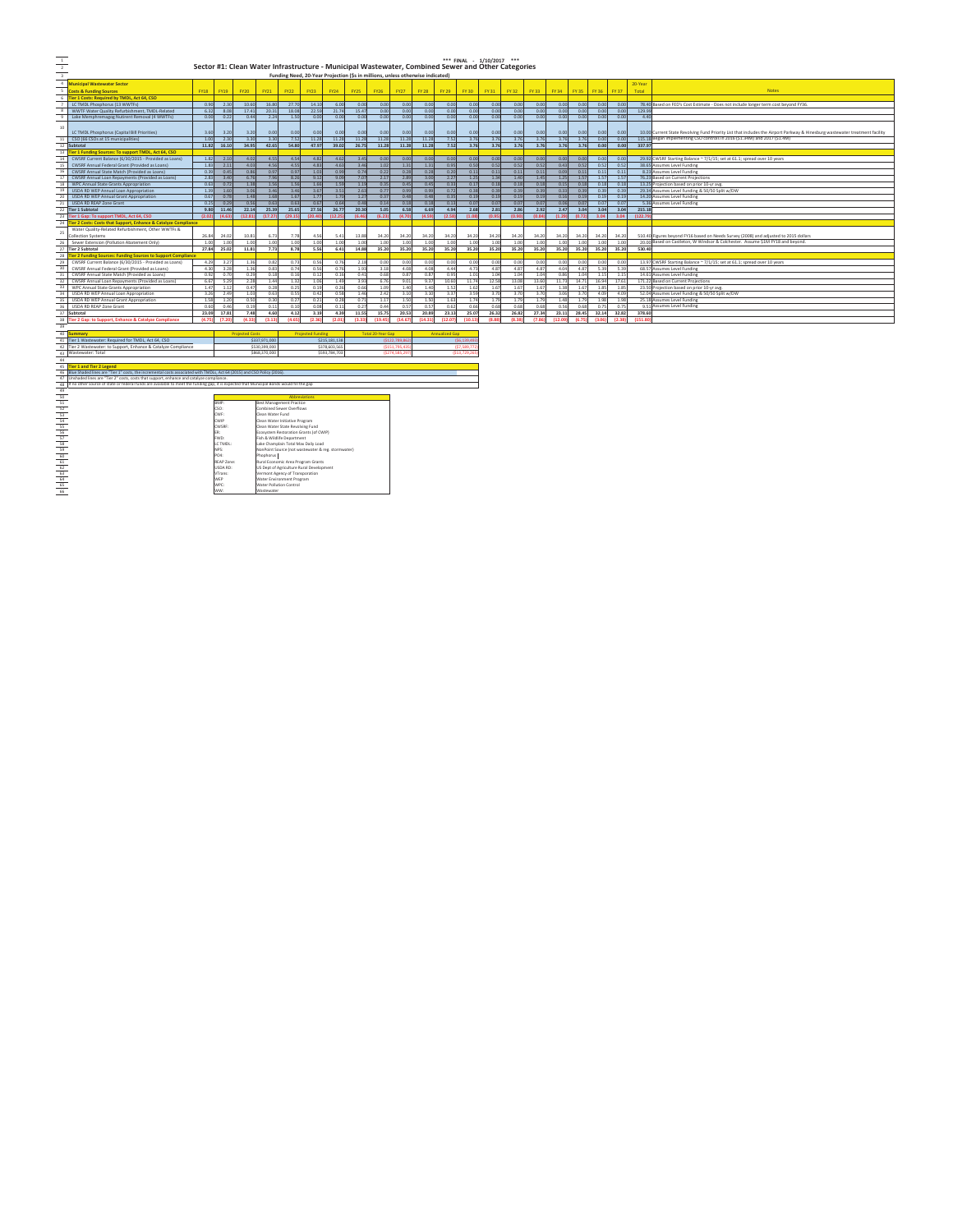|                                                                                  |                                                                                                                        |                 |                        |               |                                          |                          |               |                                                                                |                          | *** FINAL - 1/10/2017 *** |             |                       |               |             |                |       |              |              |              |              |              |            |                                                                                                                                                                 |
|----------------------------------------------------------------------------------|------------------------------------------------------------------------------------------------------------------------|-----------------|------------------------|---------------|------------------------------------------|--------------------------|---------------|--------------------------------------------------------------------------------|--------------------------|---------------------------|-------------|-----------------------|---------------|-------------|----------------|-------|--------------|--------------|--------------|--------------|--------------|------------|-----------------------------------------------------------------------------------------------------------------------------------------------------------------|
|                                                                                  |                                                                                                                        |                 |                        |               |                                          |                          |               | Sector #2: Agriculture Pollution Control                                       |                          |                           |             |                       |               |             |                |       |              |              |              |              |              |            |                                                                                                                                                                 |
|                                                                                  |                                                                                                                        |                 |                        |               |                                          |                          |               | Funding Need, 20-Year Projection (\$s in millions, unless otherwise indicated) |                          |                           |             |                       |               |             |                |       |              |              |              |              |              |            |                                                                                                                                                                 |
|                                                                                  |                                                                                                                        |                 |                        |               |                                          |                          |               |                                                                                |                          |                           |             |                       |               |             |                |       |              |              |              |              |              |            |                                                                                                                                                                 |
|                                                                                  | <b>Agricultural Sector</b>                                                                                             |                 |                        |               |                                          |                          |               |                                                                                |                          |                           |             |                       |               |             |                |       |              |              |              |              |              | 20-Year    |                                                                                                                                                                 |
|                                                                                  | <b>Costs &amp; Funding Sources</b>                                                                                     | <b>FY18</b>     | <b>FY19</b>            | <b>FY20</b>   | <b>FY21</b>                              | <b>FY22</b>              | <b>FY23</b>   | <b>FY24</b>                                                                    | <b>FY25</b>              | <b>FY26</b>               | <b>FY27</b> | <b>FY 28</b>          | FY 29         | <b>FY30</b> | FY 31 FY 32    |       | <b>FY 33</b> | <b>FY 34</b> | <b>FY 35</b> | <b>FY 36</b> | <b>FY 37</b> | Total      | <b>Notes</b>                                                                                                                                                    |
|                                                                                  | <b>Tier 1 Costs: Required by TMDL, Act 64</b>                                                                          |                 |                        |               |                                          |                          |               |                                                                                |                          |                           |             |                       |               |             |                |       |              |              |              |              |              |            |                                                                                                                                                                 |
|                                                                                  | Production Area BMP Implementation                                                                                     |                 | 9.00 10.00             | 11.00         | 12.00                                    | 12.00                    | 11.00         | 10.00                                                                          | 9.00                     | 8.00                      | 7.00        | 2.00                  | 2.00          | 2.00        | 2.00           | 2.00  | 2.00         | 2.00         | 2.00         | 2.00         | 2.01         | 119.0      | e.g. silage leachate, manure pits, manure stacking sites, barnyards                                                                                             |
|                                                                                  | Cropland BMP Implementation (Farm Agronomic Practices)                                                                 | 7.00            | 10.00                  | 12.00         | 12.00                                    | 12.00                    | 10.00         | 9.00                                                                           | 7.00                     | 6.00                      | 5.00        | 3.00                  | 3.00          | 3.00        | 2.00           | 2.00  | 2.00         | 2.00         | 2.00         | 2.00         | 2.00         | 113.0      | e.g riparian buffers, cover cropping, grassed waterways                                                                                                         |
|                                                                                  | Livestock exclusion (includes CREP)                                                                                    | 3.00            | 4.00                   | 4.00          | 5.00                                     | 4.00                     | 3.00          | 2.00                                                                           | 1.00                     | 1.00                      | 1.00        | 1.00                  | 1.00          | 1.00        | 0.50           | 0.50  | 0.50         | 0.50         | 0.50         | 0.50         | 0.50         | 34.5       | total cost is based off of livestock exclusion report                                                                                                           |
|                                                                                  | NMP & CNMP Development                                                                                                 | 3.00            | 4.00                   | 4.00          | 3.00                                     | 3.00                     | 2.00          | 2.00                                                                           | 2.00                     | 2.50                      | 2.50        | 1.75                  | 1.50          | 1.50        | 1.50           | 2.50  | 1.7!         | 1.50         | 1.50         | 2.50         | 1.50         | 45.5       | assumes NMP standard changes every 5 years                                                                                                                      |
|                                                                                  | NMP Plan Implementation (NRCS Practice Code 590)                                                                       | 9.75            | 12.00                  | 9.75          | 8.65                                     | 7.90                     | 6.40          | 6.40                                                                           | 4.90                     | 4.90                      | 3.40        | 3.40                  | 2.20          | 2.20        | 2.20           | 2.20  | 2.20         | 2.20         | 2.20         | 2.20         | 2.20         |            | 97.3 assumes NMP standard changes every 5 years                                                                                                                 |
|                                                                                  | <b>NMP Classes for Farmers</b>                                                                                         | 0.50            | 0.50                   | 0.50          | 0.50                                     | 0.50                     | 0.40          | 0.40                                                                           | 0.40                     | 0.40                      | 0.30        | 0.30                  | 0.30          | 0.30        | 0.30           | 0.30  | 0.30         | 0.30         | 0.30         | 0.30         | 0.30         |            | 7.4 Supports training courses for farmers                                                                                                                       |
|                                                                                  |                                                                                                                        | 0.15            | 0.15                   | 0.15          | 0.15                                     | 0.15                     | 0.15          | 0.15                                                                           | 0.15                     | 0.15                      | 0.15        | 0.15                  | 0.15          | 0.15        | 0.15           | 0.15  | 0.15         | 0.15         | 0.15         | 0.15         | 0.15         |            |                                                                                                                                                                 |
|                                                                                  | Manure Applicator Training Program                                                                                     |                 |                        |               |                                          |                          |               |                                                                                |                          |                           |             |                       |               |             |                |       |              |              |              |              |              |            | 3.0 Support administration of training courses and provide regulatory oversight<br>1 FTE manage, train&regulate Tech Service Providers to assist for NMPs (incl |
|                                                                                  | NMP Classes for Technical Service Providers                                                                            | 0.25            | 0.10                   | 0.10          | 0.10                                     | 0.10                     | 0.09          | 0.09                                                                           | 0.09                     | 0.09                      | 0.09        | 0.09                  | 0.09          | 0.09        | 0.09           | 0.09  | 0.09         | 0.09         | 0.09         | 0.09         | 0.09         |            | 2.0 support for non-certified SFOs interested in NMP)                                                                                                           |
|                                                                                  | Tech. Assist.-BMPs (production area, cropland, livestock exclusion)                                                    | 4.75            | 6.00                   | 6.75          | 7.25                                     | 7.00                     | 6.00          | 5.25                                                                           | 4.25                     | 3.75                      | 3.25        | 1.50                  | 1.50          | 1.50        | 1.13           | 1.13  | 1.13         | 1.13         | 1.13         | 1.13         | 1.13         |            | 66.6 100% of total costs to provide assistance, e.g., engineering, project mgmt                                                                                 |
|                                                                                  | Tech. Assist.-NMPs (development and implementation)                                                                    | 3.41            | 4.19                   | 3.63          | 3.10                                     | 2.91                     | 2.26          | 2.26                                                                           | 1.88                     | 2.01                      | 1.61        | 1.42                  | 1.06          | 1.06        | 1.06           | 1.31  | 1.12         | 1.06         | 1.06         | 1.31         | 1.06         |            | 38.8 100% of total costs to provide assistance                                                                                                                  |
|                                                                                  | Tech. Assist.-manure and soil testing                                                                                  | 0.15            | 0.15                   | 0.15          | 0.15                                     | 0.00                     | 0.00          | 0.00                                                                           | 0.00                     | 0.00                      | 0.00        | 0.00                  | 0.00          | 0.00        | 0.00           | 0.00  | 0.00         | 0.00         | 0.00         | 0.00         | 0.01         | 0.6        | Soil testing support                                                                                                                                            |
|                                                                                  | Subtotal                                                                                                               |                 | $41.0$ 51.1            | 52.0          | 51.9                                     | 49.6                     | 41.3          | 37.5                                                                           | 30.7                     | 28.8                      | 24.3        |                       | $14.6$ 12.8   | 12.8        | 10.9           | 12.2  | 11.2         | 10.9         | 10.9         | 12.2         | 10.9         | 527.6      |                                                                                                                                                                 |
|                                                                                  | <b>Tier 1 Funding Sources: To support TMDL, Act 64</b>                                                                 |                 |                        |               |                                          |                          |               |                                                                                |                          |                           |             |                       |               |             |                |       |              |              |              |              |              |            |                                                                                                                                                                 |
|                                                                                  | USDA 5-year grant, BMP Implementation (VT RCPP)                                                                        | 1.1             | 1.1                    | 1.1           | 0.0                                      | 0.0                      | 0.0           | 0.0                                                                            | 0.0                      | 0.0                       | 0.0         | 0.0                   | 0.0           | 0.0         | 0.0            | 0.0   | 0.0          | 0.0          | 0.0          | 0.0          | 0.0          |            | 3.4 RCPP-State of VT                                                                                                                                            |
|                                                                                  | Agriculture Technical Assistance (VACD RCPP)                                                                           | 0.2             | 0.2                    | 0.2           | 0.2                                      | 0.0                      | 0.0           | 0.0                                                                            | 0.0                      | 0.0                       | 0.0         | 0.0                   | 0.0           | 0.0         | 0.0            | 0.0   | 0.0          | 0.0          | 0.0          | 0.0          | 0.0          |            | 0.9 VACD for NMP                                                                                                                                                |
|                                                                                  | <b>USDA BMP Implementation (NRCS Base Funding)</b>                                                                     | 5.0             | 5.0                    | 5.0           | 5.0                                      | 5.0                      | 5.0           | 5.0                                                                            | 5.0                      | 5.0                       | 5.0         | 5.0                   | 5.0           | 5.0         | 5.0            | 5.0   | 5.0          | 5.0          | 5.0          | 5.0          | 5.0          | 100.0 USDA |                                                                                                                                                                 |
|                                                                                  | AAFM Capital Funds - Agriculture Implementation                                                                        | 2.5             | 3.0                    | 4.0           | 5.0                                      | 5.0                      | 5.0           | 5.0                                                                            | 5.0                      | 5.0                       | 5.0         | 5.0                   | 5.0           | 5.0         | 5.0            | 5.0   | 5.0          | 5.0          | 5.0          | 5.0          | 5.0          |            | 94.5 assumes level funding each year (FY19-FY35)                                                                                                                |
|                                                                                  | <b>AAFM General Fund</b>                                                                                               | 0.5             | 0.5                    | 0.5           | 0.5                                      | 0.5                      | 0.5           | 0.5                                                                            | 0.5                      | 0.5                       | 0.5         | 0.5                   | 0.5           | 0.5         | 0.5            | 0.5   | 0.5          | 0.5          | 0.5          | 0.5          | 0.5          |            | 10.0 assumes level funding each year (FY17-FY35)                                                                                                                |
|                                                                                  |                                                                                                                        |                 |                        |               |                                          |                          |               |                                                                                |                          |                           |             |                       |               |             |                |       |              |              |              |              |              |            | Ooes not include CWF operating for FY16,FY17; includes approx 10%                                                                                               |
|                                                                                  | Clean Water Fund                                                                                                       | 0.7             | 0.0                    | 0.0           | 0.0                                      | 0.0                      | 0.0           | 0.0                                                                            | 0.0                      | 0.0                       | 0.0         | 0.0                   | 0.0           | 0.0         | 0.0            | 0.0   | 0.0          | 0.0          | 0.0          | 0.0          | 0.0          |            | 0.7 partner funds                                                                                                                                               |
|                                                                                  | Subtotal                                                                                                               | 10.1            | 9.9                    | 10.9          | 10.7                                     | 10.5                     | 10.5          | 10.5                                                                           | 10.5                     | 10.5                      | 10.5        | 10.5                  | 10.5          | 10.5        | 10.5           | 10.5  | 10.5         | 10.5         | 10.5         | 10.5         | 10.5         | 209.5      |                                                                                                                                                                 |
|                                                                                  | Tier 1 Gap: To support TMDL, Act 64                                                                                    | (30.9)          | (41.2)                 | (41.2)        | (41.2)                                   | (39.1)                   | (30.8)        | (27.0)                                                                         | (20.2)                   | (18.3)                    | (13.8)      | (4.1)                 | (2.3)         | (2.3)       | (0.4)          | (1.7) | (0.7)        | (0.4)        | (0.4)        | (1.7)        | (0.4)        | (318.1)    |                                                                                                                                                                 |
|                                                                                  | Tier 2 Costs: Costs that Support, Enhance & Catalyze Compliance                                                        |                 |                        |               |                                          |                          |               |                                                                                |                          |                           |             |                       |               |             |                |       |              |              |              |              |              |            |                                                                                                                                                                 |
|                                                                                  | Capital Equipment Assistance Program                                                                                   | 1.00            | 1.00                   | 1.00          | 1.00                                     | 1.00                     | 1.03          | 1.03                                                                           | 1.03                     | 1.03                      | 1.03        | 1.03                  | 1.03          | 1.03        | 1.03           | 1.03  | 1.0          | 1.01         | 1.0          | 1.0          | 1.0          | 20.5       | enhanced equipment to implement practices                                                                                                                       |
|                                                                                  | Manure and soil tests                                                                                                  | 0.51            | 0.51                   | 0.51          | 0.51                                     | 0.51                     | 0.51          | 0.51                                                                           | 0.51                     | 0.51                      | 0.51        | 0.51                  | 0.51          | 0.51        | 0.51           | 0.51  | 0.5          | 0.51         | 0.5          | 0.51         | 0.5          | 10.1       | Base information for nutrient management plans                                                                                                                  |
|                                                                                  | <b>Incentive Payments</b>                                                                                              | 0.30            | 0.30                   | 0.30          | 0.30                                     | 0.30                     | 0.30          | 0.30                                                                           | 0.30                     | 0.30                      | 0.30        | 0.30                  | 0.30          | 0.30        | 0.30           | 0.30  | 0.3(         | 0.3(         | 0.30         | 0.3(         | 0.30         |            | 6.0 goal is to have additional \$200,000 per year in private match                                                                                              |
|                                                                                  | Farm relocation                                                                                                        | 0.50            | 0.50                   | 0.50          | 0.50                                     | 0.50                     | 0.50          | 0.50                                                                           | 0.52                     | 0.52                      | 0.52        | 0.52                  | 0.52          | 0.52        | 0.52           | 0.52  | 0.52         | 0.52         | 0.52         | 0.52         | 0.5          | 10.2       | assume, took middle value, based on range VAAFM provide                                                                                                         |
|                                                                                  | Subtotal                                                                                                               | 2.3             | 2.3                    | 2.3           | 2.3                                      | 2.3                      | 2.3           | 2.3                                                                            | 2.4                      | 2.4                       | 2.4         | 2.4                   | 2.4           | 2.4         | 2.4            | 2.4   | 2.4          | 2.4          | 2.4          | 2.4          | 2.4          | 46.8       |                                                                                                                                                                 |
|                                                                                  | <b>Tier 2 Funding Sources: Funding Sources to Support Compliance</b>                                                   |                 |                        |               |                                          |                          |               |                                                                                |                          |                           |             |                       |               |             |                |       |              |              |              |              |              |            |                                                                                                                                                                 |
|                                                                                  | Subtotal                                                                                                               | 0.0             | 0.0                    | 0.0           | 0.0                                      | 0.0                      | 0.0           | 0.0                                                                            | 0.0                      | 0.0                       | 0.0         | 0.0                   | 0.0           | 0.0         | 0.0            | 0.0   | 0.0          | 0.0          | 0.0          | 0.0          | 0.0          | 0.0        |                                                                                                                                                                 |
|                                                                                  | <b>Tier 2 Gap: to Support, Enhance &amp; Catalyze Compliance</b>                                                       | (2.3)           | (2.3)                  | $\mathbf{12}$ | (2.3)                                    | (2.3)                    | (2.3)         | (2.3)                                                                          | (2.4)                    | (2.4)                     | (2.         | (2.4)                 | (2.           |             | $\overline{2}$ | (2.4) |              | (2,          |              |              | 12.          | (46.8)     |                                                                                                                                                                 |
|                                                                                  |                                                                                                                        |                 |                        |               |                                          |                          |               |                                                                                |                          |                           |             |                       |               |             |                |       |              |              |              |              |              |            |                                                                                                                                                                 |
|                                                                                  | Summan                                                                                                                 |                 | <b>Projected Costs</b> |               |                                          | <b>Projected Funding</b> |               |                                                                                | <b>Total 20-Year Gap</b> |                           |             | <b>Annualized Gap</b> |               |             |                |       |              |              |              |              |              |            |                                                                                                                                                                 |
|                                                                                  | Tier 1 Agriculture: Required for TMDL, Act 64                                                                          |                 |                        | \$527,633,654 |                                          |                          | \$209,505,000 |                                                                                |                          | (\$318,128,65             |             | ( \$15,906,43         |               |             |                |       |              |              |              |              |              |            |                                                                                                                                                                 |
|                                                                                  | Tier 2 Agriculture: to Support, Enhance & Catalyze Compliance                                                          |                 |                        | \$46,766,538  |                                          |                          | \$0           |                                                                                |                          | ( \$46, 766, 53           |             |                       | (52, 338, 32) |             |                |       |              |              |              |              |              |            |                                                                                                                                                                 |
|                                                                                  | Agriculture: Total                                                                                                     |                 |                        | \$574,400,192 |                                          |                          | \$209,505,000 |                                                                                |                          | (\$364,895,19             |             | (\$18,244,76          |               |             |                |       |              |              |              |              |              |            |                                                                                                                                                                 |
|                                                                                  |                                                                                                                        |                 |                        |               |                                          |                          |               |                                                                                |                          |                           |             |                       |               |             |                |       |              |              |              |              |              |            |                                                                                                                                                                 |
|                                                                                  | <b>Tier 1 and Tier 2 Legend</b>                                                                                        |                 |                        |               |                                          |                          |               |                                                                                |                          |                           |             |                       |               |             |                |       |              |              |              |              |              |            |                                                                                                                                                                 |
|                                                                                  | Blue Shaded lines are "Tier 1" costs, the incremental costs associated with TMDLs, Act 64 (2015) and CSO Policy (2016) |                 |                        |               |                                          |                          |               |                                                                                |                          |                           |             |                       |               |             |                |       |              |              |              |              |              |            |                                                                                                                                                                 |
|                                                                                  | Unshaded lines are "Tier 2" costs, costs that support, enhance and catalyze compliance                                 |                 |                        |               |                                          |                          |               |                                                                                |                          |                           |             |                       |               |             |                |       |              |              |              |              |              |            |                                                                                                                                                                 |
|                                                                                  |                                                                                                                        |                 |                        |               |                                          | <b>Abbreviations</b>     |               |                                                                                |                          |                           |             |                       |               |             |                |       |              |              |              |              |              |            |                                                                                                                                                                 |
|                                                                                  |                                                                                                                        | BMP:            |                        |               | <b>Best Management Practice</b>          |                          |               |                                                                                |                          |                           |             |                       |               |             |                |       |              |              |              |              |              |            |                                                                                                                                                                 |
|                                                                                  |                                                                                                                        | CSO:            |                        |               | <b>Combined Sewer Overflows</b>          |                          |               |                                                                                |                          |                           |             |                       |               |             |                |       |              |              |              |              |              |            |                                                                                                                                                                 |
|                                                                                  |                                                                                                                        | CWF:            |                        |               | Clean Water Fund                         |                          |               |                                                                                |                          |                           |             |                       |               |             |                |       |              |              |              |              |              |            |                                                                                                                                                                 |
|                                                                                  |                                                                                                                        | CWIP            |                        |               | Clean Water Initiative Program           |                          |               |                                                                                |                          |                           |             |                       |               |             |                |       |              |              |              |              |              |            |                                                                                                                                                                 |
|                                                                                  |                                                                                                                        | CWSRF:          |                        |               | Clean Water State Revolving Fund         |                          |               |                                                                                |                          |                           |             |                       |               |             |                |       |              |              |              |              |              |            |                                                                                                                                                                 |
|                                                                                  |                                                                                                                        | FR <sup>+</sup> |                        |               | Ecosystem Restoration Grants (of CWIP)   |                          |               |                                                                                |                          |                           |             |                       |               |             |                |       |              |              |              |              |              |            |                                                                                                                                                                 |
| 47<br>48<br>49<br>50<br>51<br>52<br>53<br>54<br>55<br>56<br>57<br>58<br>60<br>61 |                                                                                                                        | FWD:            |                        |               | Fish & Wildlife Department               |                          |               |                                                                                |                          |                           |             |                       |               |             |                |       |              |              |              |              |              |            |                                                                                                                                                                 |
|                                                                                  |                                                                                                                        | LC TMDL:        |                        |               | Lake Champlain Total Max Daily Load      |                          |               |                                                                                |                          |                           |             |                       |               |             |                |       |              |              |              |              |              |            |                                                                                                                                                                 |
|                                                                                  |                                                                                                                        | NPS:<br>PO4:    |                        |               |                                          |                          |               | NonPoint Source (not wastewater & reg. stormwater)                             |                          |                           |             |                       |               |             |                |       |              |              |              |              |              |            |                                                                                                                                                                 |
|                                                                                  |                                                                                                                        | REAP Zone:      |                        | Phophorus     | Rural Economic Area Program Grants       |                          |               |                                                                                |                          |                           |             |                       |               |             |                |       |              |              |              |              |              |            |                                                                                                                                                                 |
|                                                                                  |                                                                                                                        | USDA RD:        |                        |               | US Dept of Agriculture Rural Development |                          |               |                                                                                |                          |                           |             |                       |               |             |                |       |              |              |              |              |              |            |                                                                                                                                                                 |
|                                                                                  |                                                                                                                        | VTrans:         |                        |               | Vermont Agency of Transporation          |                          |               |                                                                                |                          |                           |             |                       |               |             |                |       |              |              |              |              |              |            |                                                                                                                                                                 |
|                                                                                  |                                                                                                                        | WEP             |                        |               | Water Environment Program                |                          |               |                                                                                |                          |                           |             |                       |               |             |                |       |              |              |              |              |              |            |                                                                                                                                                                 |
| 62                                                                               |                                                                                                                        | WPC:            |                        |               | Water Pollution Control                  |                          |               |                                                                                |                          |                           |             |                       |               |             |                |       |              |              |              |              |              |            |                                                                                                                                                                 |
| 63                                                                               |                                                                                                                        | ww:             |                        | Wastewater    |                                          |                          |               |                                                                                |                          |                           |             |                       |               |             |                |       |              |              |              |              |              |            |                                                                                                                                                                 |

46 47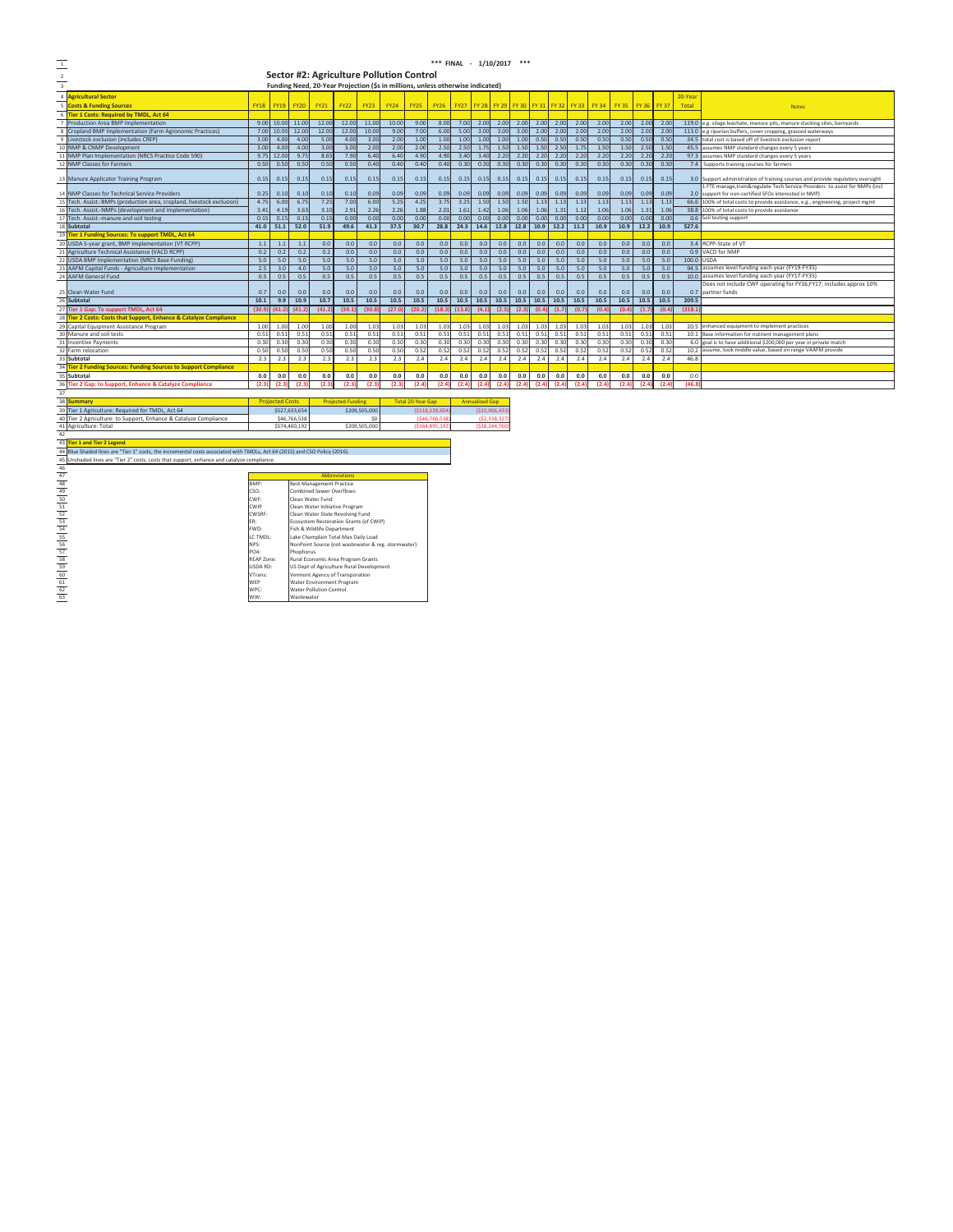|                                                                      |             |                        | Sector #3: Stormwater, Road Infrastructure Runoff and Erosion Control         |             |                          |               |             |                          |                |             |                       |               |        |        |             |        |             |              |             |       |            |                                                                   |
|----------------------------------------------------------------------|-------------|------------------------|-------------------------------------------------------------------------------|-------------|--------------------------|---------------|-------------|--------------------------|----------------|-------------|-----------------------|---------------|--------|--------|-------------|--------|-------------|--------------|-------------|-------|------------|-------------------------------------------------------------------|
|                                                                      |             |                        | Funding Need, 20-Year Projection (Ss in millions, unless otherwise indicated) |             |                          |               |             |                          |                |             |                       |               |        |        |             |        |             |              |             |       |            |                                                                   |
| <b>Stormwater/Developed Lands Sector</b>                             |             |                        |                                                                               |             |                          |               |             |                          |                |             |                       |               |        |        |             |        |             |              |             |       | 20-Year    |                                                                   |
| <b>Costs &amp; Funding Sources</b>                                   | <b>FY18</b> | <b>FY19</b>            | <b>FY20</b>                                                                   | <b>FY21</b> | <b>FY22</b>              | <b>FY23</b>   | <b>FY24</b> | <b>FY25</b>              | <b>FY26</b>    | <b>FY27</b> | <b>FY 28</b>          | FY 29         | FY 30  | FY 31  | FY 32 FY 33 |        | <b>FY34</b> | <b>FY 35</b> | FY 36 FY 37 |       | Total      | <b>Notes</b>                                                      |
| Tier 1 Costs: Required by TMDL. Act 64, CSO                          |             |                        |                                                                               |             |                          |               |             |                          |                |             |                       |               |        |        |             |        |             |              |             |       |            |                                                                   |
| Inventory to Identify Stormwater "Critical Source Areas" for Treatme | 0.5         | 0.5                    | 0.5                                                                           | 0.5         | 0.5                      | 0.5           | 0.5         | 0.5                      | 0.5            | 0.5         | 0.5                   | 0.5           | 0.5    | 0.5    | 0.5         | 0.5    | 0.5         | 0.5          | 0.5         | 0.5   |            | 10.0 Municipal inventories; WSMD estimate                         |
| Non-Road Stormwater/Developed Land Implementation                    | 4.6         | 25.6                   | 25.6                                                                          | 25.6        | 25.6                     | 25.6          | 25.6        | 25.6                     | 25.6           | 25.6        | 30.0                  | 30.0          | 30.0   | 30.0   | 30.0        | 30.0   | 4.4         | 4.4          | 4.4         | 4.4   |            | 432.1 DEC estimate: used \$30K/acre estimate                      |
| <b>Municipal Roads Implementation</b>                                | 3.6         | 8.3                    | 8.3                                                                           | 8.3         | 8.3                      | 8.3           | 8.3         | 8.3                      | 8.3            | 8.3         | 8.3                   | 8.3           | 8.3    | 8.3    | 8.3         | 8.3    | 8.3         | 8.3          | 8.3         | 8.3   |            | 161.4 Municipal Roads Implementation using DEC estimates          |
| State (VTrans): (a) Roads & (b) Non-Road Developed Land-Implement    | 4.6         | 46                     | 4.6                                                                           | 4.6         | 4.6                      | 4.6           | 4.6         | 4.6                      | 4.6            | 4.6         | 4.6                   | 4.6           | 4.6    | 4.6    | 4.6         | 4.6    | 4.6         | 4.6          | 4.6         | 4.6   | 91.1       | VTrans implementation using DEC estimates                         |
| <b>Funding Need Subtotal</b>                                         | 13.25       | 38.93                  | 38.9                                                                          | 38.9        | 38.9                     | 38.9          | 38.9        | 38.9                     | 38.9           | 38.9        | 43.3                  | 43.3          | 43.3   | 43.3   | 43.3        | 43.3   | 17.8        | 17.8         | 17.8        | 17.8  | 694.7      |                                                                   |
| Tier 1 Funding Sources: To support TMDL, Act 64, CSO                 |             |                        |                                                                               |             |                          |               |             |                          |                |             |                       |               |        |        |             |        |             |              |             |       |            |                                                                   |
| State Municipal Mitigation-VT Better Roads-Municipal Support         | 0.4         | 0.4                    | 0.4                                                                           | 0.4         | 0.4                      | 0.4           | 0.4         | 0.4                      | 0.4            | 0.4         | 0.4                   | 0.4           | 0.4    | 0.4    | 0.4         | 0.4    | 0.4         | 0.4          | 0.4         | 0.4   |            | 8.8 Former Better Back Roads Grants: Assumes Level Funding        |
| <b>State Transportation Funds-Municipal Support</b>                  | 1.0         | 1.0                    | 1.0                                                                           | 1.0         | 1.0                      | 1.0           | 1.0         | 1.0                      | 1.0            | 1.0         | 1.0                   | 1.0           | 1.0    | 1.0    | 1.0         | 1.0    | 1.0         | 1.0          | 1.0         | 1.0   |            | 20.0 Assumes continuation of funds after FY19                     |
|                                                                      |             |                        |                                                                               |             |                          |               |             |                          |                |             |                       |               |        |        |             |        |             |              |             |       |            | assume Fed Highway/Transpo Alternatives will continue and first   |
|                                                                      |             |                        |                                                                               |             |                          |               |             |                          |                |             |                       |               |        |        |             |        |             |              |             |       |            | two years, full amount of funds dedicated to clean water          |
| Fed Highway Admin Transportation Alternatives-Municipal Support      | 1.1         | 1.1                    | 1.1                                                                           | 1.1         | 1.1                      | 1.1           | 1.1         | 1.1                      | 1.1            | 1.1         | 1.1                   | 1.1           | 1.1    | 1.1    | 1.1         | 1.1    | 1.1         | 1.1          | 1.1         | 1.1   |            | 22.0 improvements                                                 |
|                                                                      |             |                        |                                                                               |             |                          |               |             |                          |                |             |                       |               |        |        |             |        |             |              |             |       |            | Assumes linear sources are priority over non-highway sources;     |
|                                                                      |             |                        |                                                                               |             |                          |               |             |                          |                |             |                       |               |        |        |             |        |             |              |             |       |            | 100% of VTrans road-related costs are covered by FHA and state    |
| Federal Highway Administration - Project Dev., Construction          | 4.6         | 4.6                    | 4.6                                                                           | 4.6         | 4.6                      | 4.6           | 4.6         | 4.6                      | 4.6            | 4.6         | 4.6                   | 4.6           | 4.6    | 4.6    | 4.6         | 4.6    | 4.6         | 4.6          | 4.6         | 4.6   | 91.1 funds |                                                                   |
|                                                                      |             |                        |                                                                               |             |                          |               |             |                          |                |             |                       |               |        |        |             |        |             |              |             |       |            | Assume level funding from Federal partners (EPA, Great Lakes      |
| Lake Champlain Basin Program                                         | 0.0         | 0.2                    | 0.3                                                                           | 0.3         | 0.3                      | 0.3           | 0.3         | 0.3                      | 0.3            | 0.3         | 0.3                   | 0.3           | 0.3    | 0.3    | 0.3         | 0.3    | 0.3         | 0.3          | 0.3         | 0.3   |            | 4.8 Fishery Commission)                                           |
| <b>CWIP Ecosystem Restoration</b>                                    | 3.1         | 3.1                    | 3.1                                                                           | 3.1         | 3.1                      | 3.1           | 3.1         | 3.1                      | 3.1            | 3.1         | 3.1                   | 3.1           | 3.1    | 3.1    | 3.1         | 3.1    | 3.1         | 3.1          | 3.1         | 3.1   | 62.1       |                                                                   |
| Clean Water Fund                                                     | 0.9         | 0.0                    | 0.0                                                                           | 0.0         | 0.0                      | 0.0           | 0.0         | 0.0                      | 0.0            | 0.0         | 0.0                   | 0.0           | 0.0    | 0.0    | 0.0         | 0.0    | 0.0         | 0.0          | 3.1         | 3.1   | 7.1        | DEC estimate: 90% of available funds after FY18                   |
| Subtotal                                                             | 11.01       | 10.40                  | 10.5                                                                          | 10.4        | 10.4                     | 10.4          | 10.4        | 10.4                     | 10.4           | 10.4        | 10.4                  | 10.4          | 10.4   | 10.4   | 10.4        | 10.4   | 10.4        | 10.4         | 13.6        | 13.6  | 215.8      |                                                                   |
| Tier 1 Gap: To support TMDL, Act 64, CSO                             | (2.24)      | (28)                   | (28.                                                                          | (28.5)      | (28.5)                   | 128.5         | (28.5)      | (28.5)                   | (28.5)         | (28.5)      | (32.9)                | (32.9)        | (32.9) | (32.9) | (32.5)      | (32.9) | (7.3)       | (7.3)        | (4.2)       |       | (478.      |                                                                   |
| Tier 2 Costs: Costs that Support, Enhance & Catalyze Compliance      |             |                        |                                                                               |             |                          |               |             |                          |                |             |                       |               |        |        |             |        |             |              |             |       |            |                                                                   |
| Non-Road Stormwater Implementation (below regulatory thresholds      | 0.5         | 0.5                    | 0.5                                                                           | 0.5         | 0.5                      | 0.5           | 0.5         | 0.5                      | 0.5            | 0.5         | 0.5                   | 0.5           | 0.5    | 0.5    | 0.5         | 0.5    | 0.5         | 0.5          | 0.5         | 0.5   |            | 10.0 Stormwater controls for properties below 3 acres             |
| Municipal Capital Equipment Assistance Program                       | 1.00        | 1.00                   | 1.00                                                                          | 1.00        | 1.00                     | 1.00          | 1.00        | 1.00                     | 1.00           | 1.00        | 1.00                  | 1.00          | 1.00   | 1.00   | 1.00        | 1.00   | 1.00        | 1.00         | 1.00        | 1.00  |            | 20.0 enhanced equipment for municipalities to implement practices |
| Stormwater Technical Assistance                                      | 0.1         | 0.1                    | 0.1                                                                           | 0.1         | 0.1                      | 0.1           | 0.1         | 0.1                      | 0.1            | 0.1         | 0.1                   | 0.1           | 0.1    | 0.1    | 0.1         | 0.1    | 0.1         | 0.1          | 0.1         | 0.1   |            | 2.5 WSMD estimate to support VLCT, SeaGrant techn assistance      |
| Subtotal                                                             | 1.60        | 1.60                   | 1.6                                                                           | 1.6         | 1.6                      | 1.6           | 1.6         | 1.6                      | 1.6            | 1.6         | 1.6                   | 1.6           | 1.6    | 1.6    | 1.6         | 1.6    | 1.6         | 1.6          | 1.6         | 1.6   | 32.5       |                                                                   |
| <b>Tier 2 Funding Sources: Funding Sources to Support Compliance</b> |             |                        |                                                                               |             |                          |               |             |                          |                |             |                       |               |        |        |             |        |             |              |             |       |            |                                                                   |
|                                                                      |             |                        |                                                                               |             |                          |               |             |                          |                |             |                       |               |        |        |             |        |             |              |             |       |            | WSMD Estimate; assumes 83% for life of RCPP match, then 10%       |
| <b>CWIP Ecosystem Restoration</b>                                    | 0.1         | 0.1                    | 0.1                                                                           | 0.3         | 0.3                      | 0.3           | 0.3         | 0.3                      | 0.3            | 0.3         | 0.3                   | 0.3           | 0.3    | 0.3    | 0.3         | 0.3    | 0.3         | 0.3          | 0.3         | 0.3   |            | 6.2 of available funds                                            |
| Subtotal                                                             | 0.10        | 0.10                   | 0.1                                                                           | 0.3         | 0.3                      | 0.3           | 0.3         | 0.3                      | 0.3            | 0.3         | 0.3                   | 0.3           | 0.3    | 0.3    | 0.3         | 0.3    | 0.3         | 0.3          | 0.3         | 0.3   | 6.2        |                                                                   |
| Tier 2 Gap: to Support, Enhance & Catalyze Compliance                | (1.50)      | (1.5)                  | (1.5)                                                                         | (1.3)       | (1.3)                    | (1.3)         | (1.3)       | (1.3)                    | (1.3)          | (1.3)       | (1.3)                 | (1.3)         | (1.3)  | (1.3)  | (1.3)       | (1.3)  | (1.3)       | (1.3)        | (1.3)       | (1.3) | (26.4)     |                                                                   |
|                                                                      |             |                        |                                                                               |             |                          |               |             |                          |                |             |                       |               |        |        |             |        |             |              |             |       |            |                                                                   |
| <b>Summary</b>                                                       |             | <b>Projected Costs</b> |                                                                               |             | <b>Projected Funding</b> |               |             | <b>Total 20-Year Gap</b> |                |             | <b>Annualized Gap</b> |               |        |        |             |        |             |              |             |       |            |                                                                   |
| Tier 1 Stormwater: Required by TMDL, Act 64                          |             |                        | \$694,678,108                                                                 |             |                          | \$215,755,179 |             |                          | (\$478,922,92  |             |                       | (\$23,946,146 |        |        |             |        |             |              |             |       |            |                                                                   |
| Tier 2 Stormwater: to Support, Enhance & Catalyze Compliance         |             |                        | \$32,540,000                                                                  |             |                          | \$6,159,000   |             |                          | (526, 381, 00) |             |                       | (51, 319, 05) |        |        |             |        |             |              |             |       |            |                                                                   |
| Stormwater: Total                                                    |             |                        | \$727,218,10                                                                  |             |                          | \$221,914,179 |             |                          | (\$505,303,92  |             |                       | (\$25,265,196 |        |        |             |        |             |              |             |       |            |                                                                   |
|                                                                      |             |                        |                                                                               |             |                          |               |             |                          |                |             |                       |               |        |        |             |        |             |              |             |       |            |                                                                   |
| <b>Tier 1 and Tier 2 Legend</b>                                      |             |                        |                                                                               |             |                          |               |             |                          |                |             |                       |               |        |        |             |        |             |              |             |       |            |                                                                   |

**\*\*\*FINALͲ1/10/2017\*\*\***

13 Blue Shaded lines are "Tier 1" costs, the incremental costs associated with TMDLs, Act 64 (2015) and CSO

Tier 2" costs, costs that s

1

|                  | <b>Abbreviations</b>                               |
|------------------|----------------------------------------------------|
| BMP:             | <b>Best Management Practice</b>                    |
| CSO:             | Combined Sewer Overflows                           |
| CWF <sup>-</sup> | Clean Water Fund                                   |
| CWIP             | Clean Water Initiative Program                     |
| CWSRF:           | Clean Water State Revolving Fund                   |
| ER:              | Ecosystem Restoration Grants (of CWIP)             |
| FWD:             | Fish & Wildlife Department                         |
| LC TMDL:         | Lake Champlain Total Max Daily Load                |
| NPS <sup>-</sup> | NonPoint Source (not wastewater & reg. stormwater) |
| PO4:             | Phophorus                                          |
| REAP Zone:       | Rural Economic Area Program Grants                 |
| USDA RD:         | US Dept of Agriculture Rural Development           |
| VTrans:          | Vermont Agency of Transporation                    |
| WEP              | Water Environment Program                          |
| WPC:             | Water Pollution Control                            |
| WW:              | Wastewater                                         |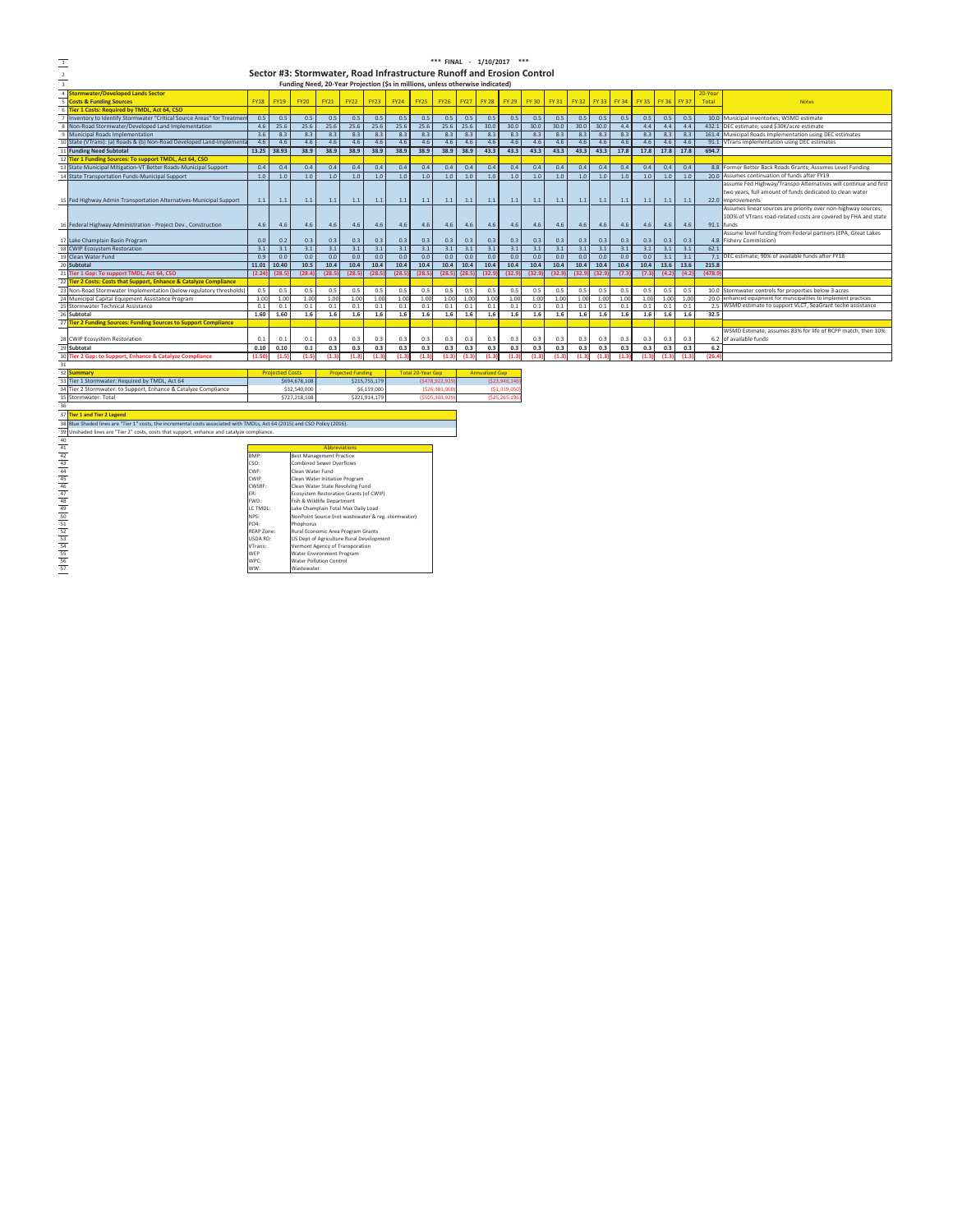| FINAL - 1/10/2017 ***                                                                                                     |
|---------------------------------------------------------------------------------------------------------------------------|
| Sector #4: Restoration of Natural Resources (River Corridors, Floodplains, Wetlands, Forest Management) for Pollution Com |

|                                           |                                                                                                                         |                           |                                                                                |                                                     |               |                          |              |                                                    |                          | *** FINAL - 1/10/2017 *** |                  |                       |               |              |              |              |              |              |              |              |              |               |                                                                                                                               |
|-------------------------------------------|-------------------------------------------------------------------------------------------------------------------------|---------------------------|--------------------------------------------------------------------------------|-----------------------------------------------------|---------------|--------------------------|--------------|----------------------------------------------------|--------------------------|---------------------------|------------------|-----------------------|---------------|--------------|--------------|--------------|--------------|--------------|--------------|--------------|--------------|---------------|-------------------------------------------------------------------------------------------------------------------------------|
|                                           |                                                                                                                         |                           |                                                                                |                                                     |               |                          |              |                                                    |                          |                           |                  |                       |               |              |              |              |              |              |              |              |              |               | Sector #4: Restoration of Natural Resources (River Corridors, Floodplains, Wetlands, Forest Management) for Pollution Control |
|                                           |                                                                                                                         |                           | Funding Need, 20-Year Projection (\$s in millions, unless otherwise indicated) |                                                     |               |                          |              |                                                    |                          |                           |                  |                       |               |              |              |              |              |              |              |              |              |               |                                                                                                                               |
|                                           | <b>Natural Resources Sector: Pollution Reduction</b>                                                                    |                           |                                                                                |                                                     |               |                          |              |                                                    |                          |                           |                  |                       |               |              |              |              |              |              |              |              |              | 20-Year       | <b>Notes</b>                                                                                                                  |
|                                           |                                                                                                                         |                           |                                                                                |                                                     |               |                          |              |                                                    |                          |                           |                  |                       |               |              |              |              |              |              |              |              |              |               |                                                                                                                               |
|                                           | <b>Costs &amp; Funding Sources</b>                                                                                      | <b>FY18</b>               | <b>FY19</b>                                                                    | <b>FY20</b>                                         | <b>FY21</b>   | <b>FY22</b>              | <b>FY23</b>  | <b>FY24</b>                                        | <b>FY25</b>              | <b>FY26</b>               | <b>FY27</b>      | <b>FY 28</b>          | <b>FY 29</b>  | <b>FY 30</b> | FY 31 FY 32  |              | <b>FY 33</b> | <b>FY 34</b> | <b>FY 35</b> | <b>FY 36</b> | <b>FY 37</b> | Total         |                                                                                                                               |
|                                           | Tier 1 Costs: Required by TMDL, Act 64                                                                                  |                           |                                                                                |                                                     |               |                          |              |                                                    |                          | 0.90                      |                  |                       |               |              |              |              |              |              |              |              |              |               |                                                                                                                               |
|                                           | Passive restoration projects (easements) Rivers (LC TMDL)                                                               | 0.60<br>0.00              | 0.72<br>0.30                                                                   | 0.90<br>0.56                                        | 0.90<br>0.56  | 0.90<br>0.56             | 0.90<br>0.56 | 0.90<br>0.56                                       | 0.90<br>0.56             | 0.56                      | 0.90<br>0.56     | 0.90<br>0.56          | 0.90<br>0.56  | 0.90<br>0.56 | 0.90<br>0.56 | 0.90<br>0.56 | 0.90<br>0.56 | 0.90<br>0.56 | 0.90<br>0.56 | 0.90<br>0.56 | 0.90<br>0.56 | 10.38         | 17.52 water quality & flood resilience<br>water quality & flood resilience                                                    |
|                                           | Passive restoration projects (easements) Wetlands (LCTMDL)<br>Floodplain restoration projects (LC TMDL)                 | 0.60                      | 0.80                                                                           | 1.20                                                | 1.20          | 1.20                     | 1.20         | 1.20                                               | 1.20                     | 1.20                      | 1.20             | 1.20                  | 1.20          | 1.20         | 1.20         | 1.20         | 1.20         | 1.20         | 1.20         | 1.20         | 1.20         | 23.00         | water quality & flood resilience                                                                                              |
|                                           | Wetland restoration projects (LC TMDL)                                                                                  | 0.49                      | 1.28                                                                           | 1.28                                                | 1.28          | 1.28                     | 1.50         | 1.50                                               | 1.88                     | 1.88                      | 2.03             | 1.88                  | 1.88          | 1.50         | 1.50         | 1.28         | 1.28         | 1.28         | 1.28         | 1.28         | 1.28         |               | 28.79 water quality & flood resilience                                                                                        |
|                                           |                                                                                                                         |                           |                                                                                |                                                     |               |                          |              |                                                    |                          |                           |                  |                       |               |              |              |              |              |              |              |              |              |               | DFPR for TMDL (AMP training, publication), forest                                                                             |
|                                           | Forestry Technical Assistance & Implementation                                                                          | 0.21                      | 0.21                                                                           | 0.21                                                | 0.2           | 0.21                     | 0.21         | $0.2^{\circ}$                                      | 0.21                     | 0.21                      | 0.21             | 0.21                  | 0.21          | 0.21         | 0.21         | 0.21         | 0.21         | 0.21         | 0.21         | 0.21         | 0.21         | 4.20          | buffer restoration, BMP incentivizes                                                                                          |
|                                           | <b>Funding Need Subtotal</b>                                                                                            | 1.9                       | 3.3                                                                            | 4.1                                                 | 4.1           | 4.2                      | 4.4          | 4.4                                                | 4.7                      | 4.8                       | 4.9              | 4.7                   | 4.8           | 4.4          | 4.4          | 4.1          | 4.1          | 4.1          | 4.1          | 4.1          | 4.1          | 83.9          |                                                                                                                               |
|                                           | Tier 1 Funding Sources: To support TMDL, Act 64                                                                         |                           |                                                                                |                                                     |               |                          |              |                                                    |                          |                           |                  |                       |               |              |              |              |              |              |              |              |              |               |                                                                                                                               |
|                                           | <b>CWIP - Ecosystem Restoration</b>                                                                                     | 0.1                       | 0.2                                                                            | 0.2                                                 | 0.2           | 0.2                      | 0.2          | 0.2                                                | 0.2                      | 0.2                       | 0.2              | 0.2                   | 0.2           | 0.2          | 0.2          | 0.2          | 0.2          | 0.2          | 0.2          | 0.2          | 0.2          | 3.4           | DEC estimate; Assume half of available funds                                                                                  |
|                                           | CWIP-Ecosystem Restoration RCPP Match-Wetland Restoration                                                               | 0.3                       | 0.3                                                                            | 0.2                                                 | $0.2\,$       | 0.0                      | 0.0          | 0.0                                                | 0.0                      | 0.0                       | 0.0              | 0.0                   | 0.0           | 0.0          | 0.0          | 0.0          | 0.0          | 0.0          | 0.0          | 0.0          | 0.0          | 1.1           |                                                                                                                               |
|                                           | Clean Water Fund-Implementation, Tech Assistance                                                                        | 0.7                       | 0.0                                                                            | 0.0                                                 | 0.0           | 0.0                      | 0.0          | 0.0                                                | 0.0                      | 0.0                       | 0.0              | 0.0                   | 0.0           | 0.0          | 0.0          | 0.0          | 0.0          | 0.0          | 0.0          | 0.0          | 0.0          | 0.7           | Assume half of available funds                                                                                                |
|                                           | Lake Champlain Basin Program                                                                                            | 0.0                       | 0.2                                                                            | 0.2                                                 | 0.2           | 0.2                      | 0.2          | 0.2                                                | 0.2                      | 0.2                       | 0.2              | 0.2                   | 0.2           | 0.2          | 0.2          | 0.2          | 0.2          | 0.2          | 0.2          | 0.2          | 0.2          |               | 3.8 Assume alignment of funds to help meet need                                                                               |
|                                           | FWD License Plate Grants-Implementation, Tech Assistance                                                                | 0.02                      | 0.02                                                                           | 0.02                                                | 0.02          | 0.02                     | 0.02         | 0.02                                               | 0.02                     | 0.02                      | 0.02             | 0.02                  | 0.02          | 0.02         | 0.02         | 0.02         | 0.02         | 0.02         | 0.02         | 0.02         | 0.02         |               | 0.35 Assume half of available funds                                                                                           |
|                                           | <b>USDA WRE Program</b><br>US Fish and Wildlife Service - Partners for Fish & Wildlife                                  | 0.50<br>0.30              | 0.90<br>0.30                                                                   | 0.90<br>0.30                                        | 0.90          | 0.90<br>0.30             | 0.90<br>0.30 | 0.90<br>0.30                                       | 0.90<br>0.30             | 0.90<br>0.30              | 0.90             | 0.90                  | 0.90          | 0.90<br>0.30 | 0.90<br>0.30 | 0.90<br>0.30 | 0.90         | 0.90         | 0.90<br>0.30 | 0.90<br>0.30 | 0.90         | 17.60<br>6.00 | ssume 90% of available funds                                                                                                  |
|                                           |                                                                                                                         |                           |                                                                                |                                                     | 0.30          |                          |              |                                                    |                          |                           | 0.30             | 0.30                  | 0.30          |              | 1.6          |              | 0.30         | 0.30         |              |              | 0.30         | 32.93         |                                                                                                                               |
|                                           | <b>Subtotal</b><br>Tier 1 Gap: To support TMDL, Act 64                                                                  | 1.9<br>(0.00)             | 1.9<br>(1.4)                                                                   | 1.8<br>(2.31)                                       | 1.8<br>(2.3)  | 1.6<br>(2.6)             | 1.6<br>(2.8) | 1.6<br>(2.8)                                       | 1.6<br>(3.2)             | 1.6<br>(3.2)              | $1.6\,$<br>(3.3) | 1.6<br>(3.2)          | 1.6<br>(3.2)  | 1.6<br>(2.8) | (2.8)        | 1.6<br>(2.6) | 1.6<br>(2.6) | 1.6<br>(2.6) | 1.6<br>(2.6) | 1.6<br>(2.6) | 1.6<br>(2.6) | (51.0)        |                                                                                                                               |
|                                           | Fier 2 Costs: Costs that Support, Enhance & Catalyze Compliance                                                         |                           |                                                                                |                                                     |               |                          |              |                                                    |                          |                           |                  |                       |               |              |              |              |              |              |              |              |              |               |                                                                                                                               |
|                                           |                                                                                                                         |                           |                                                                                |                                                     |               |                          |              |                                                    |                          |                           |                  |                       |               |              |              |              |              |              |              |              |              |               | DEC estimate-river corridor & wetland restoration                                                                             |
|                                           | Assessments to identify priority Rivers and Wetlands projects                                                           | 0.25                      | 0.41                                                                           | 0.41                                                | 0.41          | 0.36                     | 0.25         | 0.25                                               | 0.25                     | 0.25                      | 0.25             | 0.25                  | 0.25          | 0.25         | 0.25         | 0.25         | 0.25         | 0.25         | 0.25         | 0.25         | 0.25         | 5.58          | assessments                                                                                                                   |
|                                           | Clean Water restoration projects (easements) - Rivers                                                                   | 0.30                      | 0.38                                                                           | 0.50                                                | 0.50          | 0.50                     | 0.50         | 0.50                                               | 0.50                     | 0.50                      | 0.50             | 0.50                  | 0.50          | 0.50         | 0.50         | 0.50         | 0.50         | 0.50         | 0.50         | 0.50         | 0.50         | 9.68          | water quality & flood resilience                                                                                              |
|                                           | Clean Water Restoration projects (easements) - Wetlands                                                                 | 0.00                      | 0.19                                                                           | 0.19                                                | 0.19          | 0.15                     | 0.19         | 0.19                                               | 0.19                     | 0.19                      | 0.19             | 0.19                  | 0.19          | 0.19         | 0.19         | 0.19         | 0.19         | 0.19         | 0.19         | 0.19         | 0.19         | 3.61          | water quality & flood resilience                                                                                              |
|                                           |                                                                                                                         | 0.28                      | 0.50                                                                           | 0.50                                                |               |                          | 0.70         | 0.70                                               | 0.70                     | 0.70                      | 0.70             | 0.70                  | 0.70          | 0.70         | 0.70         | 0.70         | 0.70         | 0.70         | 0.70         | 0.70         | 0.70         |               | 13.18 water quality & flood resilience                                                                                        |
|                                           | Clean Water Restoration projects - Floodplains                                                                          | 0.12                      | 0.33                                                                           | 0.33                                                | 0.70<br>0.33  | 0.70<br>0.33             | 0.50         | 0.40                                               | 0.5                      | 0.53                      | 0.53             | 0.53                  | 0.53          | 0.40         | 0.50         | 0.33         | 0.33         | 0.33         | 0.33         |              | 0.33         | 7.82          | water quality & flood resilience; added 0.3 fro first 2                                                                       |
|                                           | Wetland restoration projects                                                                                            |                           |                                                                                |                                                     |               |                          |              |                                                    |                          |                           |                  |                       |               |              |              |              |              |              |              | 0.33         |              |               | DFPR estimate for new logger capital equipment                                                                                |
| 29                                        | Loggers Capital Equipment Assistance Program                                                                            | 0.00                      | 1.00                                                                           | 1.00                                                | 1.00          | 1.00                     | 1.00         | 1.00                                               | 1.00                     | 1.00                      | 1.00             | 1.00                  | 1.00          | 1.00         | 1.00         | 1.00         | 1.00         | 1.00         | 1.00         | 1.00         | 1.00         |               | 19.00 assistance program                                                                                                      |
|                                           | Subtotal                                                                                                                | 1.0                       | 2.8                                                                            | 2.9                                                 | 3.1           | 3.1                      | 3.1          | 3.0                                                | 3.2                      | 3.2                       | 3.2              | 3.2                   | 3.2           | 3.0          | 3.1          | 3.0          | 3.0          | 3.0          | 3.0          | 3.0          | 3.0          | 58.9          |                                                                                                                               |
|                                           | <b>Tier 2 Funding Sources: Funding Sources to Support Compliance</b>                                                    |                           |                                                                                |                                                     |               |                          |              |                                                    |                          |                           |                  |                       |               |              |              |              |              |              |              |              |              |               |                                                                                                                               |
|                                           | CWIP - Ecosystem Restoration                                                                                            | 0.2                       | 0.2                                                                            | 0.2                                                 | 0.2           | 0.2                      | 0.2          | 0.2                                                | 0.2                      | 0.2                       | 0.2              | 0.2                   | 0.2           | 0.2          | 0.2          | 0.2          | 0.2          | 0.2          | 0.2          | 0.2          | 0.2          | 3.4           | DEC estimate; assume 10% of avail. funds                                                                                      |
|                                           | Clean Water Fund-Implementation, Tech Assistance                                                                        | 0.7                       | 0.0                                                                            | 0.0                                                 | 0.0           | 0.0                      | 0.0          | 0.0                                                | 0.0                      | 0.0                       | 0.0              | 0.0                   | 0.0           | 0.0          | $0.0\,$      | 0.0          | 0.0          | 0.0          | 0.0          | 0.0          | 0.0          | 0.7           | ncludes 20% of partner funds for FY17                                                                                         |
|                                           | FWD License Plate Grants-Implementation, Tech Assistance                                                                | 0.02                      | 0.02                                                                           | 0.02                                                | 0.02          | 0.02                     | 0.02         | 0.02                                               | 0.02                     | 0.02                      | 0.02             | 0.02                  | 0.02          | 0.02         | 0.02         | 0.02         | 0.02         | 0.02         | 0.02         | 0.02         | 0.02         | 0.35          | Assume 50% of available funds                                                                                                 |
|                                           | <b>USDA WRE Program</b>                                                                                                 | 0.10                      | 0.10                                                                           | 0.10                                                | 0.10          | 0.10                     | 0.10         | 0.10                                               | 0.10                     | 0.10                      | 0.10             | 0.10                  | 0.10          | 0.10         | 0.10         | 0.10         | 0.10         | 0.10         | 0.10         | 0.10         | 0.10         | 2.00          | Assume 10% of funding of Farm Bill program                                                                                    |
|                                           | Subtotal                                                                                                                | 0.9                       | 0.3                                                                            | 0.3                                                 | 0.3           | 0.3                      | 0.3          | 0.3                                                | 0.3                      | 0.3                       | 0.3              | 0.3                   | 0.3           | 0.3          | 0.3          | 0.3          | 0.3          | 0.3          | 0.3          | 0.3          | 0.3          | 6.44          |                                                                                                                               |
|                                           | Tier 2 Gap: to Support, Enhance & Catalyze Compliance                                                                   | (0.0)                     | (2.5)                                                                          | (2.                                                 | (2.8)         | (2.8)                    | (2.5)        | (2.8)                                              | (2.5)                    | (2.5)                     | (2.              |                       | (2.)          | (2.8)        | (2.9)        | (2.7)        | (2.7)        | (2.7)        | (2.7)        | (2.7)        | (2.7)        | (52.4)        |                                                                                                                               |
| 38                                        |                                                                                                                         |                           |                                                                                |                                                     |               |                          |              |                                                    |                          |                           |                  |                       |               |              |              |              |              |              |              |              |              |               |                                                                                                                               |
|                                           | <b>Summan</b>                                                                                                           |                           | <b>Projected Costs</b>                                                         |                                                     |               | <b>Projected Funding</b> |              |                                                    | <b>Total 20-Year Gap</b> |                           |                  | <b>Annualized Gap</b> |               |              |              |              |              |              |              |              |              |               |                                                                                                                               |
|                                           | Tier 1 Natural Resources: Required for TMDL, Act 64                                                                     |                           |                                                                                | \$83,885,000                                        |               |                          | \$32,927,000 |                                                    |                          | (\$50,958.00              |                  |                       | (S2, 547, 90) |              |              |              |              |              |              |              |              |               |                                                                                                                               |
|                                           | Tier 2 Natural Resources: to Support, Enhance & Catalyze Complianc                                                      |                           |                                                                                | \$58,868,000                                        |               |                          | \$6,435,000  |                                                    |                          | (\$52,433,00              |                  |                       | ( \$2,621,65  |              |              |              |              |              |              |              |              |               |                                                                                                                               |
|                                           | Natural Resources: Total                                                                                                |                           |                                                                                | \$142,753,000                                       |               |                          | \$39,362,000 |                                                    |                          | (\$103,391,00             |                  | (55, 169, 55)         |               |              |              |              |              |              |              |              |              |               |                                                                                                                               |
| 43                                        |                                                                                                                         |                           |                                                                                |                                                     |               |                          |              |                                                    |                          |                           |                  |                       |               |              |              |              |              |              |              |              |              |               |                                                                                                                               |
| 44                                        | <b>Tier 1 and Tier 2 Legend</b>                                                                                         |                           |                                                                                |                                                     |               |                          |              |                                                    |                          |                           |                  |                       |               |              |              |              |              |              |              |              |              |               |                                                                                                                               |
| 4                                         | Blue Shaded lines are "Tier 1" costs, the incremental costs associated with TMDLs, Act 64 (2015) and CSO Policy (2016). |                           |                                                                                |                                                     |               |                          |              |                                                    |                          |                           |                  |                       |               |              |              |              |              |              |              |              |              |               |                                                                                                                               |
|                                           | Unshaded lines are "Tier 2" costs, costs that support, enhance and catalyze compliance                                  |                           |                                                                                |                                                     |               |                          |              |                                                    |                          |                           |                  |                       |               |              |              |              |              |              |              |              |              |               |                                                                                                                               |
| 47                                        |                                                                                                                         |                           |                                                                                |                                                     |               |                          |              |                                                    |                          |                           |                  |                       |               |              |              |              |              |              |              |              |              |               |                                                                                                                               |
|                                           |                                                                                                                         |                           |                                                                                |                                                     | Abbreviations |                          |              |                                                    |                          |                           |                  |                       |               |              |              |              |              |              |              |              |              |               |                                                                                                                               |
|                                           |                                                                                                                         | BMP:                      |                                                                                | <b>Best Management Practice</b>                     |               |                          |              |                                                    |                          |                           |                  |                       |               |              |              |              |              |              |              |              |              |               |                                                                                                                               |
|                                           |                                                                                                                         | CSO:<br>CWF:              |                                                                                | <b>Combined Sewer Overflows</b><br>Clean Water Fund |               |                          |              |                                                    |                          |                           |                  |                       |               |              |              |              |              |              |              |              |              |               |                                                                                                                               |
|                                           |                                                                                                                         | CWIP                      |                                                                                | Clean Water Initiative Program                      |               |                          |              |                                                    |                          |                           |                  |                       |               |              |              |              |              |              |              |              |              |               |                                                                                                                               |
|                                           |                                                                                                                         | CWSRF:                    |                                                                                | Clean Water State Revolving Fund                    |               |                          |              |                                                    |                          |                           |                  |                       |               |              |              |              |              |              |              |              |              |               |                                                                                                                               |
| 48 49 50 51 52 53 54 55 56 57 58 59 60 61 |                                                                                                                         | FR:                       |                                                                                | Ecosystem Restoration Grants (of CWIP)              |               |                          |              |                                                    |                          |                           |                  |                       |               |              |              |              |              |              |              |              |              |               |                                                                                                                               |
|                                           |                                                                                                                         | FWD:                      |                                                                                | Fish & Wildlife Department                          |               |                          |              |                                                    |                          |                           |                  |                       |               |              |              |              |              |              |              |              |              |               |                                                                                                                               |
|                                           |                                                                                                                         | LC TMDL:                  |                                                                                | Lake Champlain Total Max Daily Load                 |               |                          |              |                                                    |                          |                           |                  |                       |               |              |              |              |              |              |              |              |              |               |                                                                                                                               |
|                                           |                                                                                                                         | NPS:                      |                                                                                |                                                     |               |                          |              | NonPoint Source (not wastewater & reg. stormwater) |                          |                           |                  |                       |               |              |              |              |              |              |              |              |              |               |                                                                                                                               |
|                                           |                                                                                                                         | PO4:<br><b>REAP Zone:</b> |                                                                                | Phophorus<br>Rural Economic Area Program Grants     |               |                          |              |                                                    |                          |                           |                  |                       |               |              |              |              |              |              |              |              |              |               |                                                                                                                               |
|                                           |                                                                                                                         | USDA RD:                  |                                                                                | US Dept of Agriculture Rural Development            |               |                          |              |                                                    |                          |                           |                  |                       |               |              |              |              |              |              |              |              |              |               |                                                                                                                               |
|                                           |                                                                                                                         | VTrans:                   |                                                                                | Vermont Agency of Transporation                     |               |                          |              |                                                    |                          |                           |                  |                       |               |              |              |              |              |              |              |              |              |               |                                                                                                                               |
| 62                                        |                                                                                                                         | WEP                       |                                                                                | Water Environment Program                           |               |                          |              |                                                    |                          |                           |                  |                       |               |              |              |              |              |              |              |              |              |               |                                                                                                                               |
| 63                                        |                                                                                                                         | WPC:                      |                                                                                | <b>Water Pollution Control</b>                      |               |                          |              |                                                    |                          |                           |                  |                       |               |              |              |              |              |              |              |              |              |               |                                                                                                                               |
| 64                                        |                                                                                                                         | ww:                       |                                                                                | Wastewater                                          |               |                          |              |                                                    |                          |                           |                  |                       |               |              |              |              |              |              |              |              |              |               |                                                                                                                               |

| 1 Natural Resources: Required for TMDL. Act 64                 | \$83,885,000  | \$32,927,000 | (\$50,958,000) | (\$2.547.900) |
|----------------------------------------------------------------|---------------|--------------|----------------|---------------|
| 2 Natural Resources: to Support, Enhance & Catalyze Compliance | \$58,868,000  | \$6,435,000  | (\$52,433,000) | (\$2,621,650) |
| ural Resources: Total                                          | \$142,753,000 | \$39,362,000 | (\$103,391.0c  |               |
|                                                                |               |              |                |               |

|                   | <b>Abbreviations</b>                               |
|-------------------|----------------------------------------------------|
| RMP:              | <b>Best Management Practice</b>                    |
| CSO:              | Combined Sewer Overflows                           |
| CWF:              | Clean Water Fund                                   |
| <b>CWIP</b>       | Clean Water Initiative Program                     |
| CWSRF:            | Clean Water State Revolving Fund                   |
| FR:               | Ecosystem Restoration Grants (of CWIP)             |
| FWD:              | Fish & Wildlife Department                         |
| <b>ICTMDL:</b>    | Lake Champlain Total Max Daily Load                |
| NPS:              | NonPoint Source (not wastewater & reg. stormwater) |
| PO4:              | Phophorus                                          |
| <b>REAP Zone:</b> | Rural Economic Area Program Grants                 |
| <b>USDA RD:</b>   | US Dept of Agriculture Rural Development           |
| VTrans:           | Vermont Agency of Transporation                    |
| WFP               | Water Environment Program                          |
| WPC:              | <b>Water Pollution Control</b>                     |
| WW:               | Wastewater                                         |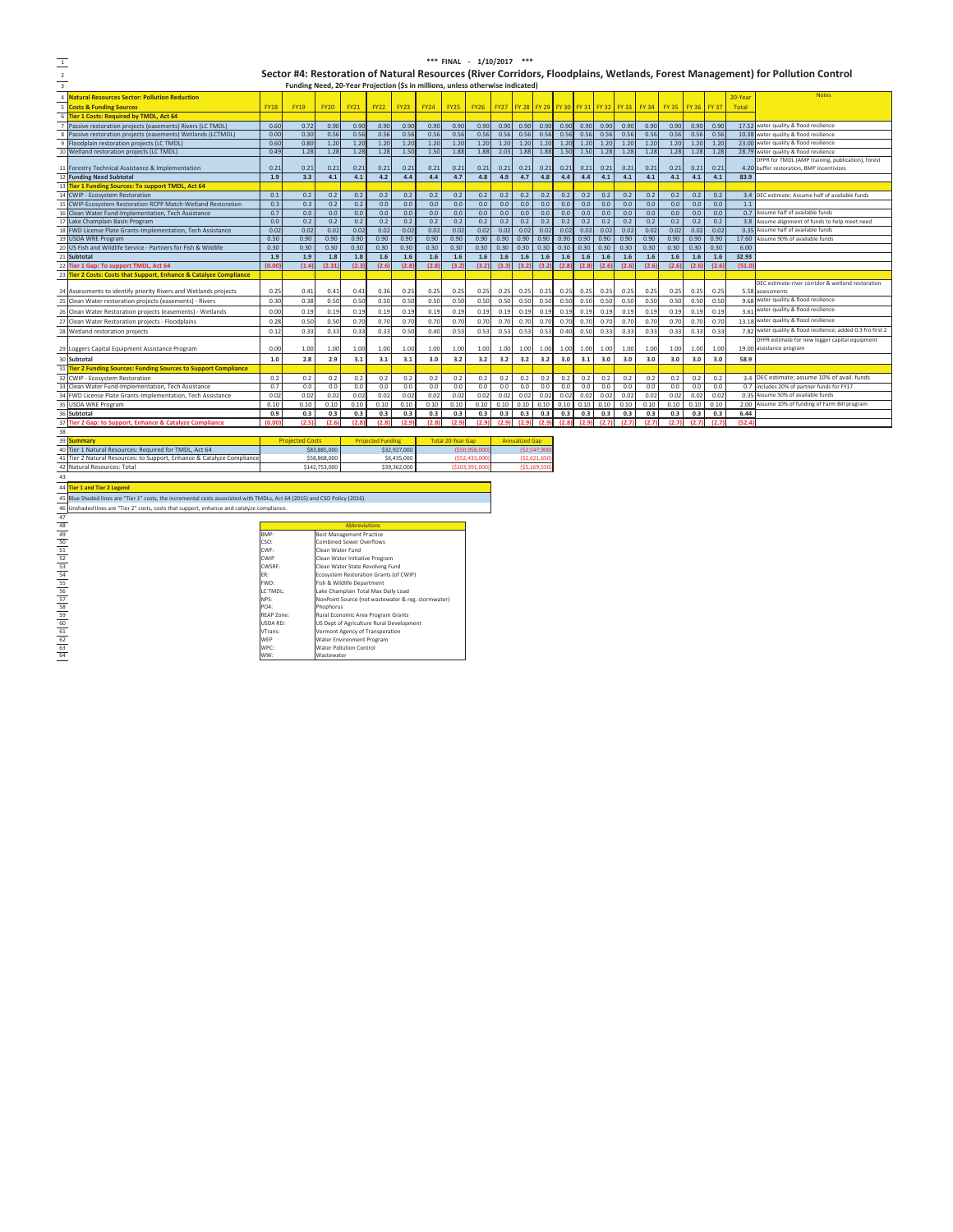# **Appendix B**

Review of Bonding Options

**B.1.** Capital Expenditure Analysis and Remaining Bond Balances

**B.2.** Treasurer's Request for Capital Project Funds for Clean Water Purposes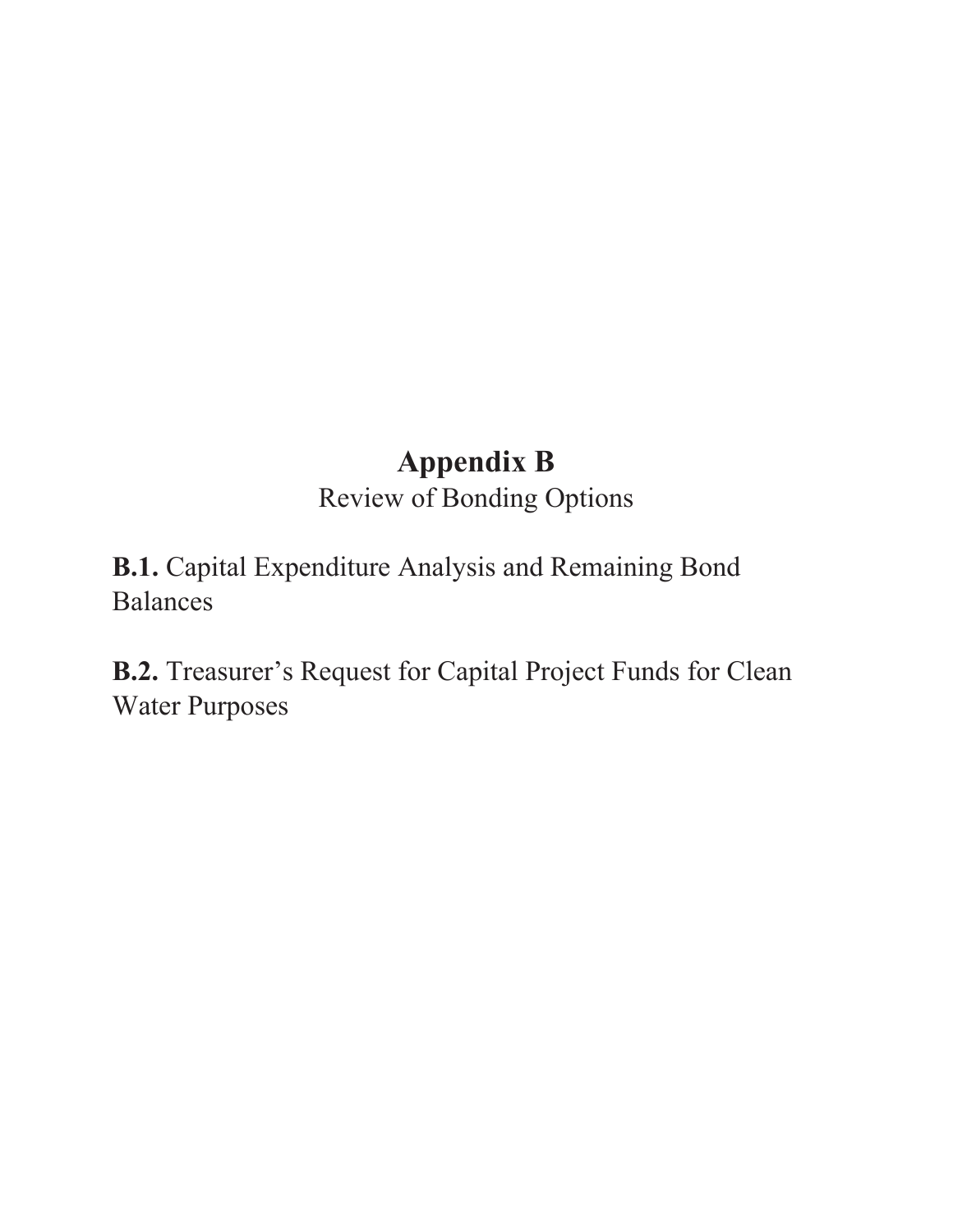| 2015 A & B Issue (October 2015) | <b>Par Bonds</b> | <b>Premium</b> | <b>Total</b>   |
|---------------------------------|------------------|----------------|----------------|
| Series A                        | 28,515,000       | 4,263,849.90   | 32,778,849.90  |
| Series B                        | 61,345,000       | 5,134,903.45   | 66,479,903.45  |
| Total for new projects          | 89,860,000       | 9,398,753      | 99,258,753.35  |
| Series C (Refunding)            | 25,720,000       | 2,727,443.45   | 28,447,443.45  |
| <b>Total</b>                    | 115,580,000      | 12,126,196.80  | 127,706,196.80 |

| 2015 Series A                      | Act 26 of 2015 | <b>Section</b> |                | Spent         | <b>Remaining</b> |
|------------------------------------|----------------|----------------|----------------|---------------|------------------|
| <b>State Buildings</b>             | 19,294,837     |                | $\overline{2}$ | 17,552,609.49 | 1,742,227.51     |
| <b>Natural Resources</b>           | 8,731,601      |                | 11             | 5,210,468.58  | 3,521,132.42     |
| Agriculture                        | 2,002,412      |                | 14             | 173,420.18    | 1,828,991.82     |
| <b>VHCB</b>                        | 2,750,000      |                | 18             | 2,488,924.12  | 261,075.88       |
|                                    | 32,778,850     |                |                | 25,425,422.37 | 7,353,427.63     |
| 2015 Series B                      | Act 26 of 2015 |                |                |               |                  |
| <b>State Buildings</b>             | 20,357,673     |                | $\overline{2}$ | 8,483,793.45  | 11,873,879.55    |
| Administration                     | 5,125,000      |                | 3              | 275,169.00    | 4,849,831.00     |
| <b>Human Services</b>              | 300,000        |                | 4              | 95,043.30     | 204,956.70       |
| Judiciary                          | 5,880,000      |                | 5              | 5,372,196.99  | 507,803.01       |
| Commerce & Comm Dev                | 393,000        |                | 6              | 280,039.06    | 112,960.94       |
| <b>Grant Programs</b>              | 1,400,000      |                | $\overline{7}$ | 888,181.70    | 511,818.30       |
| Education                          | 4,057,688      |                | $\,8\,$        | 20,426.00     | 4,037,262.00     |
| <b>UVM</b>                         | 1,400,000      |                | 9              | 1,399,999.78  | 0.22             |
| <b>State Colleges</b>              | 2,400,000      |                | 10             | 2,400,000.00  | $\frac{1}{2}$    |
| <b>Natural Resources</b>           | 4,150,000      |                | 11             | 3,037,348.18  | 1,112,651.82     |
| Military                           | 809,759        |                | 12             | 547,595.13    | 262,163.87       |
| <b>Public Safety</b>               | 300,000        |                | 13             | 1,510.00      | 298,490.00       |
| Agriculture                        | 200,000        |                | 14             | 93,611.94     | 106,388.06       |
| Vt Rural Fire Protection           | 125,000        |                | 15             | 125,000.00    |                  |
| <b>Vt Veterans Home</b>            | 500,000        |                | 16             | 2,517.00      | 497,483.00       |
| Vt Historical Society              | 50,000         |                | 17             | 50,000.00     |                  |
| <b>VHCB</b>                        | 1,800,000      |                | 18             | 1,118,103.56  | 681,896.44       |
| Vt Interactive Tech                | 220,000        |                | 19             | 110,810.64    | 109,189.36       |
| <b>General Assembly</b>            | 180,000        |                | 20             | 148,802.00    | 31,198.00        |
|                                    | 49,648,120     |                |                | 24,450,147.73 | 25,197,972.27    |
| <b>Total - Act 26 of 2015</b>      | 82,426,970     |                |                | 49,875,570.10 | 32,551,399.90    |
|                                    | Act 51 of 2013 |                |                |               |                  |
| <b>State Buildings</b>             | 12,198,051     |                | $\overline{2}$ | 8,305,711.23  | 3,892,339.77     |
| <b>Grant Programs</b>              | 500,000        |                | $\overline{7}$ | 445,687.44    | 54,312.56        |
| Natural Resources                  | 3,000,000      |                | 11             | 2,173,120.40  | 826,879.60       |
| Agriculture                        | 1,000,000      |                | 14             | 472,999.45    | 527,000.55       |
| Total Act 51 of 2013 (178 of 2014) | 16,698,051     |                |                | 11,397,518.52 | 5,300,532.48     |
| <b>TOTAL</b>                       | 99,125,021     |                |                | 61,273,089    | 37,851,932       |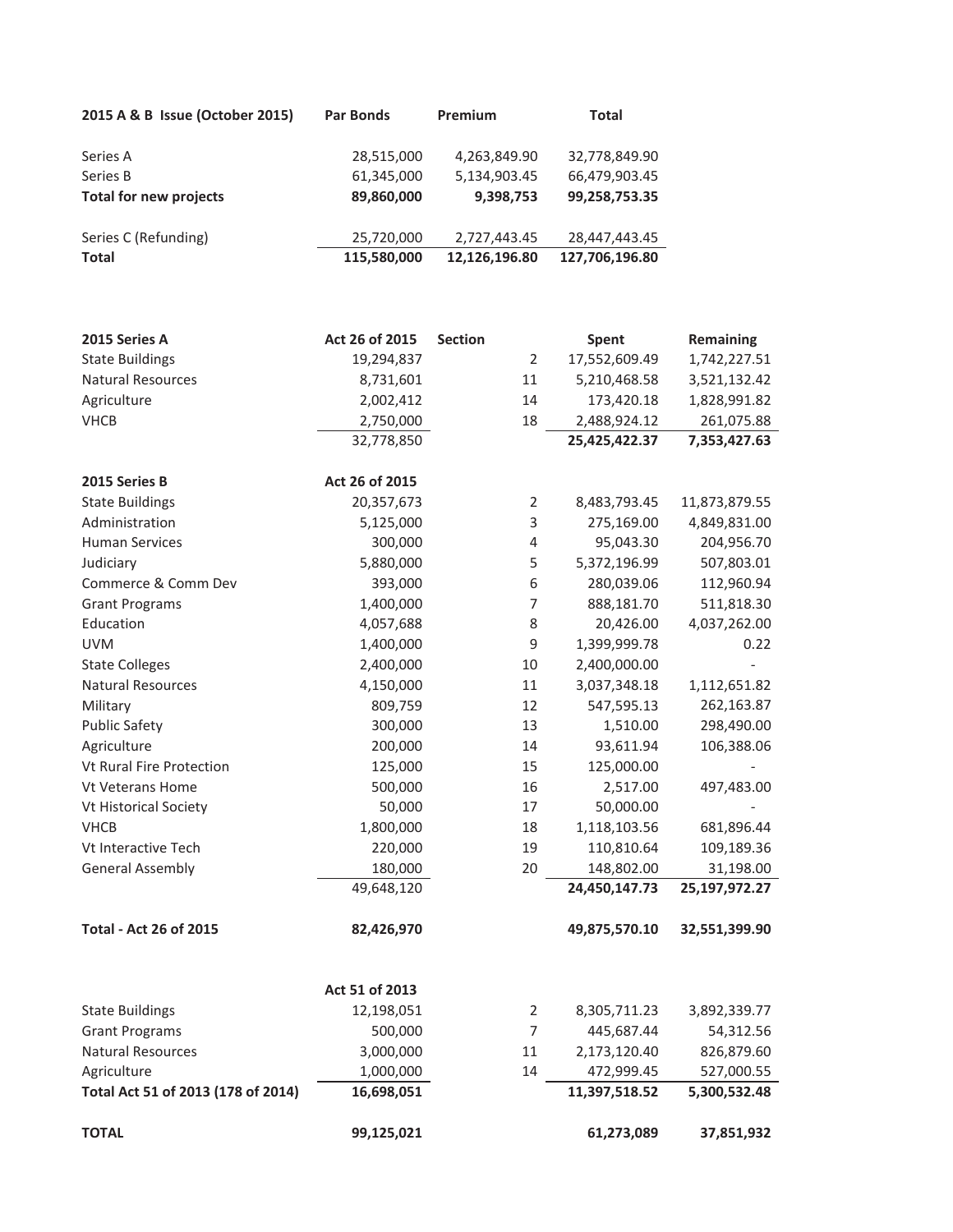| 2015 A & B Issue (October 2015) | <b>Par Bonds</b> | Premium       | <b>Total</b>   |
|---------------------------------|------------------|---------------|----------------|
| Series A                        | 28,515,000       | 4,263,849.90  | 32,778,849.90  |
| Series B                        | 61,345,000       | 5,134,903.45  | 66,479,903.45  |
| Total for new projects          | 89,860,000       | 9,398,753     | 99,258,753.35  |
|                                 |                  |               |                |
| Series C (Refunding)            | 25,720,000       | 2,727,443.45  | 28,447,443.45  |
| <b>Total</b>                    | 115,580,000      | 12,126,196.80 | 127,706,196.80 |

| <b>Capital Bill</b> |                                 | Act 26 of 2015   | Spent through    |                  |                 | Spent through |               |
|---------------------|---------------------------------|------------------|------------------|------------------|-----------------|---------------|---------------|
| Section             |                                 | Act 51 of 2013   | Dec. 8, 2016     | Remaining        | Act 160 of 2016 | Jan. 5, 2017  | Remaining     |
| $\overline{2}$      | <b>State Buildings</b>          | 51,850,561       | 34, 342, 114     | 17,508,447       | 33,265,235      | 535,876.32    | 32,729,358.68 |
| 3                   | Administration                  | 5,125,000        | 275,169          | 4,849,831        | 11,277,092      | 125,000.00    | 11,152,092.00 |
| 4                   | <b>Human Services</b>           | 300,000          | 95,043           | 204,957          | 200,000         |               | 200,000.00    |
| 5                   | Judiciary                       | 5,880,000        | 5,372,197        | 507,803          | 4,830,000       |               | 4,830,000.00  |
| 6                   | Commerce & Comm Dev             | 393,000          | 280,039          | 112,961          | 420,000         | 22,842.00     | 397,158.00    |
|                     | <b>Grant Programs</b>           | 1,900,000        | 1,333,869        | 566,131          | 1,600,000       | 437,889.59    | 1,162,110.41  |
| 8                   | Education                       | 4,057,688        | 20,426           | 4,037,262        | 60,000          |               | 60,000.00     |
| 9                   | <b>UVM</b>                      | 1,400,000        | 1,400,000        | 0                | 1,900,000       | 1,882,698.00  | 17,302.00     |
| 10                  | <b>State Colleges</b>           | 2,400,000        | 2,400,000        |                  | 3,050,000       | 1,982,698.00  | 1,067,302.00  |
| 11                  | Natural Resources               | 15,881,601       | 10,420,937       | 5,460,664        | 18,094,494      | 4,753,846.14  | 13,340,647.86 |
| 12                  | Military                        | 809,759          | 547,595          | 262,164          | 1,058,000       | 159,555.50    | 898,444.50    |
| 13                  | <b>Public Safety</b>            | 300,000          | 1,510            | 298,490          | 1,180,000       | 152,030.41    | 1,027,969.59  |
| 14                  | Agriculture                     | 3,202,412        | 740,032          | 2,462,380        | 2,370,000       | 78,334.82     | 2,291,665.18  |
| 15                  | <b>Vt Rural Fire Protection</b> | 125,000          | 125,000          |                  | 125,000         |               | 125,000.00    |
| 16                  | <b>Vt Veterans Home</b>         | 500,000          | 2,517            | 497,483          |                 |               |               |
| 17                  | <b>Vt Historical Society</b>    | 50,000           | 50,000           |                  |                 |               |               |
| 18                  | <b>VHCB</b>                     | 4,550,000        | 3,607,028        | 942,972          | 4,000,000       | 773,346.79    | 3,226,653.21  |
| 19                  | Vt Interactive Tech             | 220,000          | 110,811          | 109,189          |                 |               |               |
| 20                  | <b>General Assembly</b>         | 180,000          | 148,802          | 31,198           | 145,000         |               | 145,000.00    |
| 20a                 | <b>Public Service</b>           |                  |                  |                  | 300,000         |               | 300,000.00    |
|                     | <b>TOTAL</b>                    | Ś.<br>99,125,021 | 61,273,089<br>Ŝ. | \$<br>37,851,932 | 83,874,821      | 10,904,117.57 | 72,970,703.43 |
|                     | Act 26 projects                 | 82,426,970       |                  |                  |                 |               |               |
|                     |                                 | 1000000          |                  |                  |                 |               |               |

Act 51 projects 16,698,051

99,125,021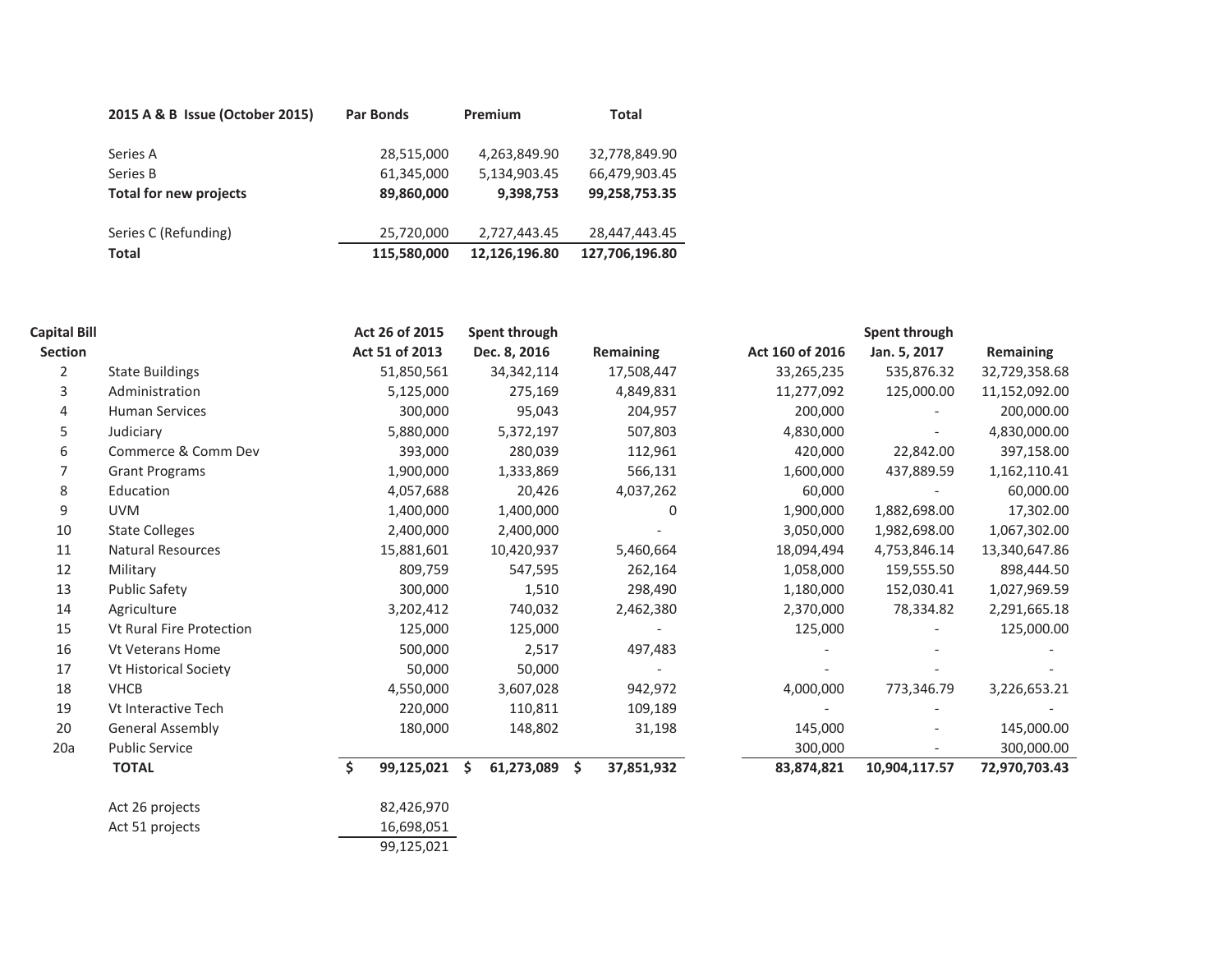| Act 26 Projects (2015)             | 82,426,970  |
|------------------------------------|-------------|
| Act 51 Projects (2013)             | 16,698,051  |
| Total 2015 A&B Issue               | 99,125,021  |
| Act 160 Projects (2016)            | 83.874.821  |
| Total 2015 & 2016 projects         | 166,301,791 |
| Reallocations - 2016               | 1,847,575   |
| Engineering costs (not bondec      | (612, 824)  |
| Section 19 adj.                    | 109,189     |
|                                    | 1,343,940   |
| <b>Agrees to 2 yr Capital Bill</b> | 164.957.851 |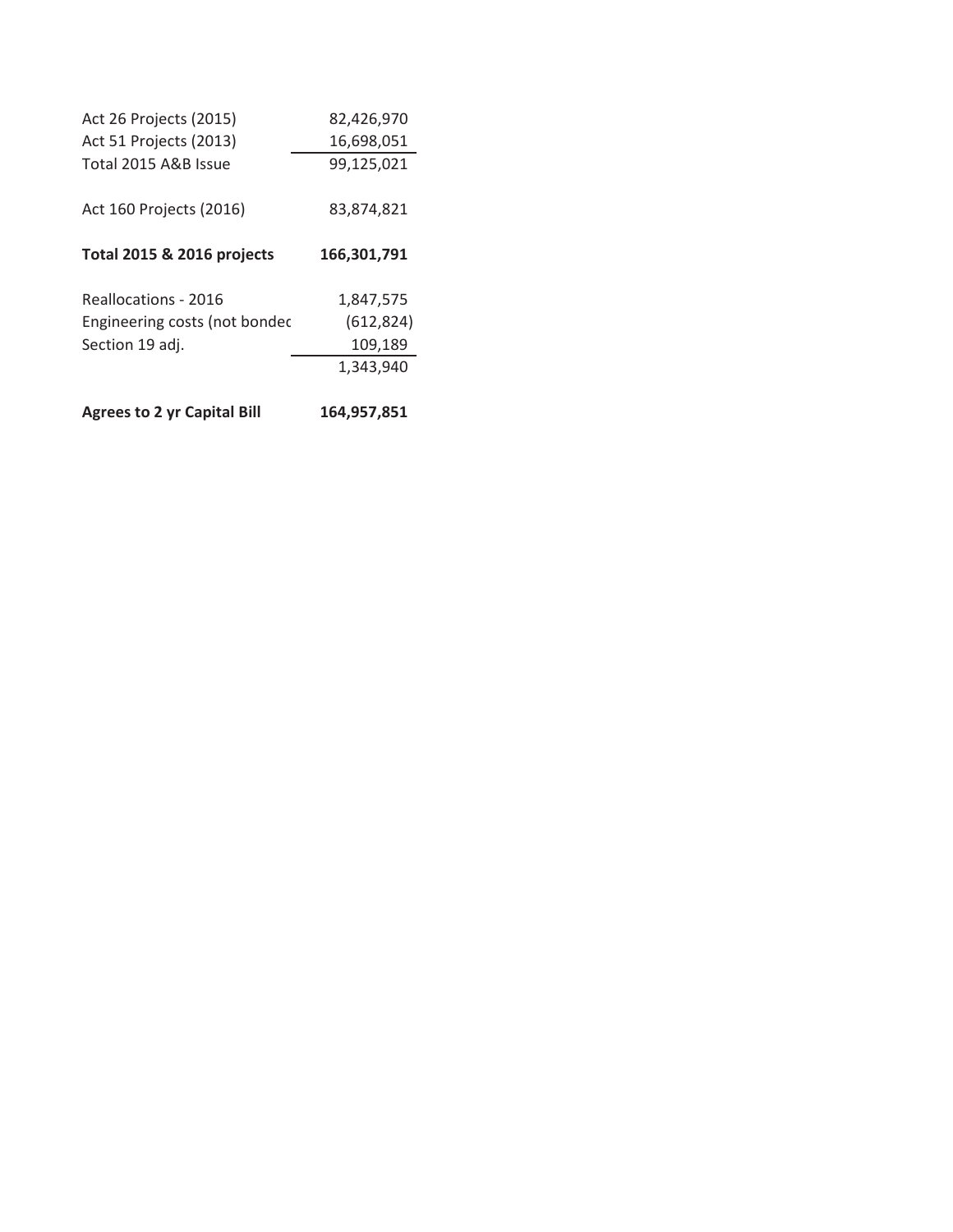**ELIZABETH A. PEARCE STATE TREASURER** 

**RETIREMENT DIVISION** TEL: (802) 828-2305 FAX: (802) 828-5182



**UNCLAIMED PROPERTY DIVISION** TEL: (802) 828-2407

> **ACCOUNTING DIVISION** TEL: (802) 828-2301 FAX: (802) 828-2884

#### **STATE OF VERMONT OFFICE OF THE STATE TREASURER**

| TO: | Andy Pallito, Commissioner, Department of Finance and Management |
|-----|------------------------------------------------------------------|
|-----|------------------------------------------------------------------|

Beth Pearce, Vermont State Treasurer **FROM:** 

RE: Act 64 Capital Budget Recommendation

DATE: December 27, 2016

Act 64 of 2015 directs the Office of the State Treasurer, in consultation with the Secretary of Administration, the Commissioner of Environmental Conservation, the Commissioner of Taxes as well as other agencies of jurisdiction, to prepare a legislative report on financing and funding recommendations to the General Assembly to continue to fund the Clean Water Fund and support clean water initiatives across the State. Act 64 directed the Treasurer's Office to include the following in the report:

- $(1)$ Proposed revenue sources
- Recommendation for incentivizing Best Management Practices  $(2)$
- Estimated amount of revenue to be generated by source  $(3)$
- Summary of how each source will be administered, collected and enforced  $(4)$
- Assessment of whether the State should use bonds to finance water quality  $(5)$ improvements
- Legislative proposal to implement each of the proposed revenue sources  $(6)$

First, I would like to thank the Administration for all the research completed by the Agencies of Administration, Natural Resources, Agriculture, Transportation and Commerce and Economic Development. The efforts are greatly appreciated and, while the Treasurer's Office is the primary author of the report, any resulting steps will ultimately rest with capable staff in these agencies/departments.

As we have moved forward with the project, we have been guided by the following concepts.

(1) Reduce overlapping fee structures to minimize entities paying twice for the same service/activity,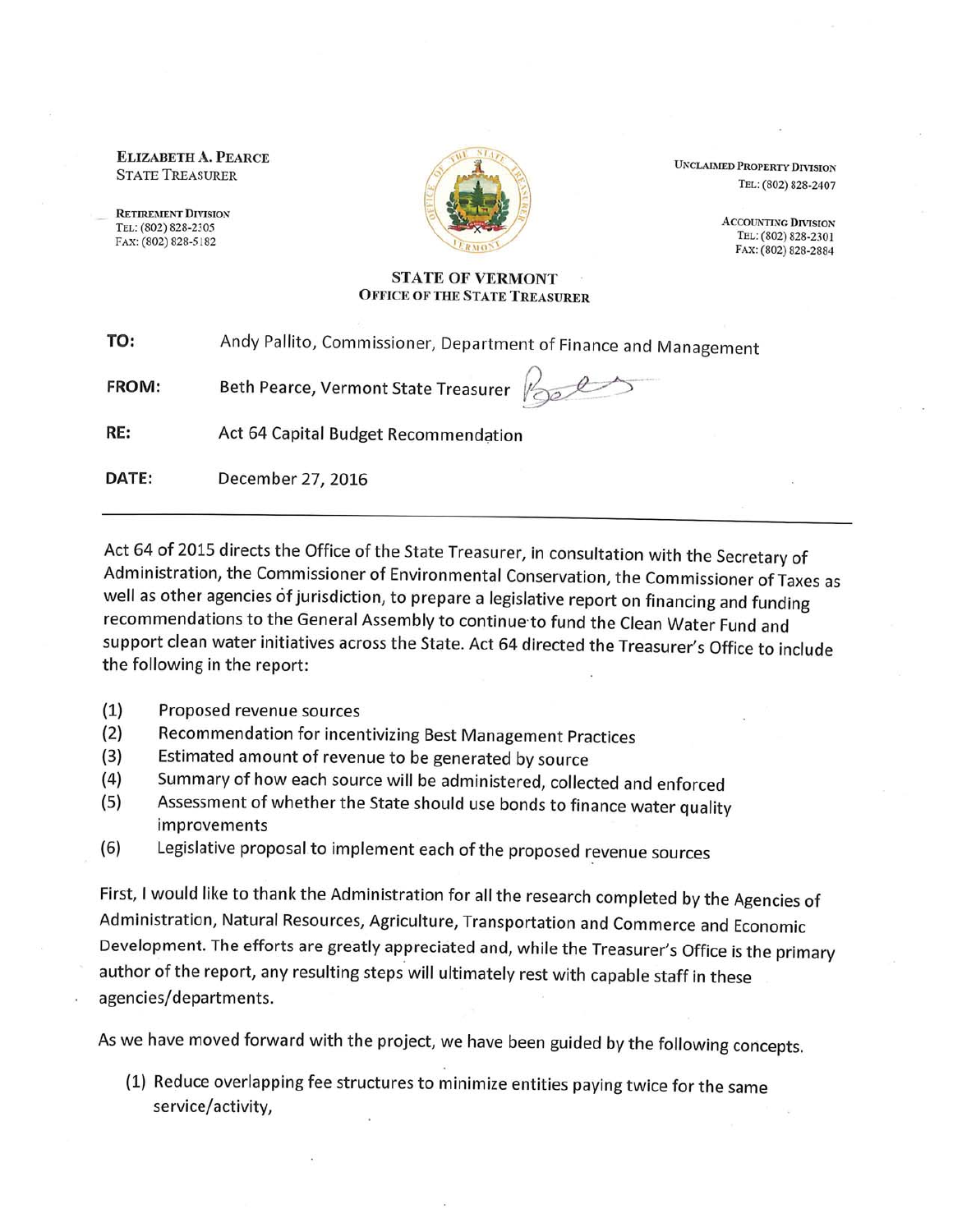#### December 27, 2016 Office of the State Treasurer

- (2) Incentivize local and regional decision making and implementation.
- (3) Incentivize public and private entities to make water quality improvements, and,
- (4) Maximize on-going funding opportunities in the form of utility programs and revolving funding sources.

A program for effectively funding and financing clean water will require development of new technologies and structures at both the state and local level. At the same time, we are cognizant of the need to move quickly on this project given the EPA directives, requirements in state statute, the threat of litigation and most importantly, the need to invest in an asset that is so vital to our economy. We also recognize that tax and fee revenues are a limited commodity and have looked to use existing resources and to bend the cost curve downward wherever feasible.

Therefore, the Treasurer's office has developed the following goals:

- (1) Establish a two-year interim funding plan for the high priority projects to facilitate water quality implement efforts and create momentum for a more comprehensive funding plan,
- (2) Establish a base for a long-term funding plan that is targeted to start, beginning in year three,
- (3) To the extent possible, use existing resources.

While we are still working on some of the specifics of the recommendation, I believe that this can be achieved without raising taxes or fees over the next two years while we develop a model that maximizes cost efficiency and incentivizes local and regional decision making and implementation while providing adequate resources.

To accomplish this without raising taxes, but at the same time providing a glide path to the longterm model, we will be recommending the following, among others:

Reallocate/Secure/Prioritize State capital money from general obligation bond program  $(1)$ consistent with CDAAC recommendations;

• \$15 million annually for two years

Reallocate transportation infrastructure bond fund capital money, either in the form of  $(2)$ pay-go capital or future issue of bond funds;

• \$5 million annually, initially for two years

There exists a temporary window for the use of significant bonded dollars within the existing general obligation bond program due to a high level of authorized but unissued debt, i.e. there is a lag in the current spenddown of these dollars that would permit a "shifting" of cash

2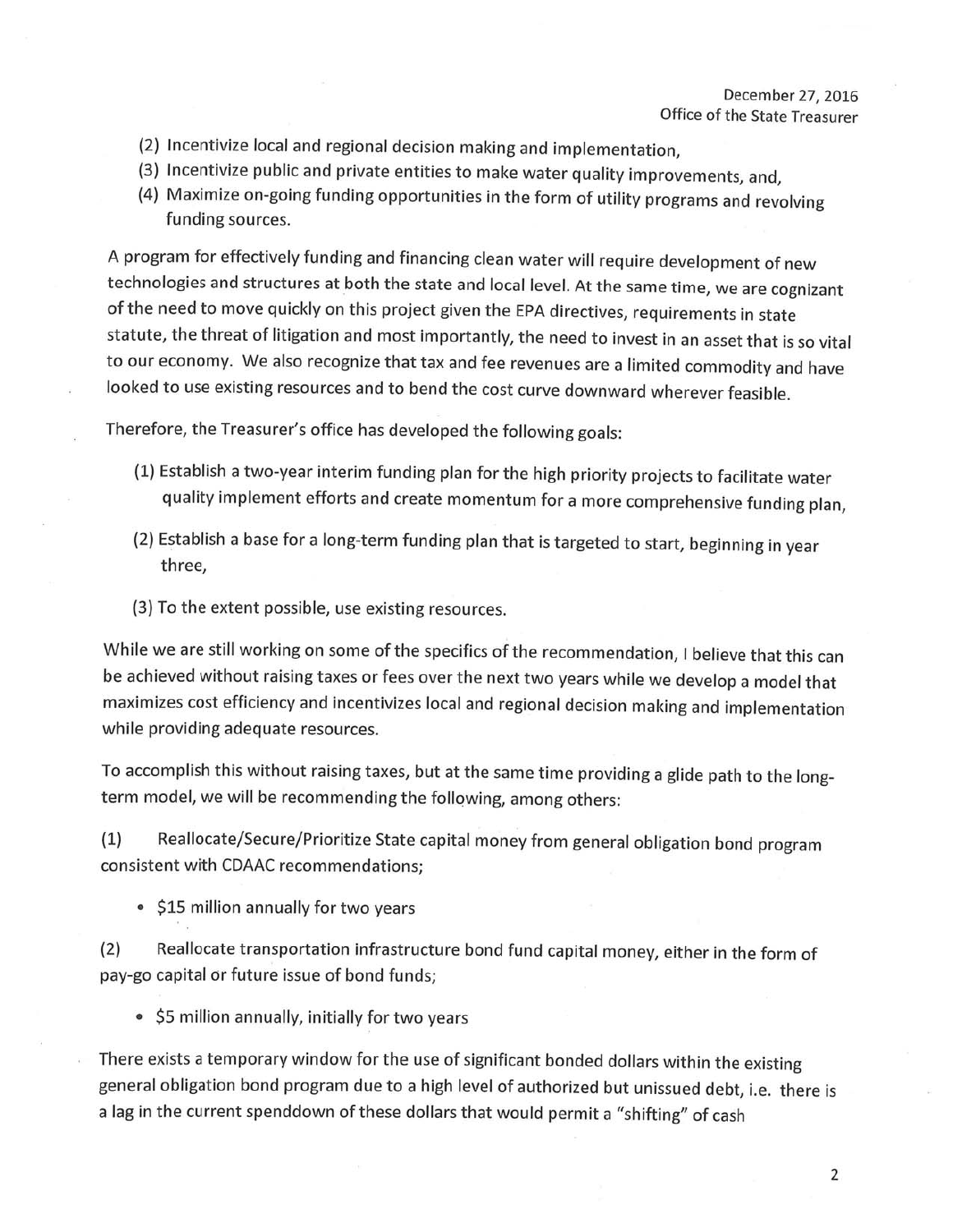#### December 27, 2016 Office of the State Treasurer

expenditures for some existing capital authorizations to later years making dollars available in the next two years. In addition, the Treasurer's Office and its legal and financial advisors believe that the current Transportation Infrastructure Bond program has, in its current authorization, ability to extend this program to culvert and related work at the municipal level that would provide relief to municipalities.

We have previously discussed this with Administration staff but at this time are submitting a formal request for consideration as part of the capital plan. I am also sending a copy of this request to the Transition Team. In the end, the decisions will be up to the Administration and the General Assembly. We believe this approach does, however, offer the best opportunity to meet our statutory requirements and maintain the best value to the taxpayer.

I am prepared to discuss the specifics of the current bonding authorizations and expenses at your convenience.

Thank you for your consideration.

CC: Trey Martin, Secretary, Agency of Administration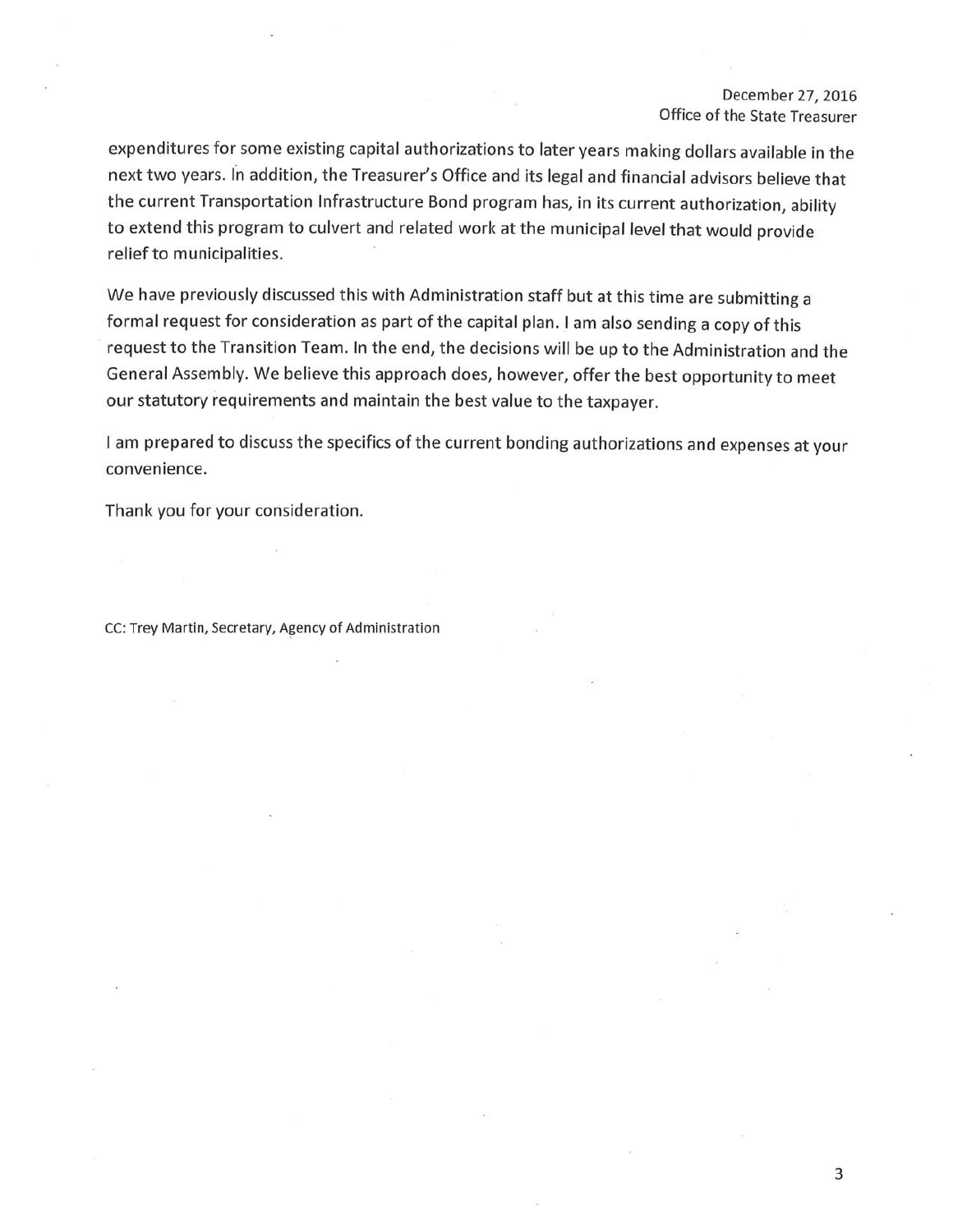# **Appendix C** Review of Revenue Options

- **C.1.** Revenue Review Criteria
- **C.2.** Abbreviated List of Revenue Sources Reviewed at the November 16<sup>th</sup> Public Meeting
- **C.3.** Description of Revenue Sources Reviewed at the November 16<sup>th</sup> Public Meeting
- **C.4.** Full list of Stakeholder Revenue Recommendations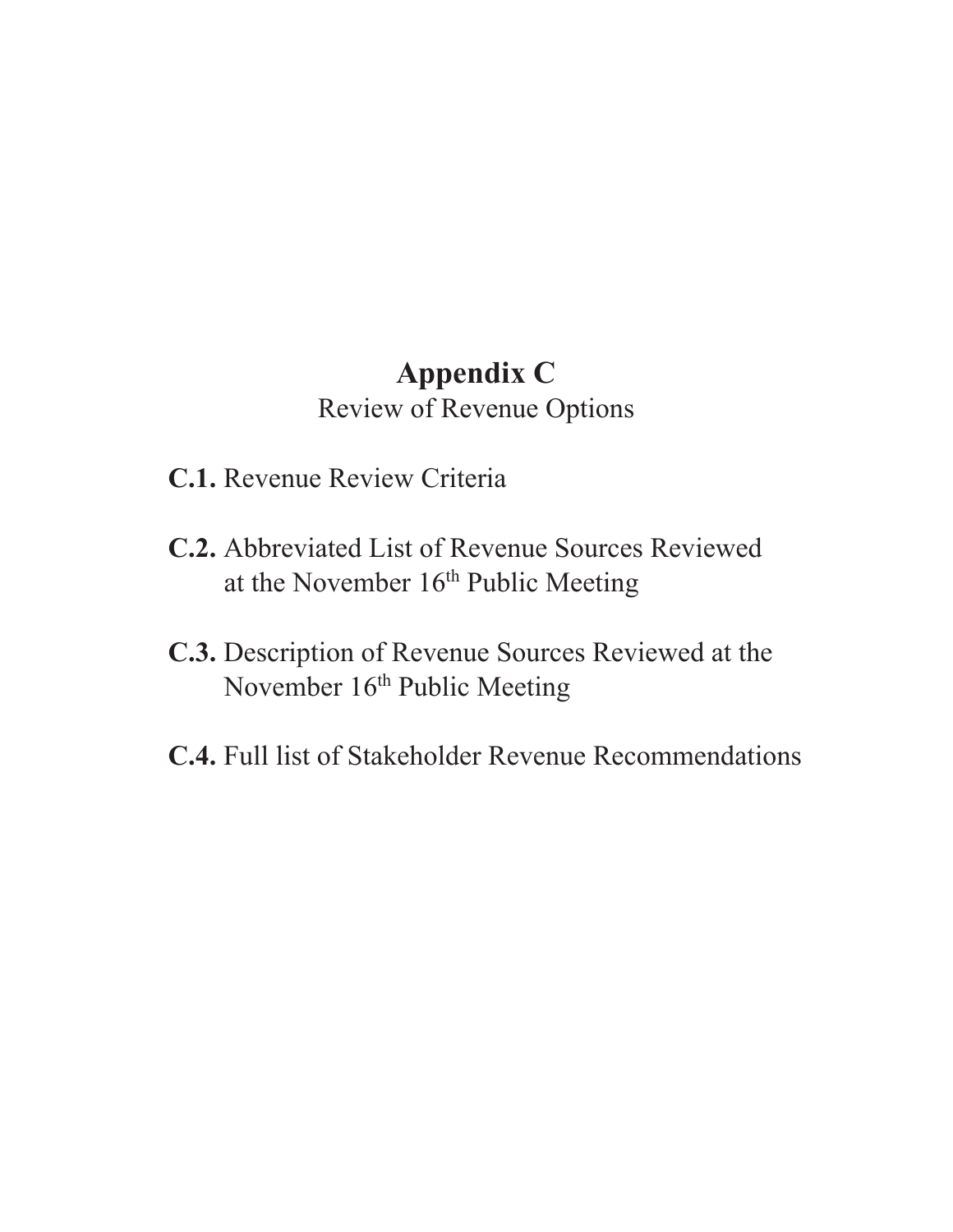### **CLEAN WATER FUND REVENUE SOURCE CRITERIA**

**Criteria used as a general framework to evaluate revenue sources for water quality improvements.** \_\_\_\_\_\_\_\_\_\_\_\_\_\_\_\_\_\_\_\_\_\_\_\_\_\_\_\_\_\_\_\_\_\_\_\_\_\_\_\_\_\_\_\_\_\_\_\_\_\_\_\_\_\_\_\_\_\_\_\_\_\_\_\_\_\_\_\_\_\_\_\_\_\_\_\_\_\_\_\_\_\_\_\_\_\_\_\_\_\_\_\_\_\_\_\_\_\_\_\_\_\_\_\_\_\_\_\_\_\_\_\_\_\_\_\_\_\_\_\_\_\_\_\_\_\_\_\_\_\_\_\_\_\_\_\_\_\_\_\_\_\_\_\_\_\_\_\_\_\_\_\_\_\_\_\_\_\_\_\_\_\_\_\_\_\_\_\_\_\_\_\_\_\_\_\_\_\_\_\_\_\_\_\_\_\_\_\_\_\_\_\_\_\_\_\_\_\_\_\_\_\_\_\_\_\_\_\_\_\_\_\_\_\_\_\_\_\_\_\_\_\_\_\_\_\_\_\_\_\_\_\_\_\_

| <b>Criteria</b>                      | <b>Explanation</b>                                                                                                                          |
|--------------------------------------|---------------------------------------------------------------------------------------------------------------------------------------------|
| <b>Revenue Potential</b>             | The amount of revenue that a source generates<br>to support the Clean Water Fund or debt service<br>on a bond for clean water improvements. |
| Predictability                       | The degree to which a revenue source fluctuates<br>and/or is predictable over time.                                                         |
| <b>Sufficiency</b>                   | The degree to which a revenue source provides<br>the dollars necessary to finance the desired rate<br>of spending.                          |
| <b>Effect on Outside Dollars</b>     | The degree of impact and leverage on outside<br>dollars, such as Federal government<br>contributions for a project.                         |
| <b>Economic Impact</b>               | The entities that revenue sources target and the<br>potential economic consequences of those<br>sources.                                    |
| <b>Nexus to Water Quality</b>        | The degree to which a tax or fee bears a<br>relationship to water quality and sources of<br>pollution.                                      |
| <b>Promotes Mitigation</b>           | The degree to which a tax or fee encourages<br>individuals and businesses to perform on-site<br>mitigation to improve water quality.        |
| <b>Administration and Compliance</b> | The degree to which: 1) revenues can be<br>collected effectively, 2) the provision can be<br>enforced, and 3) payers can easily comply.     |
| <b>Accountability</b>                | The degree of transparency/explicitness to<br>payers of a revenue source.                                                                   |
| <b>Geographic Distribution</b>       | The degree to which a tax or fee applies across<br>Vermont.                                                                                 |
| <b>Income Equity</b>                 | The degree to which a tax or fee is based on<br>ability to pay.                                                                             |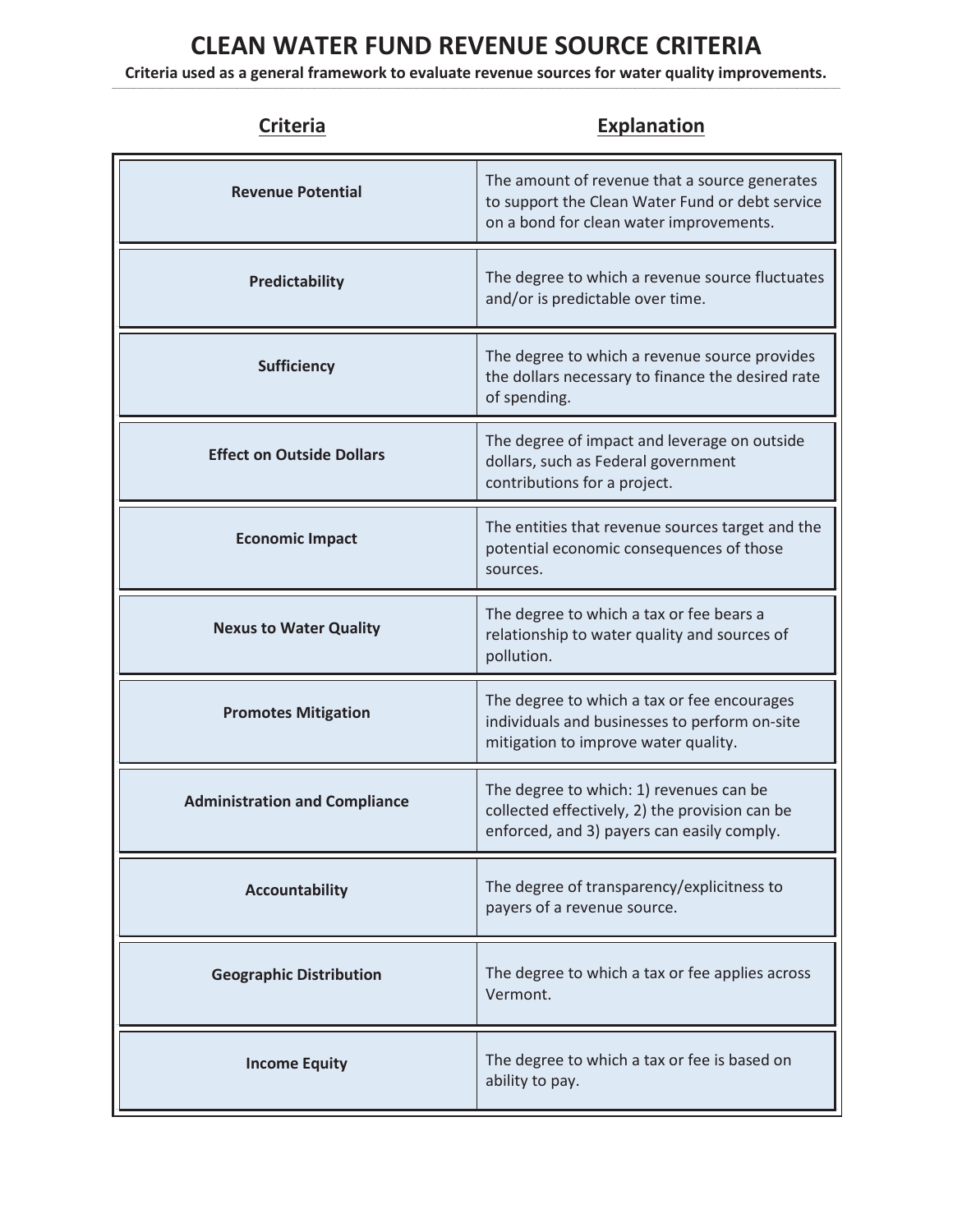| <b>Abbreviated List of Sources Considered</b> |                                                                                                       |                                                                                                                                                                                                                                                              |  |  |  |
|-----------------------------------------------|-------------------------------------------------------------------------------------------------------|--------------------------------------------------------------------------------------------------------------------------------------------------------------------------------------------------------------------------------------------------------------|--|--|--|
|                                               | <b>Revenue Source</b>                                                                                 | <b>Annual Amount</b>                                                                                                                                                                                                                                         |  |  |  |
|                                               | <b>Category One: Existing Revenue Source</b>                                                          |                                                                                                                                                                                                                                                              |  |  |  |
|                                               | <b>Clean Water Surcharge on</b><br><b>Property Transfers</b>                                          | Current $0.2\%$ surcharge on the transfer of certain properties = $$4.7M$-$5M$                                                                                                                                                                               |  |  |  |
|                                               | <b>Sources Proposed During Stakeholder Process</b>                                                    |                                                                                                                                                                                                                                                              |  |  |  |
|                                               |                                                                                                       | Category Two: Act 138 (2013) and Act 97 (2014) Legislative Reports                                                                                                                                                                                           |  |  |  |
| $\vert$ 2                                     | \$50 Annual Flat Parcel Fee                                                                           | \$16.7 million                                                                                                                                                                                                                                               |  |  |  |
| 3                                             | \$3 Per Acre Per Parcel Fee                                                                           | \$15 million                                                                                                                                                                                                                                                 |  |  |  |
| 4                                             | <b>Impervious Surface Tiered</b><br><b>Acreage Fee</b>                                                | \$18 million                                                                                                                                                                                                                                                 |  |  |  |
| 5                                             | <b>Impervious Surface Tiered</b><br><b>Parcel Fee</b>                                                 | \$18 million                                                                                                                                                                                                                                                 |  |  |  |
| 6                                             | <b>Excise Tax on Pesticides</b>                                                                       | \$70,000-\$140,000                                                                                                                                                                                                                                           |  |  |  |
| 7                                             | Property tax                                                                                          | \$0.01 property tax increase = $$8M$ annually                                                                                                                                                                                                                |  |  |  |
| 8                                             | <b>Personal Income Tax</b>                                                                            | \$7M: 1% of current revenues; \$13.3M: .1% increase applied to the rate of<br>each tax bracket (i.e. 3.55% increased to 3.65%); \$5.5M: Bottom tax rate<br>remains at 3.55% and other rates increased by .1%; \$2.8M: Bottom two<br>brackets remain at 3.55% |  |  |  |
| $\vert$ 9                                     | <b>Gas tax</b>                                                                                        | \$0.01 increase / gallon of gas = $$3M$ ; \$0.01 tax/gallon of diesel = \$690,000                                                                                                                                                                            |  |  |  |
| <b>10</b>                                     | Fertilizer tonnage fee                                                                                | • Doubling the Ag fertilizer tonnage fee from \$0.50 to $$1 = $19,000$ in new<br>revenue<br>• Increasing the Ag fee to $$25 = $930,000$ in new revenue<br>• Increasing the non-Ag fee by $$1 = $6,000$ in new revenue                                        |  |  |  |
| 11                                            | <b>Excise Tax on Flushable</b><br><b>Consumer Products</b>                                            | $1\%$ excise tax = \$1.35M                                                                                                                                                                                                                                   |  |  |  |
| 12                                            | <b>Excise Tax on Bottled Water</b><br><b>Containers</b>                                               | $$0.01$ per container = \$1M                                                                                                                                                                                                                                 |  |  |  |
| 13                                            | <b>Escheating Unclaimed</b><br><b>Beverage Container</b><br><b>Deposits</b>                           | \$1.5M-\$2M annually.                                                                                                                                                                                                                                        |  |  |  |
| 14                                            | <b>DEC Fines for non-</b><br>compliance                                                               | \$200,000                                                                                                                                                                                                                                                    |  |  |  |
| 15                                            | <b>Agency of Agriculture Food</b><br>and Markets Fines for non-<br>compliance                         | Agency of Agriculture penalties = \$175K-\$230K; Vermont Office of Attorney<br>General Water quality violations totaled \$24.75K in 2016 and \$118K in 2014                                                                                                  |  |  |  |
|                                               | <b>Category Three: Stakeholder Suggestions</b>                                                        |                                                                                                                                                                                                                                                              |  |  |  |
| 16                                            | <b>Sales Tax on Nail Salons</b>                                                                       | \$2.23M                                                                                                                                                                                                                                                      |  |  |  |
| 17                                            | <b>Sales Tax on Beauty Salon</b><br><b>Services</b>                                                   | \$4.3M                                                                                                                                                                                                                                                       |  |  |  |
| 18                                            | <b>End education property tax</b><br><b>Exemption on Ski Lifts and</b><br><b>Snowmaking Equipment</b> | $$1.5-$2M$                                                                                                                                                                                                                                                   |  |  |  |
| 19                                            | <b>Current Use: Apply a 90%</b><br>discount to all property<br>enrolled in current use.               | \$4.5M                                                                                                                                                                                                                                                       |  |  |  |
| 20                                            | <b>Sales Tax on Marinas</b>                                                                           | \$210,00                                                                                                                                                                                                                                                     |  |  |  |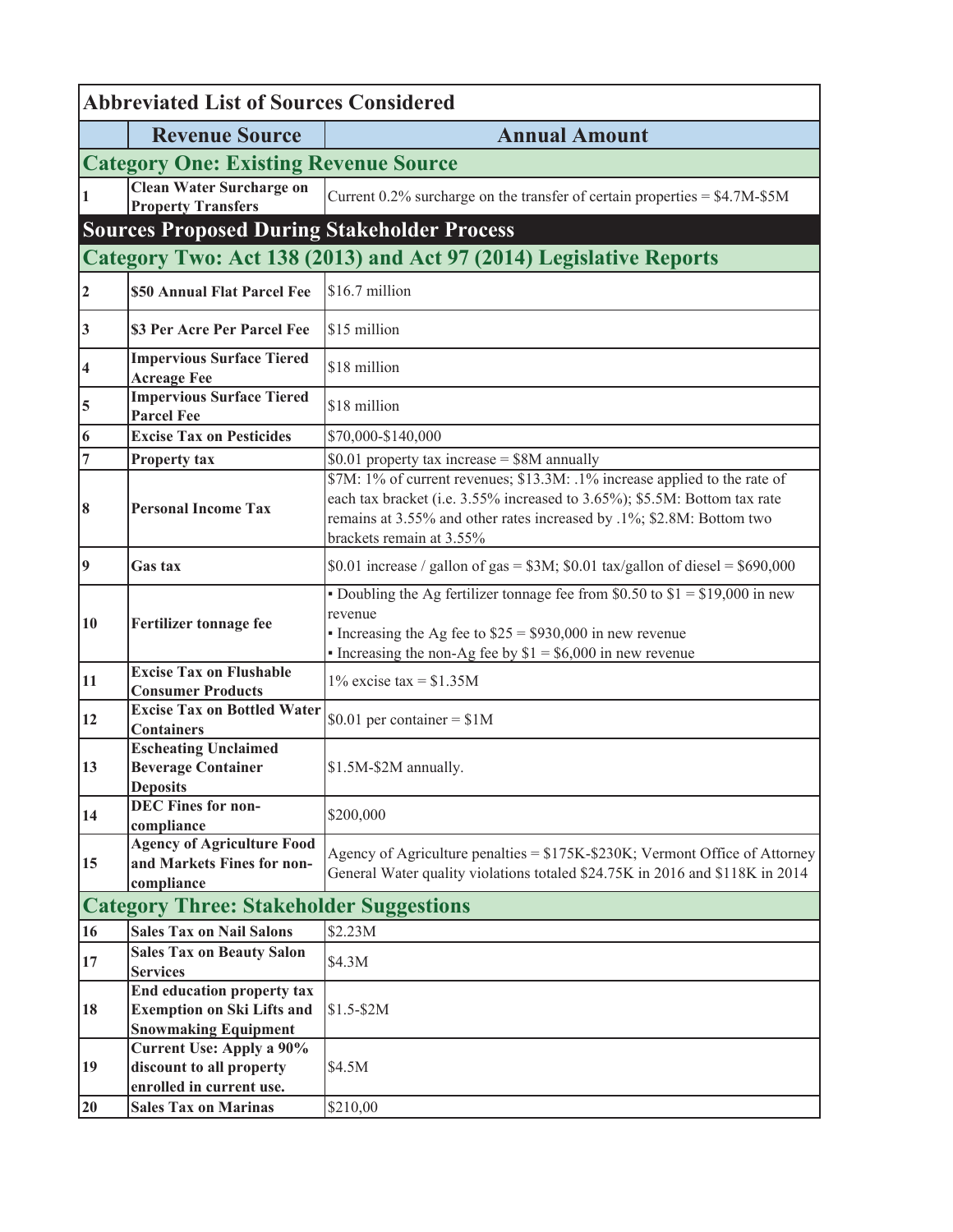| 21 | <b>Pharmaceutical Medicine</b>                                                                          | 1% excise tax on prescription drugs = $$5.5M$ ; 1% excise tax on non-                     |  |  |  |
|----|---------------------------------------------------------------------------------------------------------|-------------------------------------------------------------------------------------------|--|--|--|
|    | <b>Excise Tax</b>                                                                                       | prescription drugs = $$600,000$                                                           |  |  |  |
| 22 | <b>Sales Tax on Parking (Lots</b><br>and Garages)                                                       | \$280,000                                                                                 |  |  |  |
| 23 | <b>Sales Tax on Limousine</b><br><b>Services</b>                                                        | \$610,000                                                                                 |  |  |  |
| 24 | <b>Sales Tax on Storage Units</b>                                                                       | \$940,000                                                                                 |  |  |  |
| 25 | Sales tax on new car dealer<br>labor charges, work under<br>warranty, and value of<br>service contracts | \$4.8M                                                                                    |  |  |  |
| 26 | <b>Sales Tax on General Auto</b><br>Repair                                                              | \$6.2M                                                                                    |  |  |  |
| 27 | <b>Inspection Sticker Fee</b>                                                                           | $$1$ increase = \$585K.                                                                   |  |  |  |
| 28 | <b>Surtax on Rental Cars</b>                                                                            | $1\%$ surtax on rental vehicles = \$480,000.                                              |  |  |  |
| 29 | <b>Surtax/Increase to Sales &amp;</b><br><b>Use Tax</b>                                                 | $0.1\%$ increase = \$6M.                                                                  |  |  |  |
| 30 | <b>Dollar Surcharge on Rooms</b>                                                                        | \$1 surcharge on rooms = $$3.6M$                                                          |  |  |  |
| 31 | <b>Surtax/Increase to Meals,</b><br><b>Rooms, and Alcoholic</b><br><b>Beverages</b>                     | $25\%$ increase = \$4.2M<br>$$2.5M-Meals$<br>$\cdot$ \$1.2M - Rooms<br>· \$500K - Alcohol |  |  |  |
| 32 | <b>Voluntary Contribution</b><br><b>Line Item on the Personal</b><br><b>Income Tax Form</b>             | \$30K-\$100K                                                                              |  |  |  |
|    | <b>Category Four: Reappropriation of Existing Source/Other Concepts</b>                                 |                                                                                           |  |  |  |
| 33 | <b>Affinity Card</b>                                                                                    | Minimal                                                                                   |  |  |  |
| 34 | <b>Reappropriation of Current</b><br><b>Expenditures</b>                                                | Varies                                                                                    |  |  |  |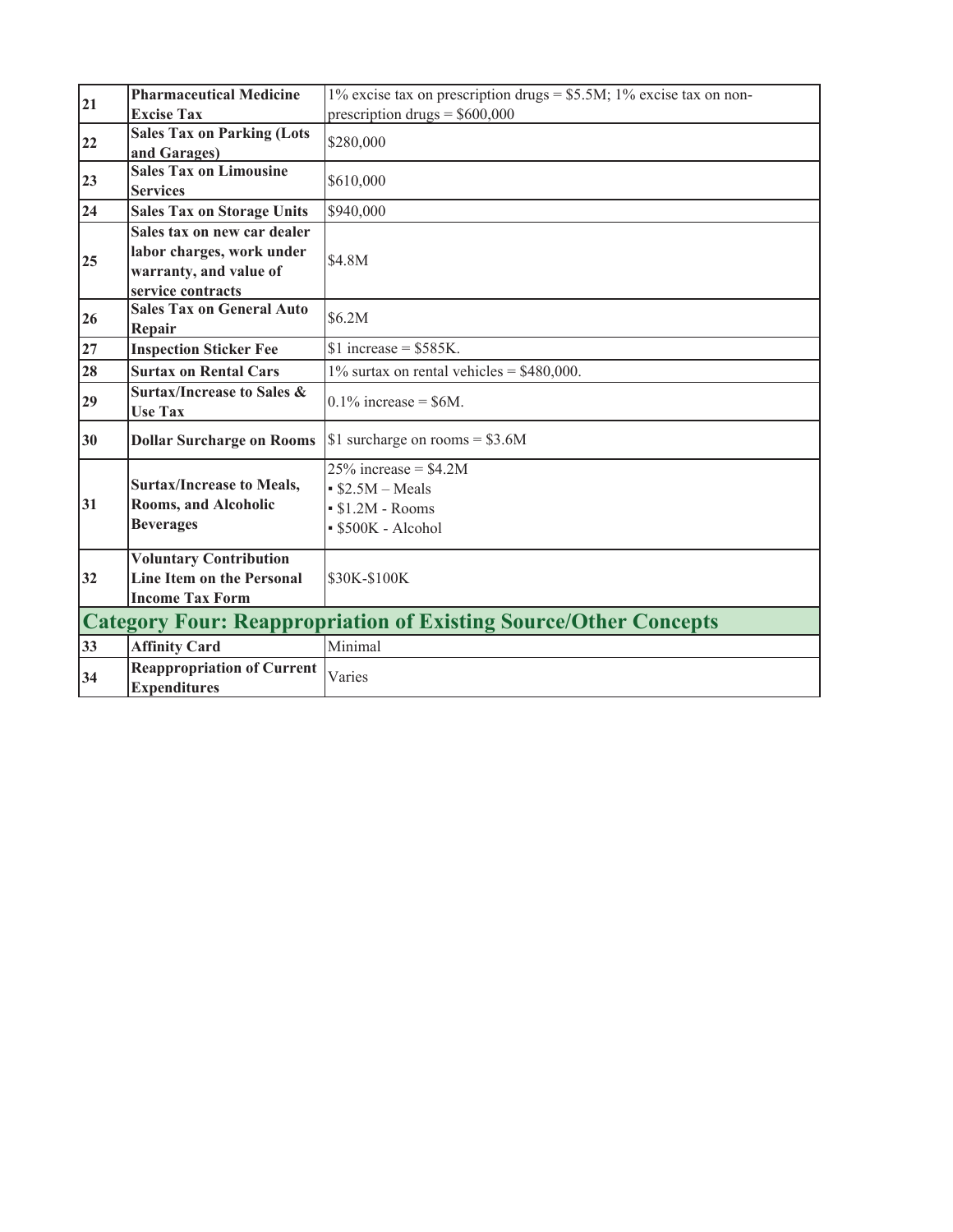| <b>Categories of Revenue Sources</b> |  |  |  |
|--------------------------------------|--|--|--|
|--------------------------------------|--|--|--|

| Category 1 | <b>Existing Revenue Source</b>                                           |
|------------|--------------------------------------------------------------------------|
| Category 2 | Revenue Options: Act 138 (2013) and Act 97<br>(2014) Legislative Reports |
| Category 3 | Revenue Options: Stakeholder Suggestions                                 |
| Category 4 | Re-Appropriation of Existing Funds/Other<br><b>Concepts</b>              |

NOTE: These sources were proposed through the stakeholder process and are not recommendations or endorsements by the Treasurer's Office. The projections and descriptions are provided for the purpose of public information and discussion.

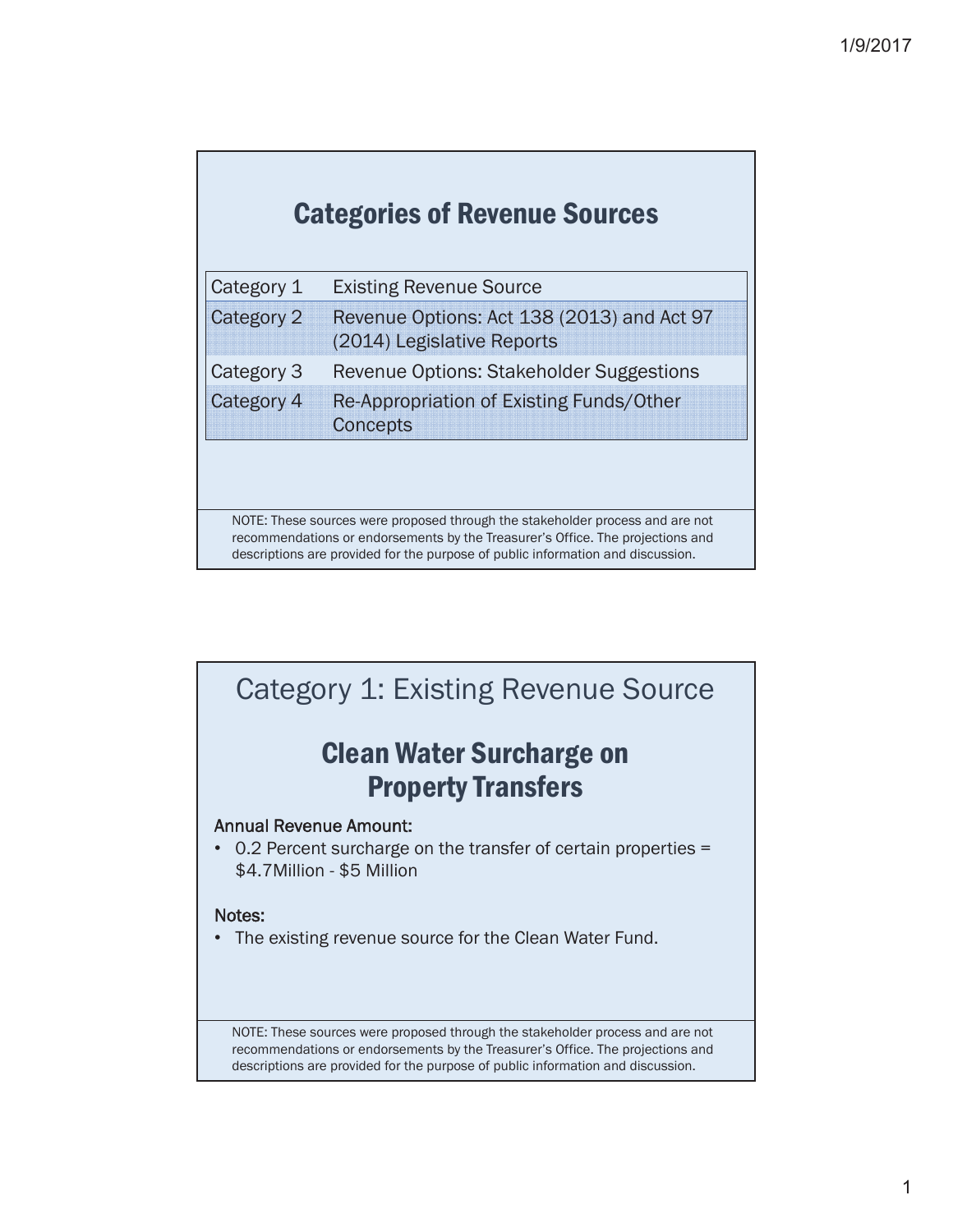### Revenue Options: Act 138 (2013) and Act 97 (2014) Legislative Reports

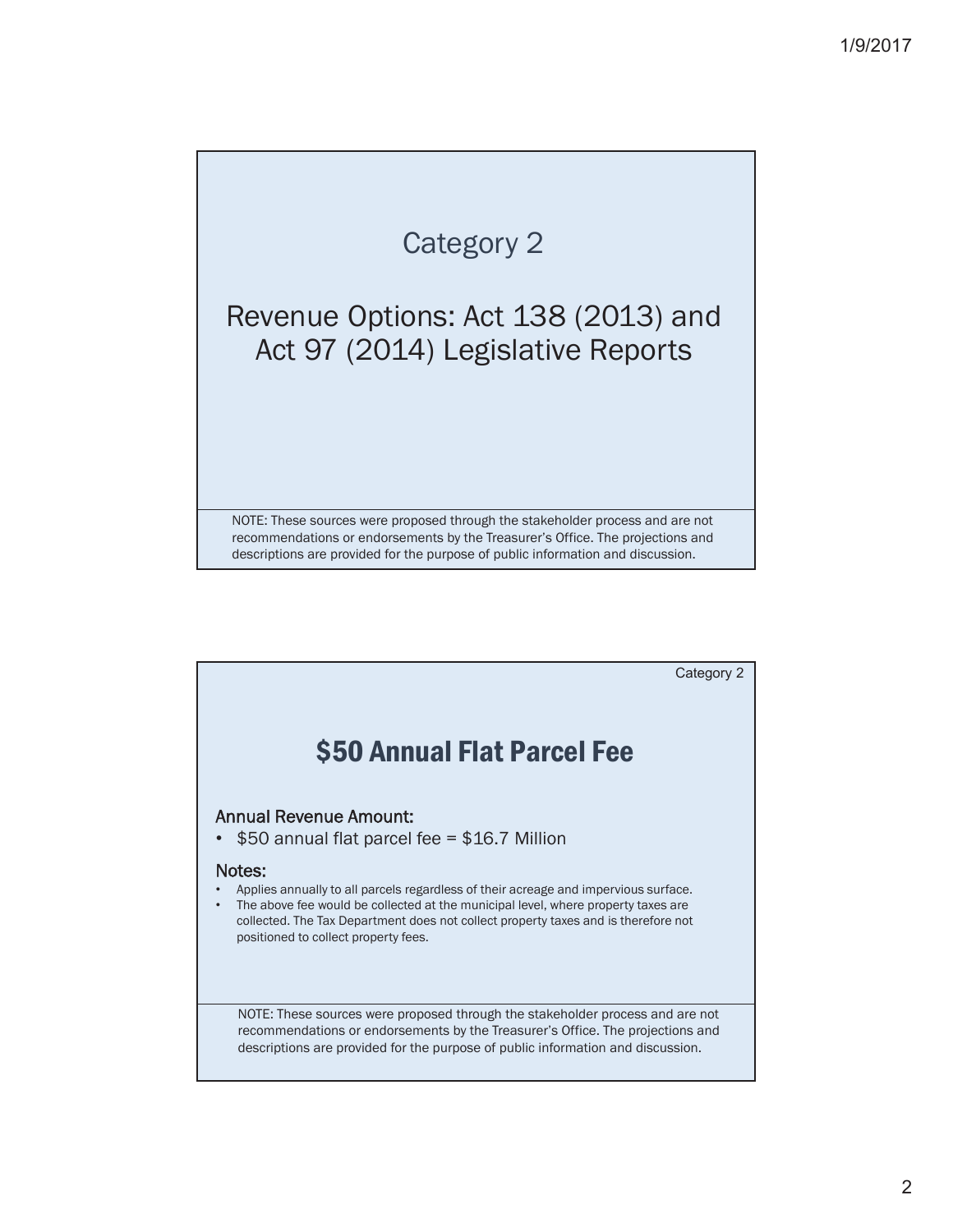

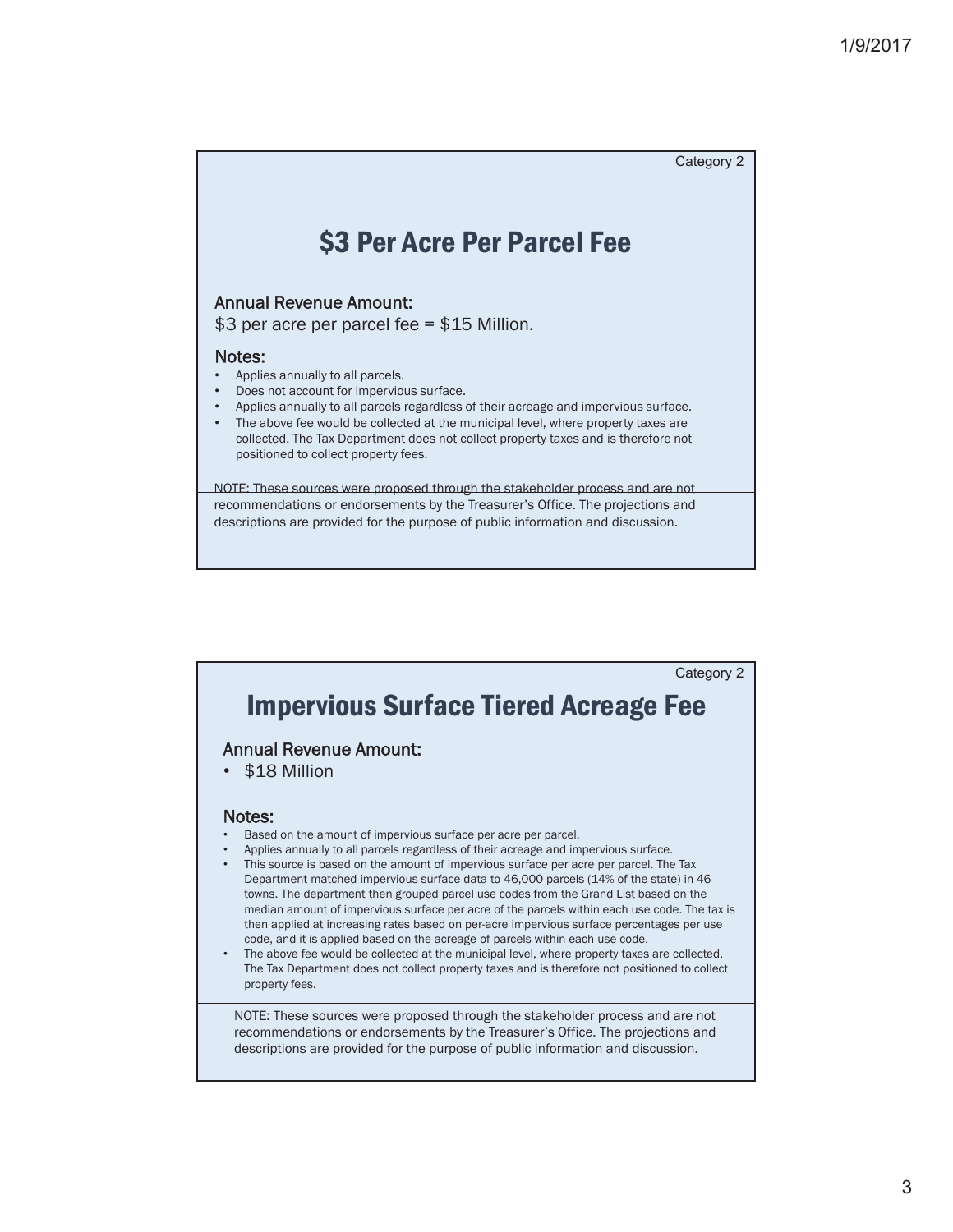

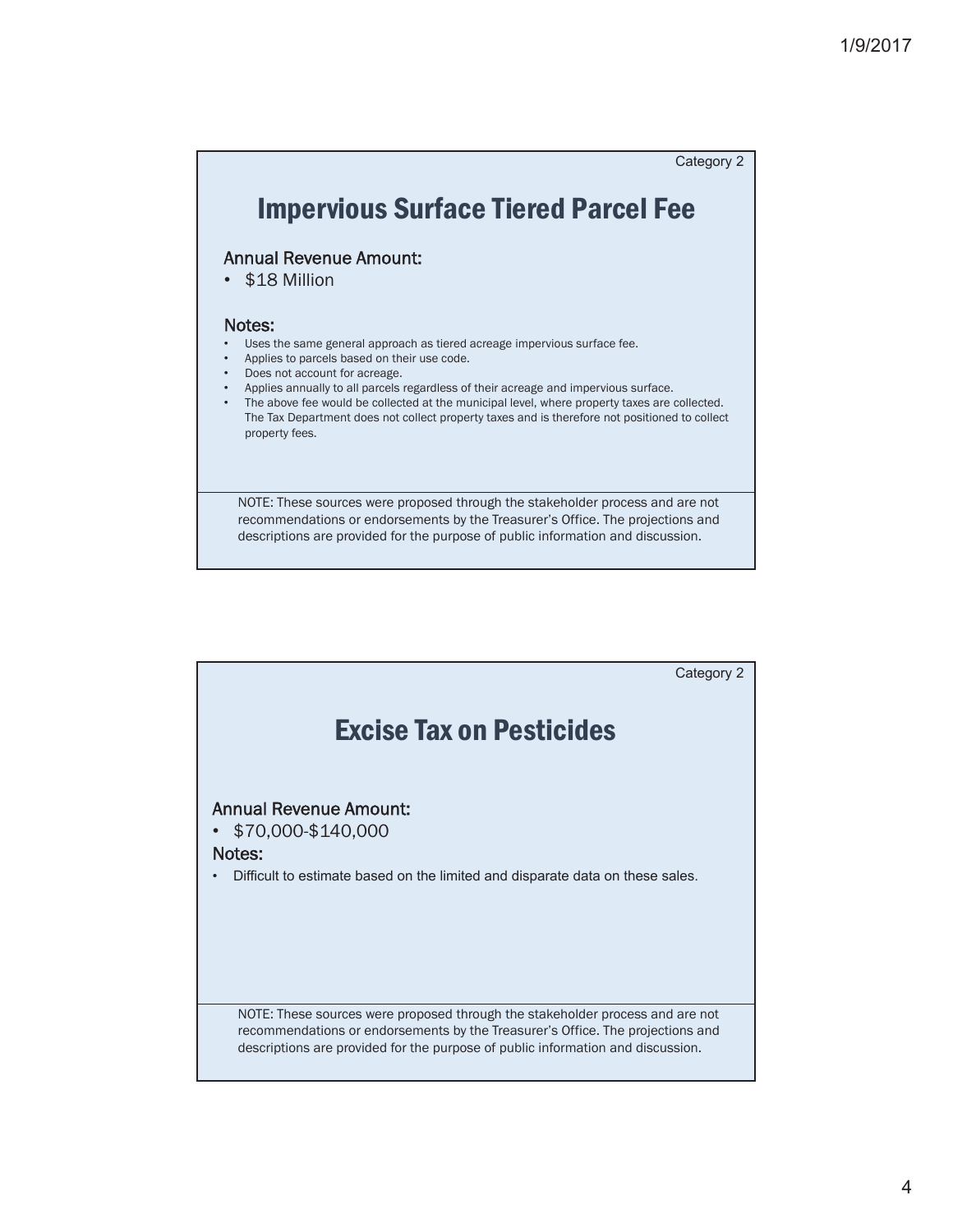

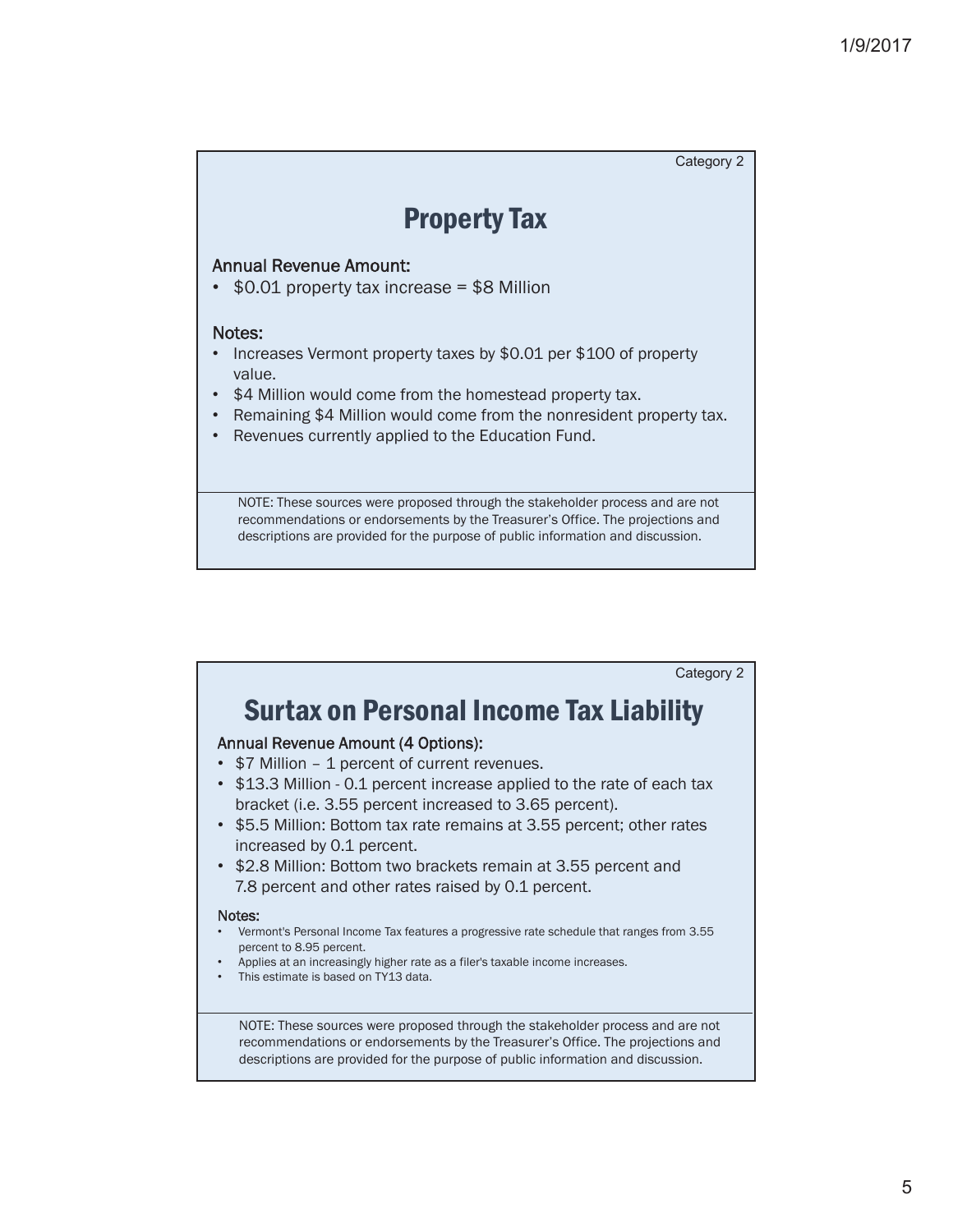

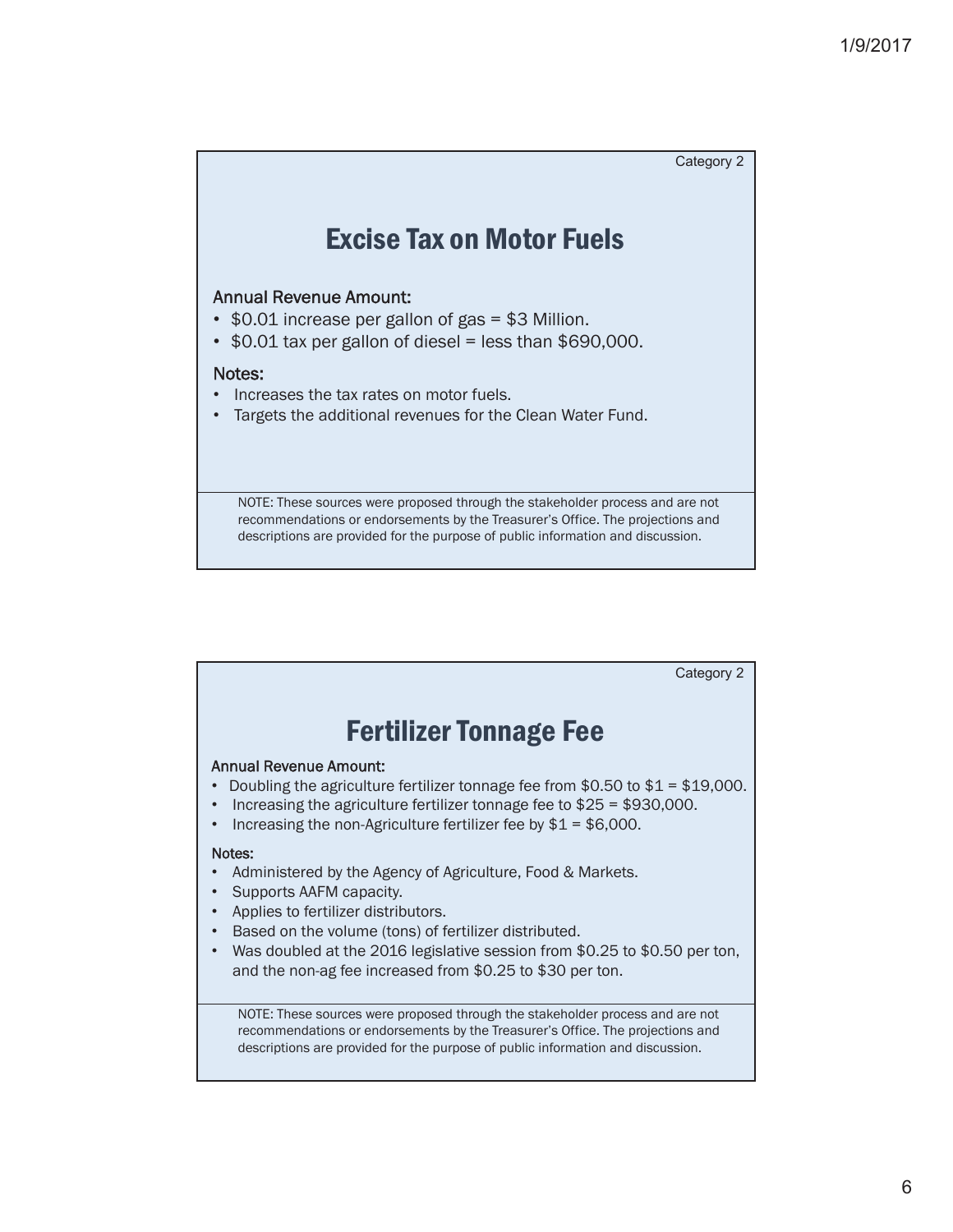

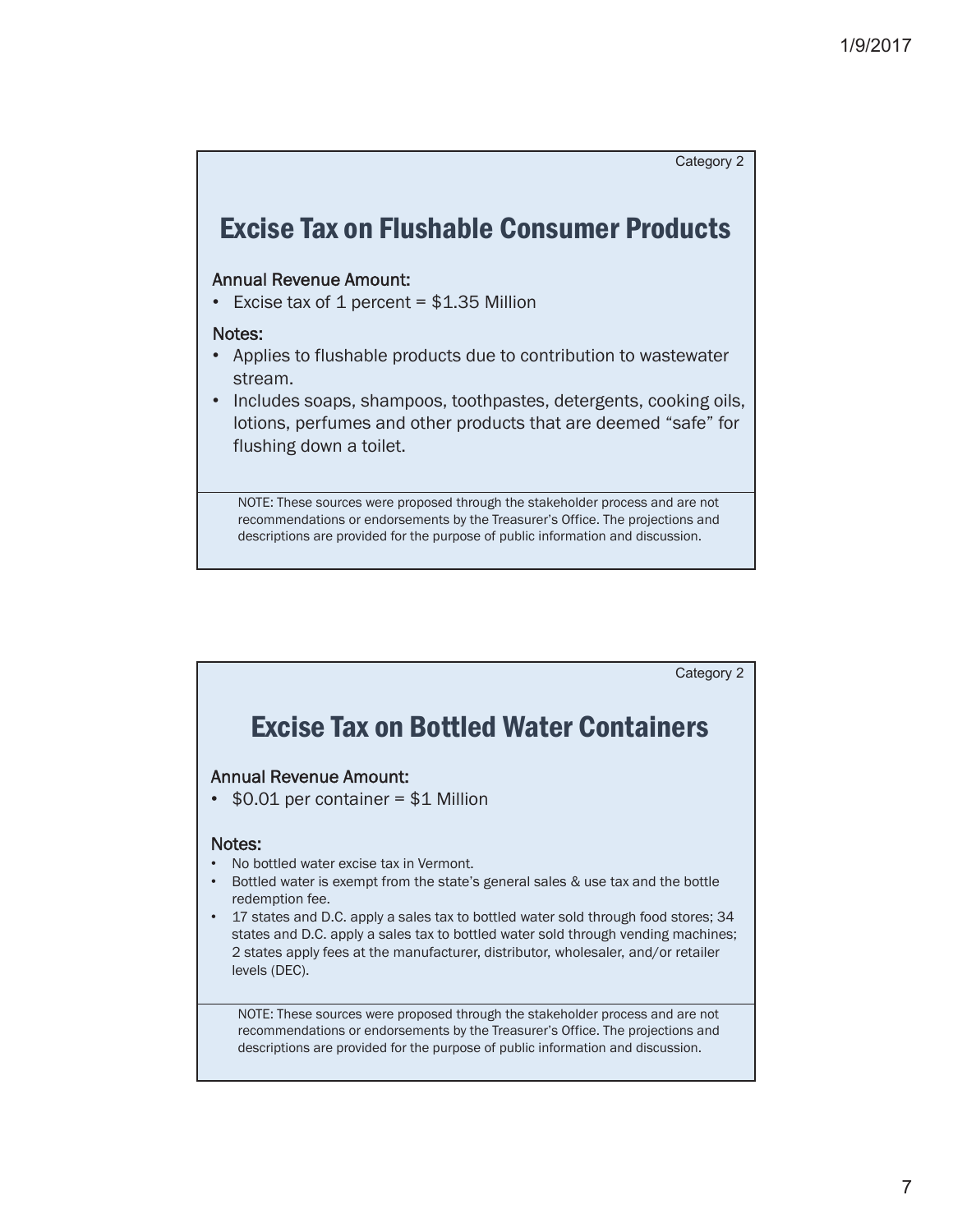# Escheating Unclaimed Beverage Container Deposits

#### Annual Revenue Amount:

• \$1.5 Million - \$2 Million

#### Notes:

- collects the unclaimed beverage container deposit fees from distributors.
- Are fees that consumers, who purchased beverages and paid a deposit fee to distributors, did not receive, because they chose not to return the beverage container to collect the deposit fee.
- This would collect those unclaimed beverage container deposit fees from distributors. These are the fees that customers, who purchased beverages and paid a deposit fee to distributors, did not receive because they did not redeem their used containers for the receipt of this fee.

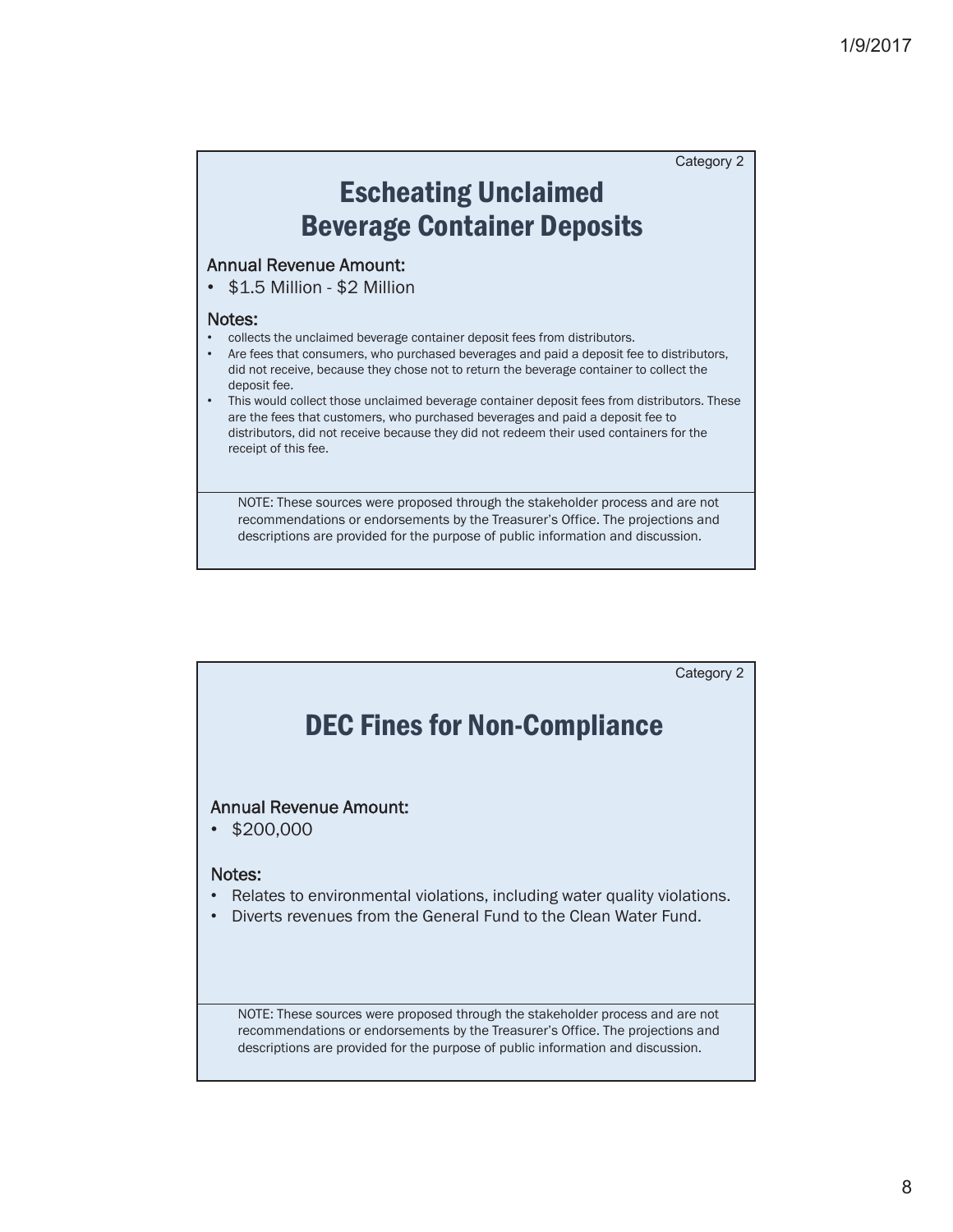### Agency of Agriculture Fines for Non-Compliance

#### Annual Revenue Amount:

- Agency of Agriculture penalties =  $$175,000 $230,000$ .
- Vermont Office of Attorney General agriculture water quality violations in 2016 = \$24,750; in 2014=\$118,000.

#### Notes:

- AAFM penalties go into an Agency of Agriculture special fund.
- Attorney General-generated penalties go to the General Fund.
- Diverts revenues to the Clean Water Fund.
- Agency of Agriculture penalties are applied to special Agency funds. The water quality violation revenues generated via the Attorney General's Office were applied to the General Fund. This proposal would divert those revenues to the Clean Water Fund.

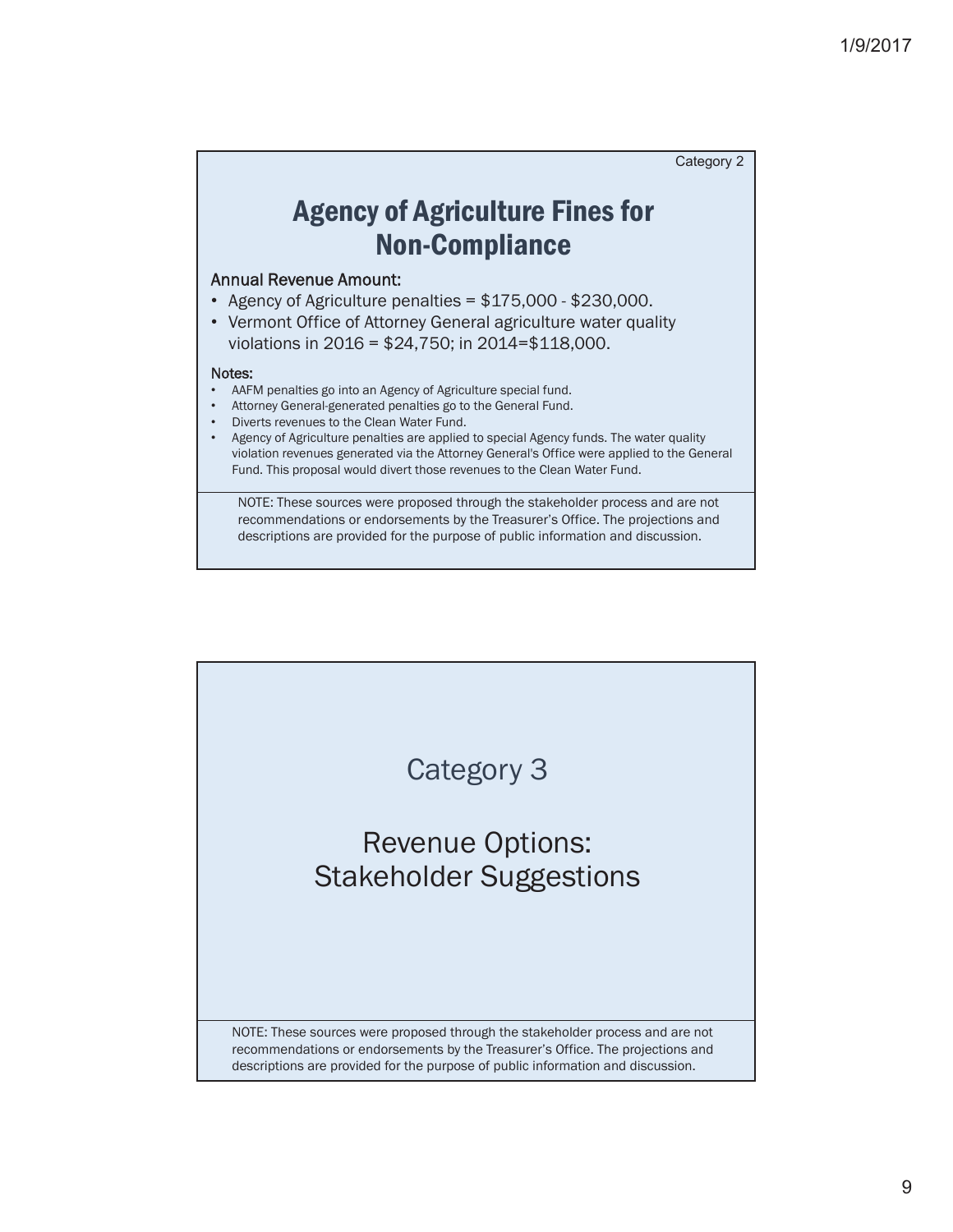### Sales Tax on Nail Salons

#### Annual Revenue Amount:

• \$2.23 Million

#### Notes:

- Sales tax does not currently apply to these services.
- Extends the sales tax to these services due to contribution to wastewater stream.
- Clear nexus to water quality regarding chemical usage.

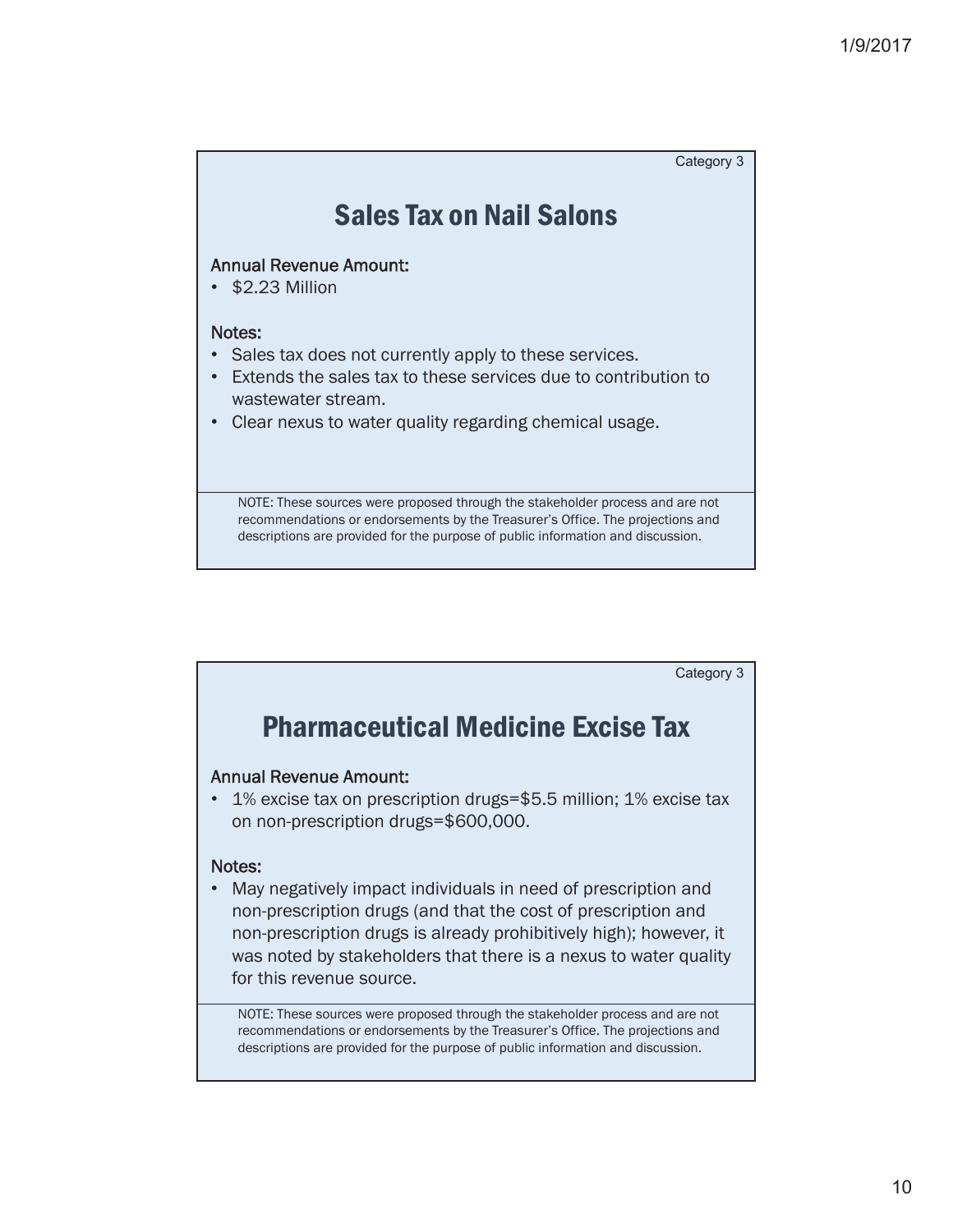### Sales Tax on Beauty Salon Services

#### Annual Revenue Amount:

\$4.3 Million

#### Notes:

- Sales tax does not currently apply to these services.
- Extends the sales tax to these services due to contribution to wastewater stream.
- Clear nexus to water quality regarding chemicals.

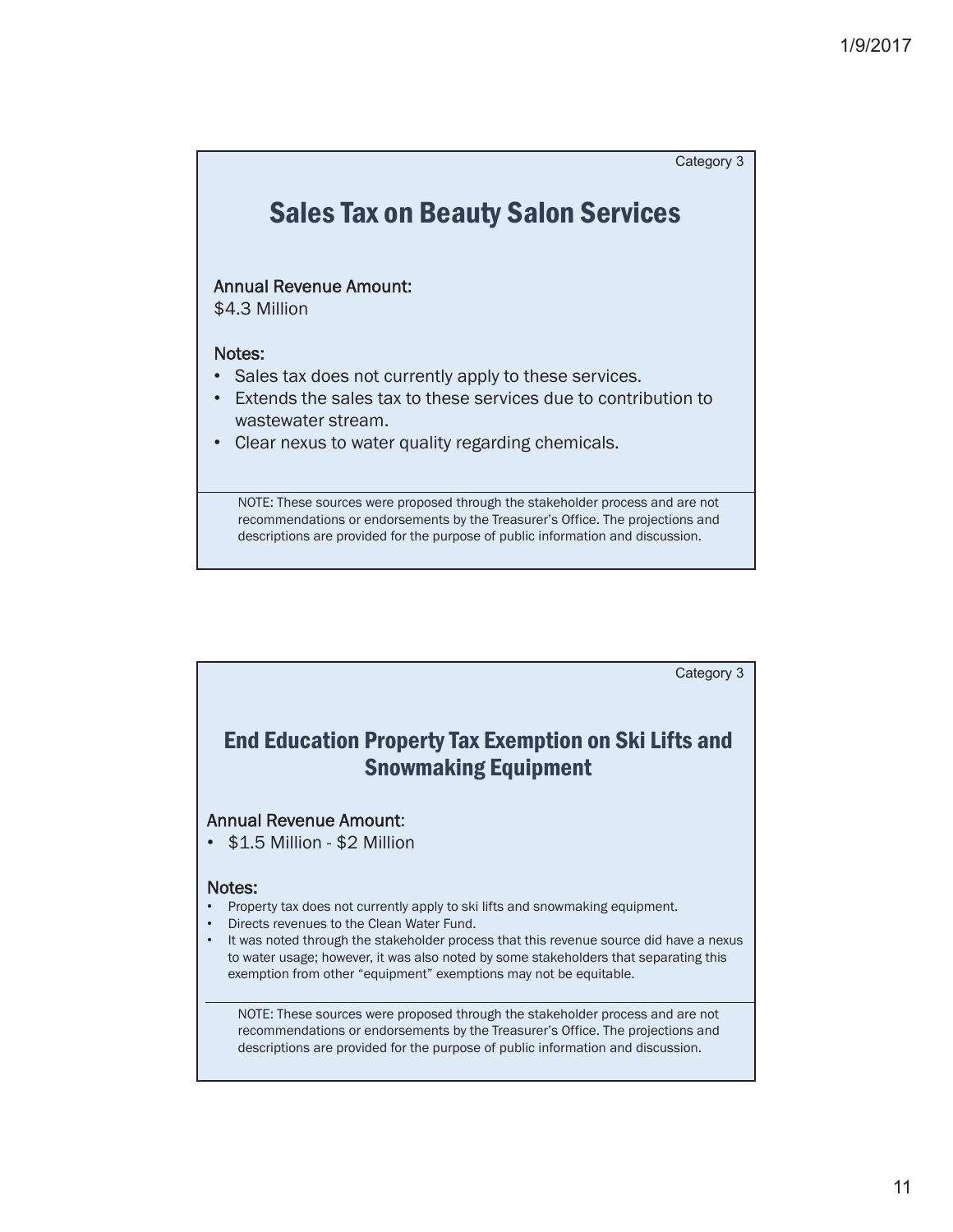### Current Use: Apply a 90% Discount to all Property Enrolled in Current Use Category 3

#### Annual Revenue Amount:

 $•$  \$4.5 Million

#### Notes:

- Replaces current system with simpler model.
- Current system applies use values determined by the UVA board.
- New model applies a tax to all enrolled property at 10% of its listed value (90% discount).
- Instead of using use values determined by the UVA board (ag:\$306/acre, Forest \$135/acre, Forest >1M from road \$101/acre, farm buildings \$0), this would simply tax all enrolled property at 10% of its listed value -- a 90% discount.

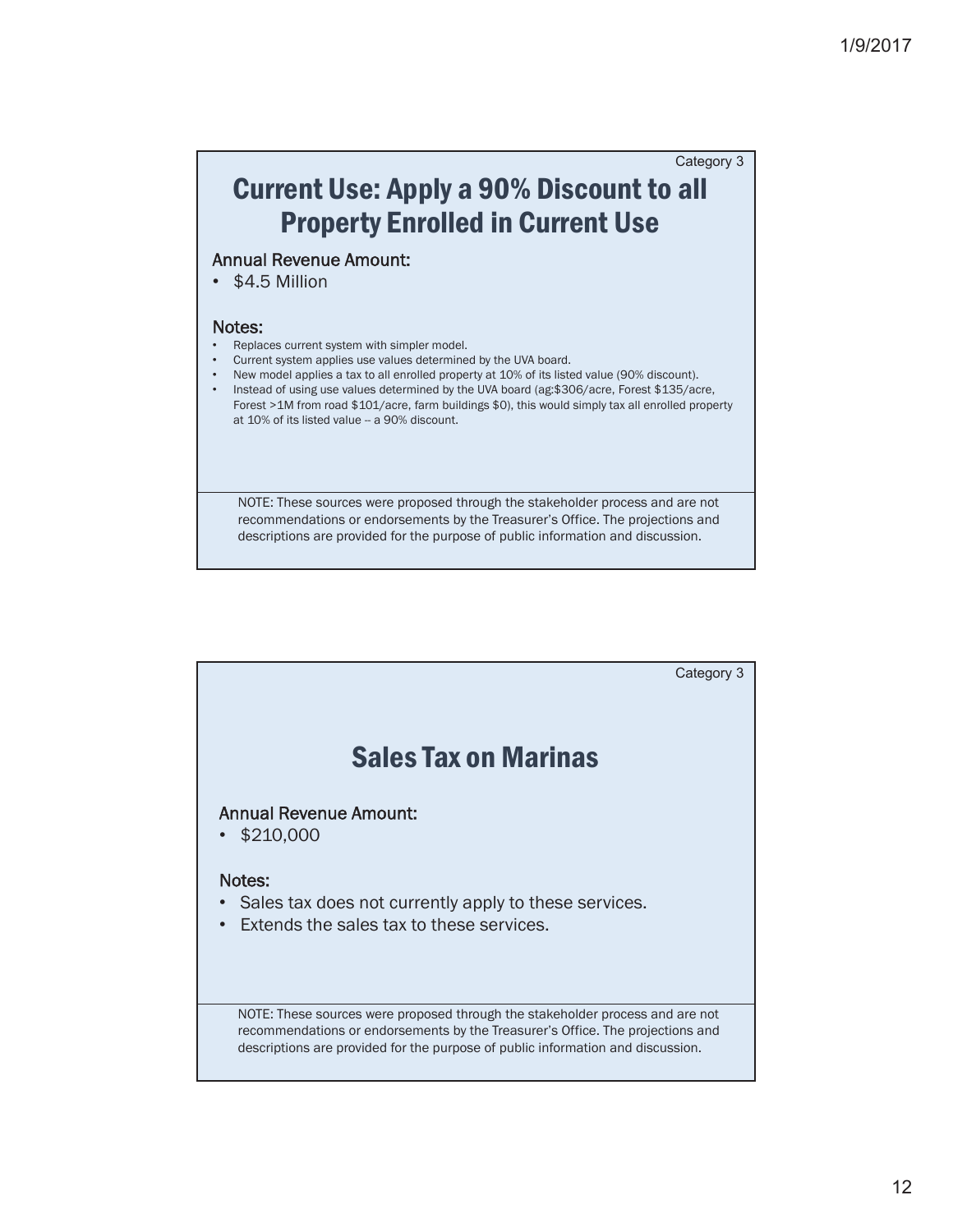

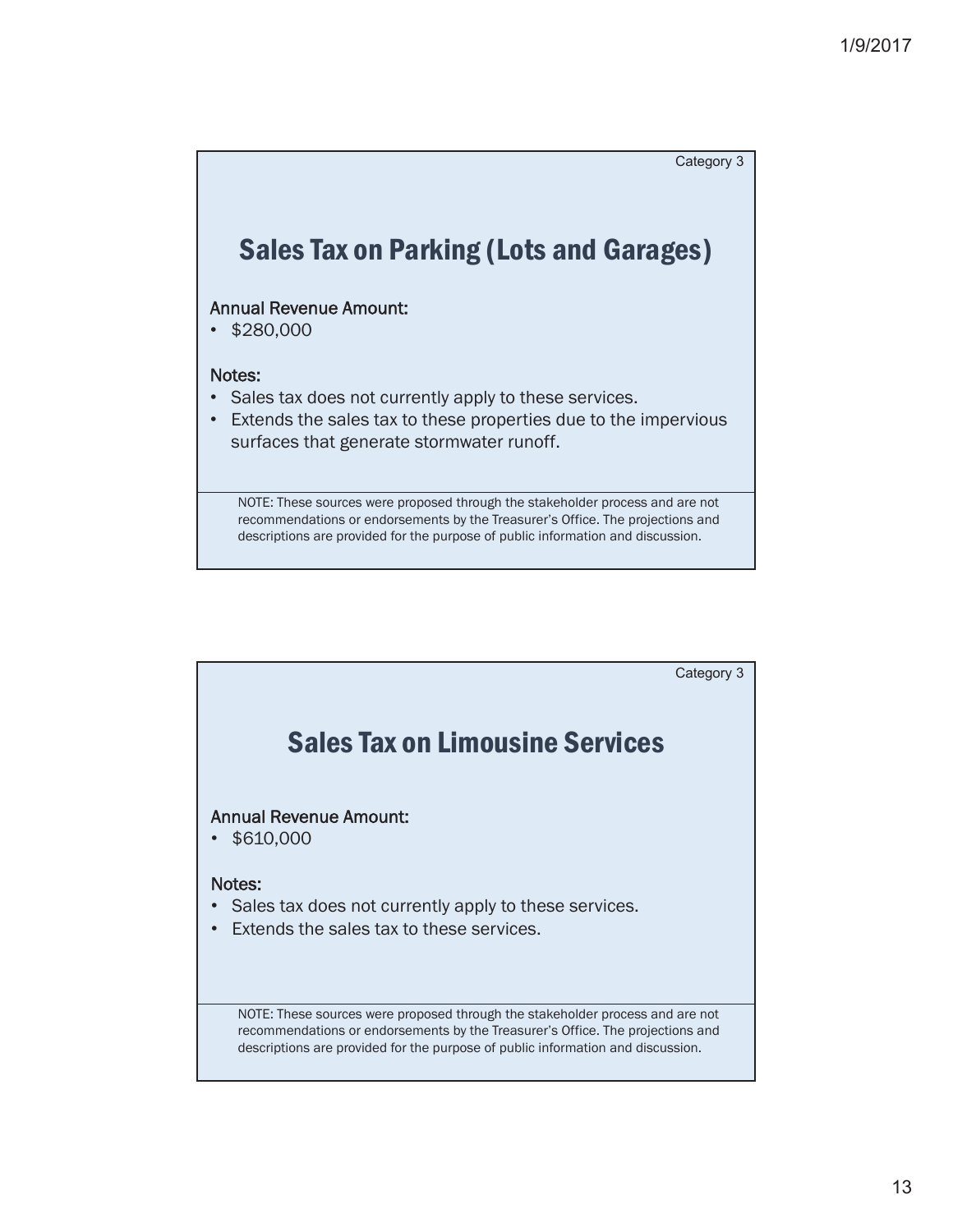

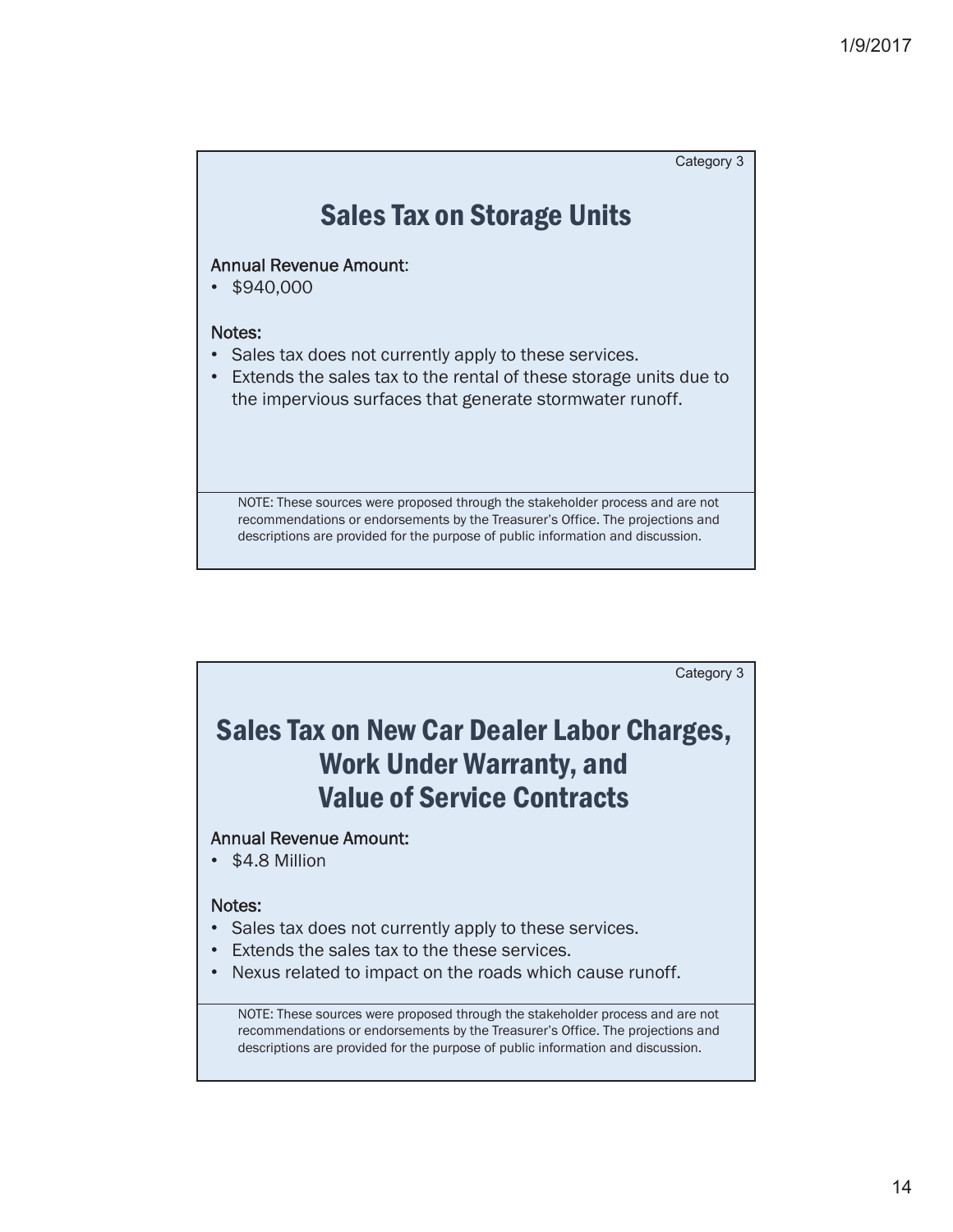

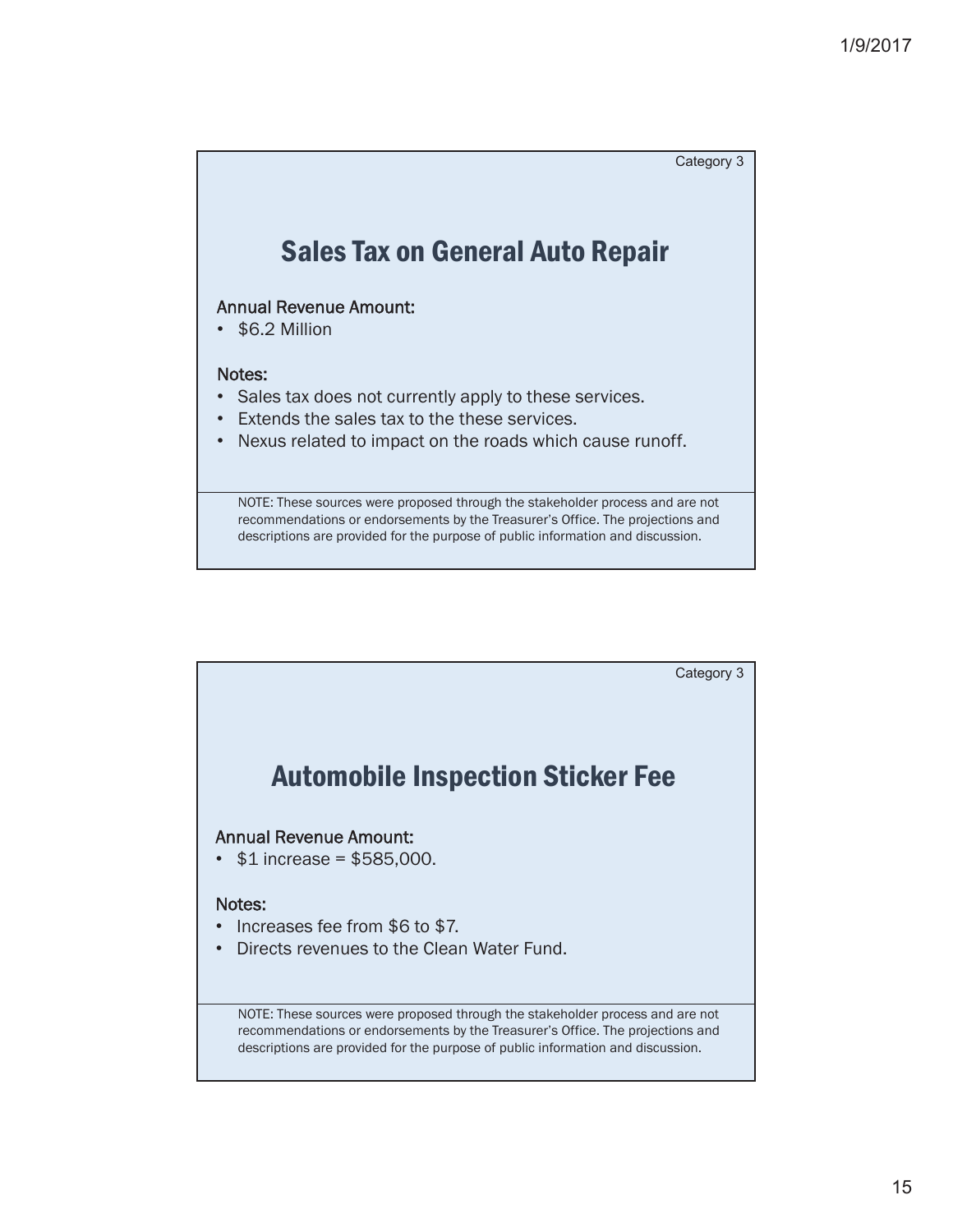

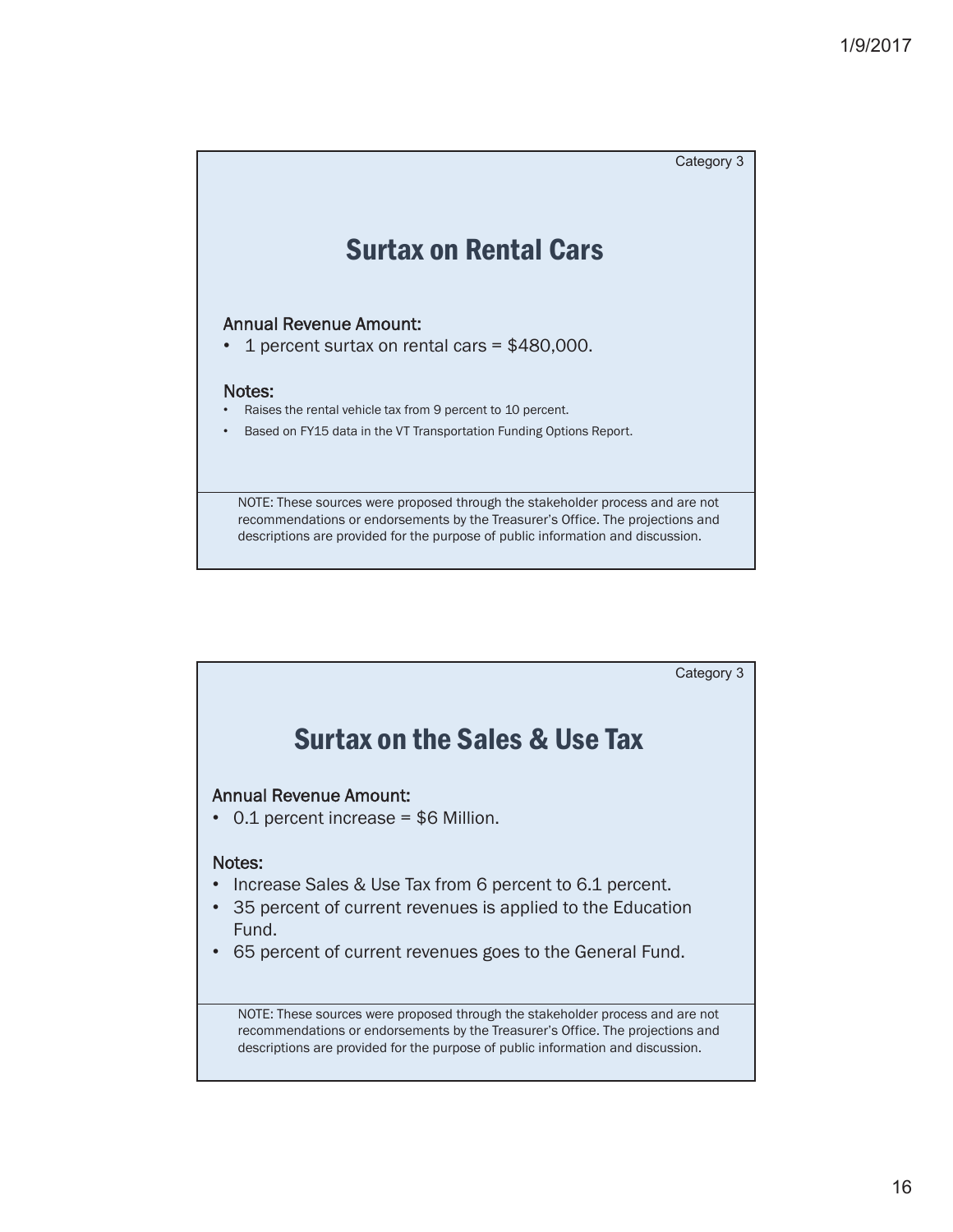

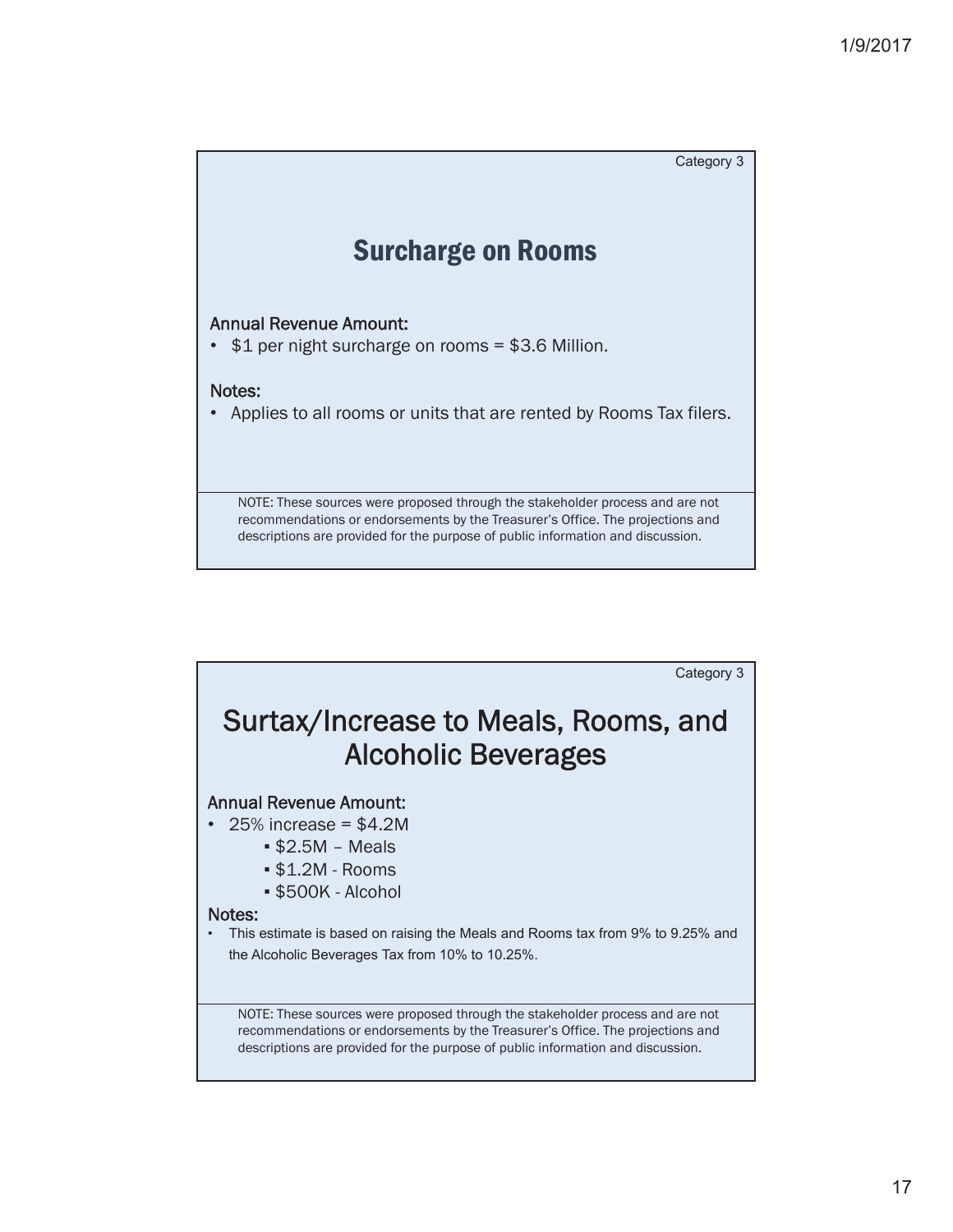

### Annual Revenue Amount:

 $\cdot$  \$30,00 - \$100,000

#### Notes:

- Current tax form includes four items for voluntary contribution.
- Adds a fifth line-item for the Clean Water Fund.

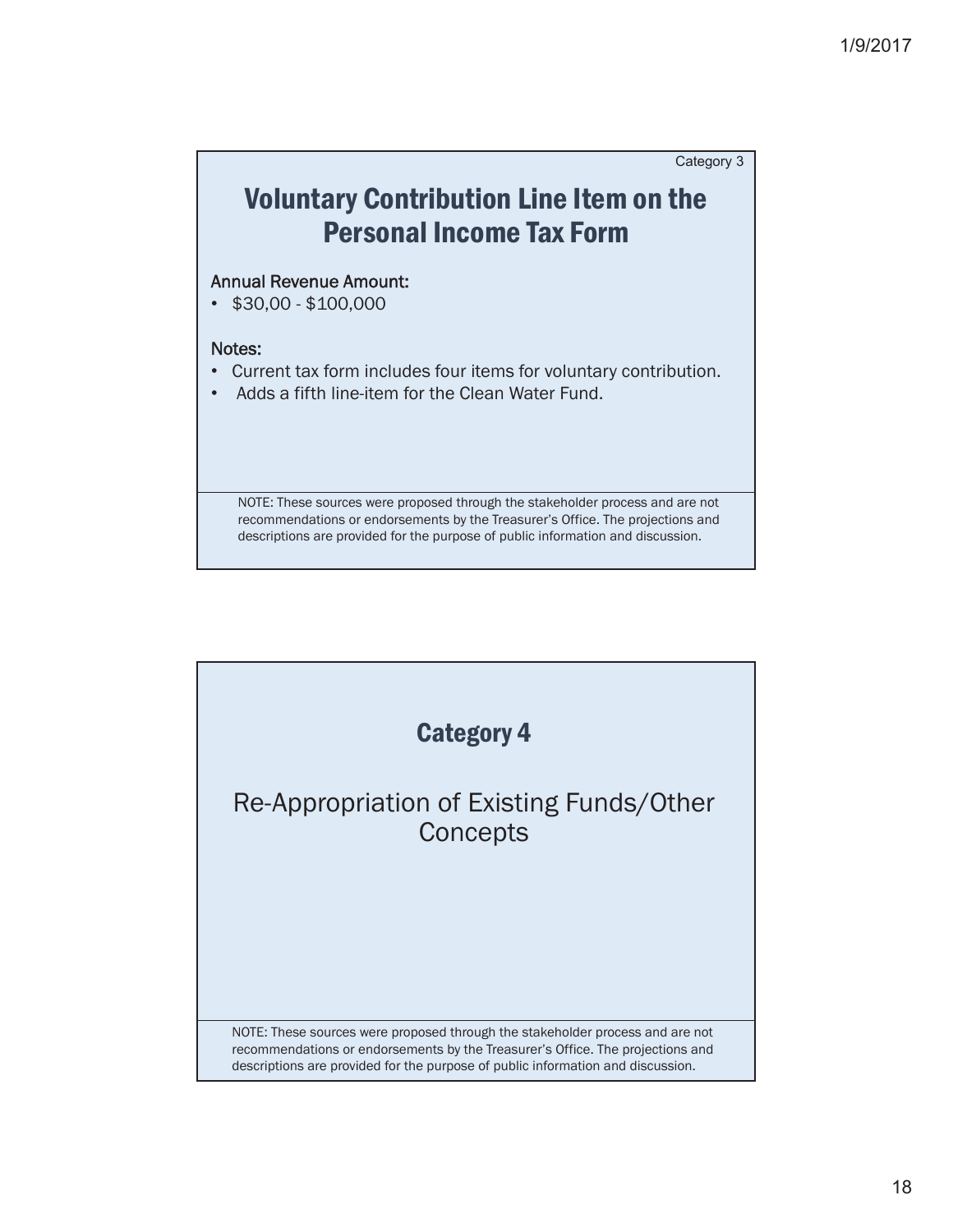

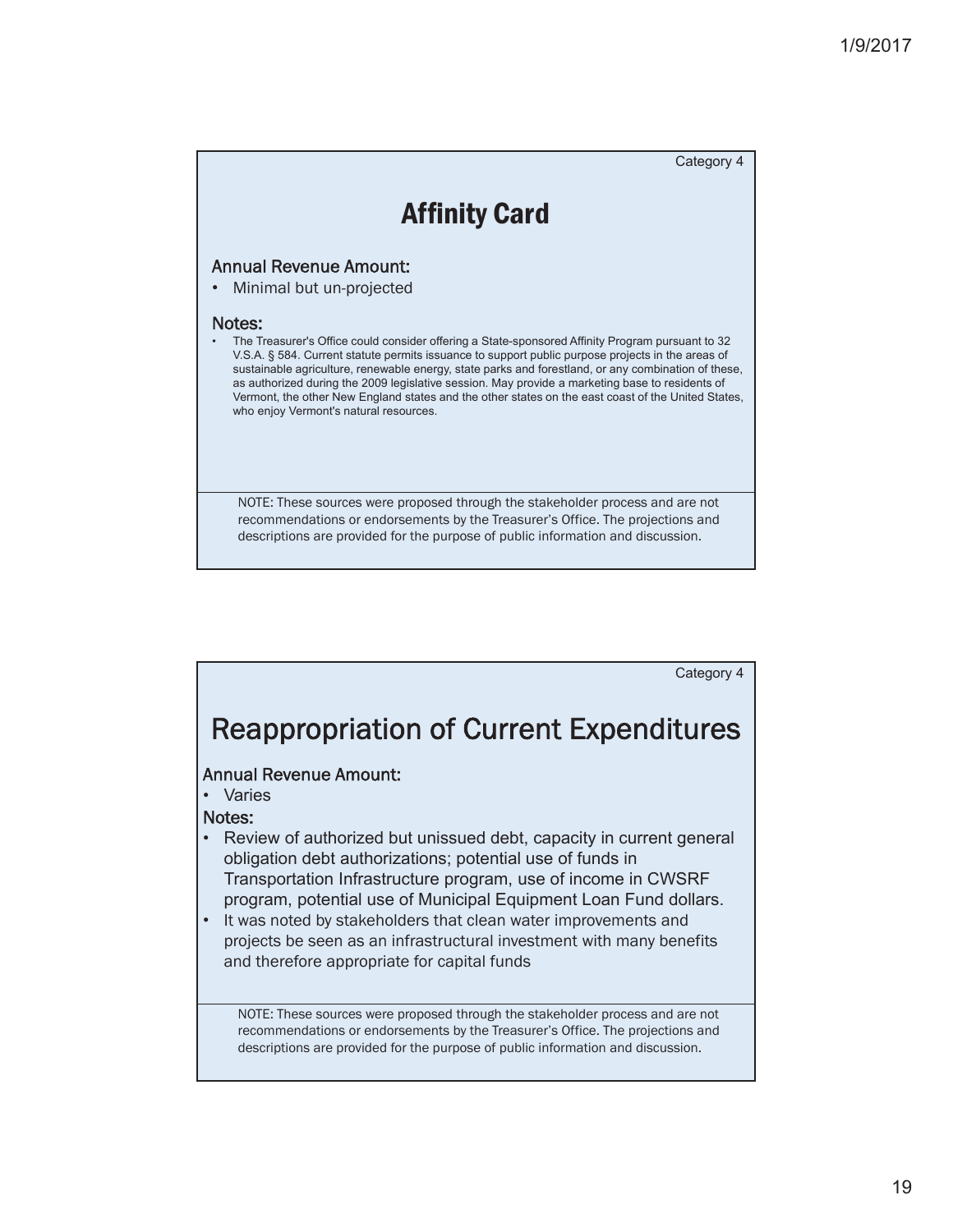# Complete List of Sources Considered

|                         | <b>Revenue Source</b>                                                                 | <b>Annual Amount</b>                                                                   | <b>Description</b>                                                                                                                                                                                                                                                                                                                                                                                                                                                                 |  |  |  |
|-------------------------|---------------------------------------------------------------------------------------|----------------------------------------------------------------------------------------|------------------------------------------------------------------------------------------------------------------------------------------------------------------------------------------------------------------------------------------------------------------------------------------------------------------------------------------------------------------------------------------------------------------------------------------------------------------------------------|--|--|--|
|                         | <b>Initial List of Sources - March 2016</b>                                           |                                                                                        |                                                                                                                                                                                                                                                                                                                                                                                                                                                                                    |  |  |  |
| 1                       | <b>Clean Water Surcharge on</b><br><b>Property Transfers</b>                          | Current 0.2% surcharge on the transfer of certain<br>properties = $$4.7M-S5M$          | This is the existing revenue source for the Clean<br>Water Fund.                                                                                                                                                                                                                                                                                                                                                                                                                   |  |  |  |
| $\overline{2}$          | <b>Excise Tax on Bottled Water</b><br><b>Containers</b>                               | \$0.01 per container tax would generate approximately<br>\$1M                          | 17 states and D.C. apply a sales tax to bottled water<br>sold through food stores; 34 states and D.C. apply a<br>sales tax to bottled water sold through vending<br>machines; 2 states apply fees at the manufacturer,<br>distributor, wholesaler, and/or retailer levels (DEC).                                                                                                                                                                                                   |  |  |  |
| 3                       | <b>Excise Tax on Flushable</b><br><b>Consumer Products</b>                            | $1\%$ excise tax = \$1.35M                                                             | This would apply a 1% excise tax to products such<br>as soaps, shampoos, detergents, cooking oils, lotions,<br>and perfumes.                                                                                                                                                                                                                                                                                                                                                       |  |  |  |
| $\overline{\mathbf{4}}$ | <b>Surtax/Increase to Meals, Rooms,</b><br>and Alcoholic Beverages                    | $25\%$ increase = \$4.2M<br>S2.5M - Meals<br>$\cdot$ \$1.2M - Rooms<br>S500K - Alcohol | This estimate is based on raising the Meals and<br>Rooms tax from 9% to 9.25% and the Alcoholic<br>Beverages Tax from 10% to 10.25%.                                                                                                                                                                                                                                                                                                                                               |  |  |  |
| 5                       | <b>Surtax on Rental Cars</b>                                                          | $1\%$ surtax on rental vehicles = \$480,000.                                           | This would raise the rental vehicle tax from 9% to<br>10%.                                                                                                                                                                                                                                                                                                                                                                                                                         |  |  |  |
| 6                       | <b>Escheating Unclaimed Beverage</b><br><b>Container Deposits</b>                     | \$1.5M-\$2M                                                                            | Connecticut, Massachusetts; New York, Maine,<br>Michigan. This would collect those unclaimed<br>beverage container deposit fees from distributors.<br>These are the fees that customers, who purchased<br>beverages and paid a deposit fee to distributors, did<br>not receive because they did not redeem their used<br>containers for the receipt of this fee.                                                                                                                   |  |  |  |
| $\overline{7}$          | <b>Surtax/Increase to Sales &amp; Use</b><br>Tax                                      | $1\%$ increase = \$6M.                                                                 | This would increase Vermont's Sales and Use Tax<br>from $6\%$ to $6.1\%$ . 35% of Sales Tax revenue is<br>applied to the Education Fund and 65% goes to the<br>General Fund.                                                                                                                                                                                                                                                                                                       |  |  |  |
| 8                       | <b>Parcel Fee</b>                                                                     | \$4.50/month fee = $17,820,000$                                                        |                                                                                                                                                                                                                                                                                                                                                                                                                                                                                    |  |  |  |
| 9                       | <b>DEC Fines for non-compliance</b><br>Should be: "Sewer, Septic, Water<br>Surcharge" | \$8M annually (based on 1-cent property tax rate and<br>commensurate septic charges).  | · Sewer and water surcharges are generally collected<br>based on property value, so they are paid as property<br>taxes. For example, Montpelier residents who are<br>connected to sewer pay a \$0.02 (per \$100 of<br>property value) sewer and water benefit charge and<br>a\$0.07 sewer separation charge on their municipal<br>property tax bills. Commensurate septic fees could<br>be applied, too.<br>• It does not seem that this approach is<br>administratively feasible. |  |  |  |
| 10                      | <b>Excise Tax on Fertilizers &amp;</b><br><b>Pesticides</b>                           | 1% Excise Tax = $$650,000$                                                             | An excise tax is already applied by the Agency of<br>Agriculture Food and Markets to fertilizers based on<br>volume. This excise tax and a separate excise tax on<br>pesticides are modeled below.                                                                                                                                                                                                                                                                                 |  |  |  |
| 11                      | <b>Special License Plate Fee</b>                                                      | \$28,000 for every \$1 increase above the current \$48 rate<br>for vanity plates.      | Many states, including Ohio, Michigan, Missouri,<br>California, Connecticut, Maryland, Massachusetts,<br>North Carolina use this approach (DEC)                                                                                                                                                                                                                                                                                                                                    |  |  |  |
| 12                      | <b>Mitigation or Impact Fees</b>                                                      | Uncertain as they are tied to new development.                                         |                                                                                                                                                                                                                                                                                                                                                                                                                                                                                    |  |  |  |
| 13                      | <b>Lottery Game</b>                                                                   | $1\%$ of lottery revenues = \$260,000.                                                 | Minnesota; Oregon Watershed Enhancement Board                                                                                                                                                                                                                                                                                                                                                                                                                                      |  |  |  |
|                         | <b>Sources Proposed During Stakeholder Process</b>                                    |                                                                                        |                                                                                                                                                                                                                                                                                                                                                                                                                                                                                    |  |  |  |
|                         | <b>General Revenues</b>                                                               |                                                                                        |                                                                                                                                                                                                                                                                                                                                                                                                                                                                                    |  |  |  |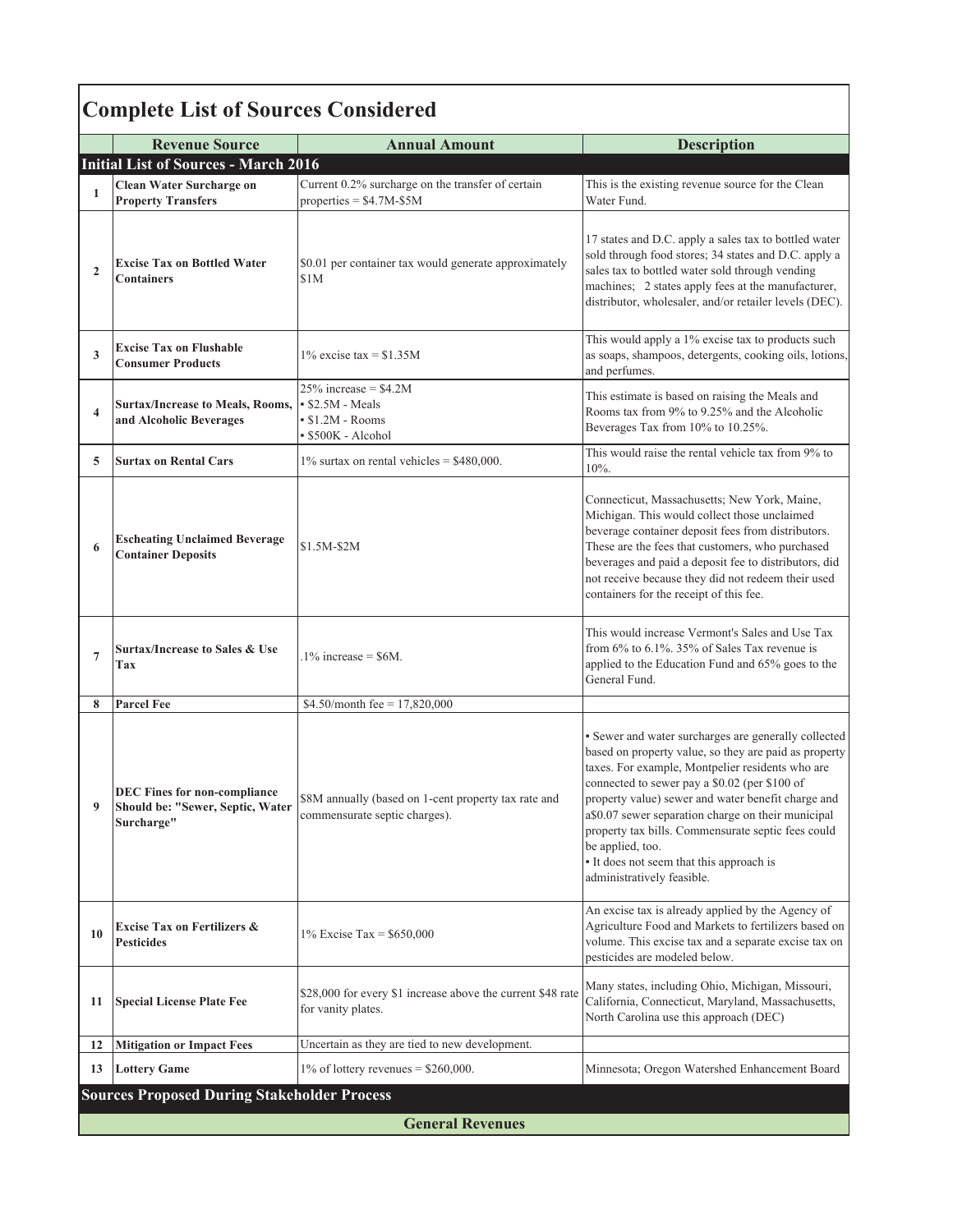| 14 | <b>Personal Income Tax</b>                                                               | • \$7M - 1% of current revenues.<br>• \$13.3M - .1% increase applied to the rate of each tax<br>bracket (i.e. 3.55% increased to 3.65%)<br>• \$5.5M: Bottom tax rate remains at 3.55% and other<br>rates increased by .1%.<br>• \$2.8M: Bottom two brackets remain at 3.55% and<br>7.8% and other rates raised by .1%. | Vermont's Personal Income Tax features a<br>progressive rate schedule that ranges from 3.55% to<br>8.95%. It is applied at an increasingly higher rate as<br>a filer's taxable income increases. This estimate is<br>based on TY13 data.                                                                                                                                                                                                                                                                                                                                    |  |  |  |
|----|------------------------------------------------------------------------------------------|------------------------------------------------------------------------------------------------------------------------------------------------------------------------------------------------------------------------------------------------------------------------------------------------------------------------|-----------------------------------------------------------------------------------------------------------------------------------------------------------------------------------------------------------------------------------------------------------------------------------------------------------------------------------------------------------------------------------------------------------------------------------------------------------------------------------------------------------------------------------------------------------------------------|--|--|--|
| 15 | <b>Voluntary Contribution Line</b><br>Item on the Personal Income Tax<br>Form            | \$30K-\$100K                                                                                                                                                                                                                                                                                                           | The Personal Income Tax form currently includes<br>four line-items for voluntary contributions to support<br>initiatives such as the Nongame Wildlife Fund and<br>the Children's Trust Fund. This would add a fifth<br>line-item for the Clean Water Fund.                                                                                                                                                                                                                                                                                                                  |  |  |  |
| 16 | <b>Reappropriation of Current</b><br><b>Expenditures</b>                                 | Varies                                                                                                                                                                                                                                                                                                                 | Review of authorized but unissued debt, capacity in<br>current general obligation debt authorizations;<br>potential use of finds in Transportation Infrastructure<br>program, use of income in CWSRF program,<br>potential sue of Municipal Equipment Loan Fund<br>dollars.                                                                                                                                                                                                                                                                                                 |  |  |  |
| 17 | <b>Dollar Surcharge on Rooms</b>                                                         | \$1 surcharge on rooms = $$3.6M$                                                                                                                                                                                                                                                                                       | This revenue source would assess a \$1 per night<br>charge on all rooms/units that are rented by Rooms<br>Tax filers.                                                                                                                                                                                                                                                                                                                                                                                                                                                       |  |  |  |
| 18 | <b>Property tax</b>                                                                      | \$0.01 property tax increase = \$8M annually.                                                                                                                                                                                                                                                                          | This proposal would increase Vermont property<br>taxes by \$0.01 per \$100 of property value. The \$4M<br>would come from the homestead property tax and<br>the other \$4M would come from the nonresident<br>property tax. All of these revenues are currently<br>applied to the Education Fund.                                                                                                                                                                                                                                                                           |  |  |  |
|    | 19 Affinity Card                                                                         | Minimal but un-projected                                                                                                                                                                                                                                                                                               | Treasurer's Office could consider offering a State-<br>sponsored Affinity Program pursuant to 32 V.S.A. §<br>584. Current statute permits issuance to support<br>public purpose projects in the areas of sustainable<br>agriculture, renewable energy, state parks and<br>forestland, or any combination of these, as<br>authorized during the 2009 legislative session. May<br>provide a marketing base to residents of Vermont,<br>the other New England states and the other states on<br>the east coast of the United States, who enjoy<br>Vermont's natural resources. |  |  |  |
| 20 | <b>Energy consumption tax</b>                                                            | 1% of gross revenue tax on electricity producers would<br>yield \$55K.                                                                                                                                                                                                                                                 | State implements a gross rev tax on electric,<br>telephone, cable, gas, and private water utilities.<br>While there might be an argument for a nexus with<br>water utilities, public water utilities would be the<br>place to look for revenues, as these private utilities<br>generate a mere \$1,000 in revenue each year. The<br>revenues from this tax are split 60/40 to the Public<br>Service Department and Public Service Board. These<br>are their primary revenues, and many PSD programs<br>are underfunded.                                                     |  |  |  |
|    | <b>Agriculture Nexus</b>                                                                 |                                                                                                                                                                                                                                                                                                                        |                                                                                                                                                                                                                                                                                                                                                                                                                                                                                                                                                                             |  |  |  |
| 21 | <b>Agency of Agriculture Food and</b><br><b>Markets Penalties for non-</b><br>compliance | • Agency of Agriculture penalties $= $175K-S230K$ .<br>· Vermont Office of Attorney General Water quality<br>violations totaled \$24.75K in 2016 and \$118K in 2014.                                                                                                                                                   | Agency of Agriculture penalties are applied to<br>special Agency funds. The water quality violation<br>revenues generated via the Attorney General's Office<br>were applied to the General Fund. This proposal<br>would divert those revenues to the Clean Water<br>Fund.                                                                                                                                                                                                                                                                                                   |  |  |  |
| 22 | <b>Fertilizer tonnage fee</b>                                                            | • Doubling the Ag fertilizer tonnage fee from \$0.50 to \$1 Fertilizer fees are administered by the Agency of<br>$=$ \$19,000 in new revenue.<br>• Increasing the Ag fee to $$25 = $930,000$ in new<br>revenue.<br>• Increasing the non-Ag fee by $$1 = $6,000$ in new<br>revenue.                                     | Agriculture and apply to distributors of fertilizer.<br>The fees are based on the volume (tons) of fertilizer<br>distributed. The agriculture fertilizer fee was doubled<br>last legislative session from \$0.25 to \$0.5, and the<br>non-ag fee increased 120x from \$0.25-\$30.                                                                                                                                                                                                                                                                                           |  |  |  |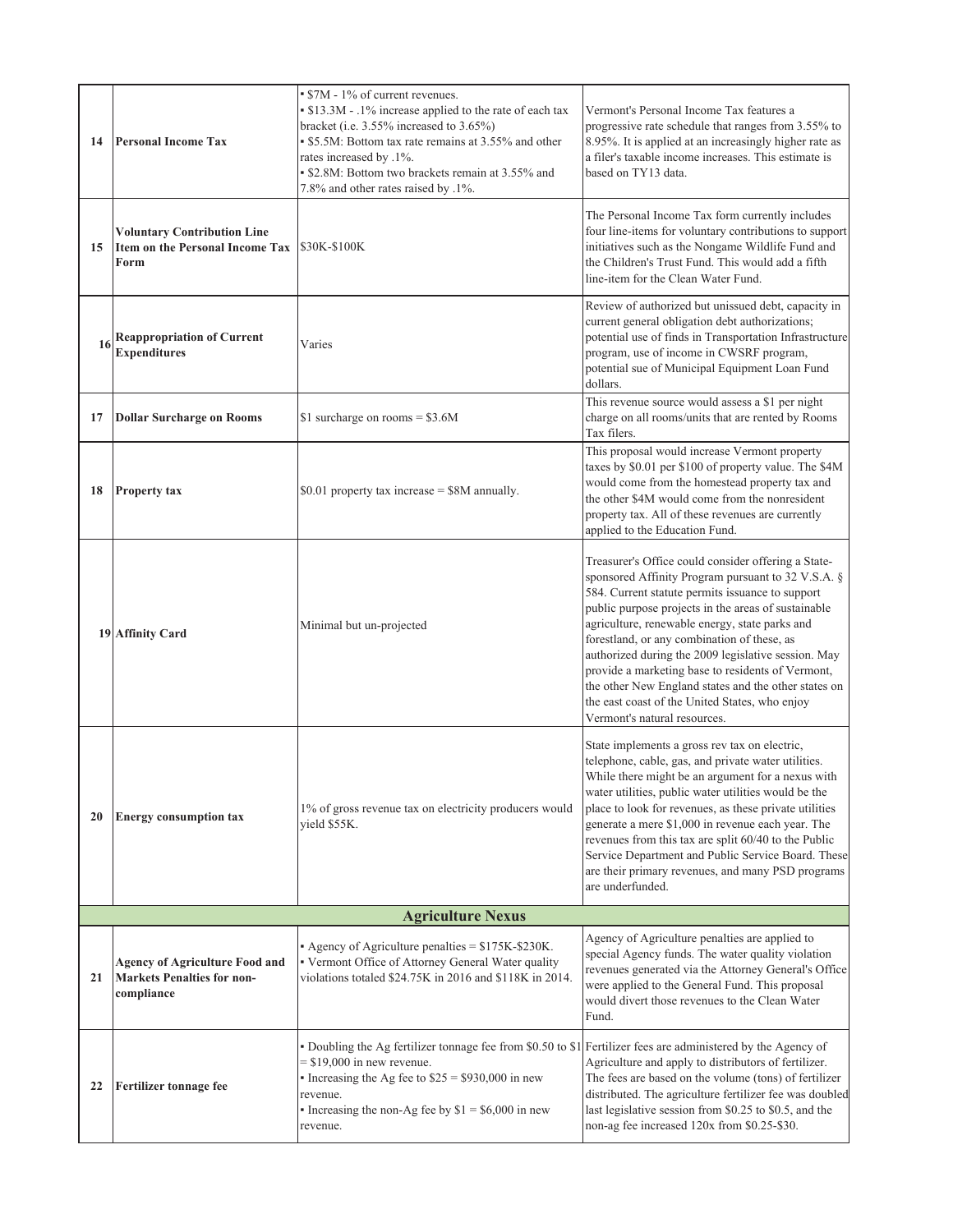| 23 | <b>Excise Tax on Pesticides</b>                                                                                           | \$70K-\$140K                                                                                         | Difficult to estimate based on the limited and<br>disparate data on these sales.                                                                                                                                                                                                                                                                                                                                                                                                                                                                                                                                                |  |  |  |
|----|---------------------------------------------------------------------------------------------------------------------------|------------------------------------------------------------------------------------------------------|---------------------------------------------------------------------------------------------------------------------------------------------------------------------------------------------------------------------------------------------------------------------------------------------------------------------------------------------------------------------------------------------------------------------------------------------------------------------------------------------------------------------------------------------------------------------------------------------------------------------------------|--|--|--|
| 24 | Manure per ton fee for all<br>animals (even pets)                                                                         |                                                                                                      | Part of this is captured in fertilizer tonnage fee.                                                                                                                                                                                                                                                                                                                                                                                                                                                                                                                                                                             |  |  |  |
| 25 | Licensing fee for technical service<br>providers (i.e. manure applicator<br>fee)                                          | A \$1 increase to the \$960 manure applicator fee would<br>raise about \$30.                         | Agency of Ag data.                                                                                                                                                                                                                                                                                                                                                                                                                                                                                                                                                                                                              |  |  |  |
| 26 | Exporting waste as a value-added<br>product (i.e. fertilizer)                                                             | Not clear how this would work. Therefore, couldn't<br>model estimates.                               |                                                                                                                                                                                                                                                                                                                                                                                                                                                                                                                                                                                                                                 |  |  |  |
| 27 | Tax farm buildings enrolled in<br>current use at 10% of assessed<br>value.                                                | \$6.4M<br>• \$4.8M in new revenue to Ed Fund<br>• \$1.6M in savings to GF                            | Farm buildings currently enrolled in current use are<br>not taxed. Prior to 2003, they were assessed at 30%<br>of their value. This proposal would assess them at<br>10% of their value.                                                                                                                                                                                                                                                                                                                                                                                                                                        |  |  |  |
| 28 | Unenroll from current use ag land<br>within x distance of waterways<br>and apply estimated tax dollars to<br>improvements | Net negative                                                                                         | • Very complex and controversial from a legal and<br>administrative standpoint and a very minor amount<br>of revenue (wouldn't even cover expected legal cost<br>to state).<br>· Easier solution would be to expand riparian buffers<br>along ag land by allowing more ag land to enroll this<br>buffer area in current use.                                                                                                                                                                                                                                                                                                    |  |  |  |
|    | <b>Developed Lands/Roads/Stormwater Nexus</b>                                                                             |                                                                                                      |                                                                                                                                                                                                                                                                                                                                                                                                                                                                                                                                                                                                                                 |  |  |  |
| 29 | <b>Impervious Surface Tiered</b><br><b>Acreage Fee</b>                                                                    | \$18 million                                                                                         | This source is based on the amount of impervious<br>surface per acre per parcel. The Tax Department<br>matched impervious surface data to 46,000 parcels<br>(14% of the state) in 46 towns. The department then<br>grouped parcel use codes from the Grand List based<br>on the median amount of impervious surface per<br>acre of the parcels within each use code. The tax is<br>then applied at increasing rates based on per-acre<br>impervious surface percentages per use code, and it<br>is applied based on the acreage of parcels within<br>each use code. These fees would be collected at the<br>municipality level. |  |  |  |
| 30 | <b>Impervious Surface Tiered Parcel</b><br>Fee                                                                            | \$18 million                                                                                         | This source uses the same general approach as the<br>tiered acreage impervious surface fee, but applies to<br>parcels based solely on their use code. It, therefore,<br>doe not account for acreage. These fees would be<br>collected at the municipality level.                                                                                                                                                                                                                                                                                                                                                                |  |  |  |
| 31 | \$3 Per Acre Per Parcel Fee                                                                                               | \$15 million                                                                                         | This source is a flat \$3/acre fee applied annually to<br>parcels. It does not account for impervious surface.<br>These fees would be collected at the municipality<br>level.                                                                                                                                                                                                                                                                                                                                                                                                                                                   |  |  |  |
| 32 | \$50 Annual Flat Parcel Fee                                                                                               | \$16.7 million                                                                                       | This source is a flat \$50 fee applied annually to all<br>parcels regardless of their acreage and impervious<br>surface. These fees would be collected at the<br>municipality level.                                                                                                                                                                                                                                                                                                                                                                                                                                            |  |  |  |
| 33 | <b>Excise Tax on Motor Fuels</b>                                                                                          | $\bullet$ \$0.01 increase / gallon of gas = \$3M.<br>$\cdot$ \$0.01 tax/gallon of diesel = \$690,000 | An additional \$0.01 tax/gallon of gas would generate<br>about \$3M per year. A \$0.01 tax on diesel would<br>yield less than \$690,000                                                                                                                                                                                                                                                                                                                                                                                                                                                                                         |  |  |  |
| 34 | <b>Inspection Sticker Fee</b>                                                                                             | $$1$ increase = \$585K.                                                                              | Increasing the automobile inspection sticker price<br>from \$6-\$7.                                                                                                                                                                                                                                                                                                                                                                                                                                                                                                                                                             |  |  |  |
| 35 | Sales Tax on General Auto Repair \$6.2M                                                                                   |                                                                                                      | The 6% Sales and Use Tax does not currently apply<br>to services related to general auto repair. This would<br>apply the Sales and Use Tax to those services.                                                                                                                                                                                                                                                                                                                                                                                                                                                                   |  |  |  |
| 36 | Sales tax on new car dealer labor<br>charges, work under warranty,<br>and value of service contracts                      | \$4.8M                                                                                               | The 6% Sales and Use Tax does not currently apply<br>to services performed at new car dealerships.                                                                                                                                                                                                                                                                                                                                                                                                                                                                                                                              |  |  |  |
| 37 | <b>Sales Tax on Storage Units</b>                                                                                         | \$940,000                                                                                            | The 6% Sales and Use Tax does not currently apply<br>to storage units. This would apply the Sales and Use<br>Tax to the rental of those units.                                                                                                                                                                                                                                                                                                                                                                                                                                                                                  |  |  |  |
| 38 | <b>Sales Tax on Limousine Services</b>                                                                                    | \$610,000                                                                                            | The 6% Sales and Use Tax does not currently apply<br>to limousines.                                                                                                                                                                                                                                                                                                                                                                                                                                                                                                                                                             |  |  |  |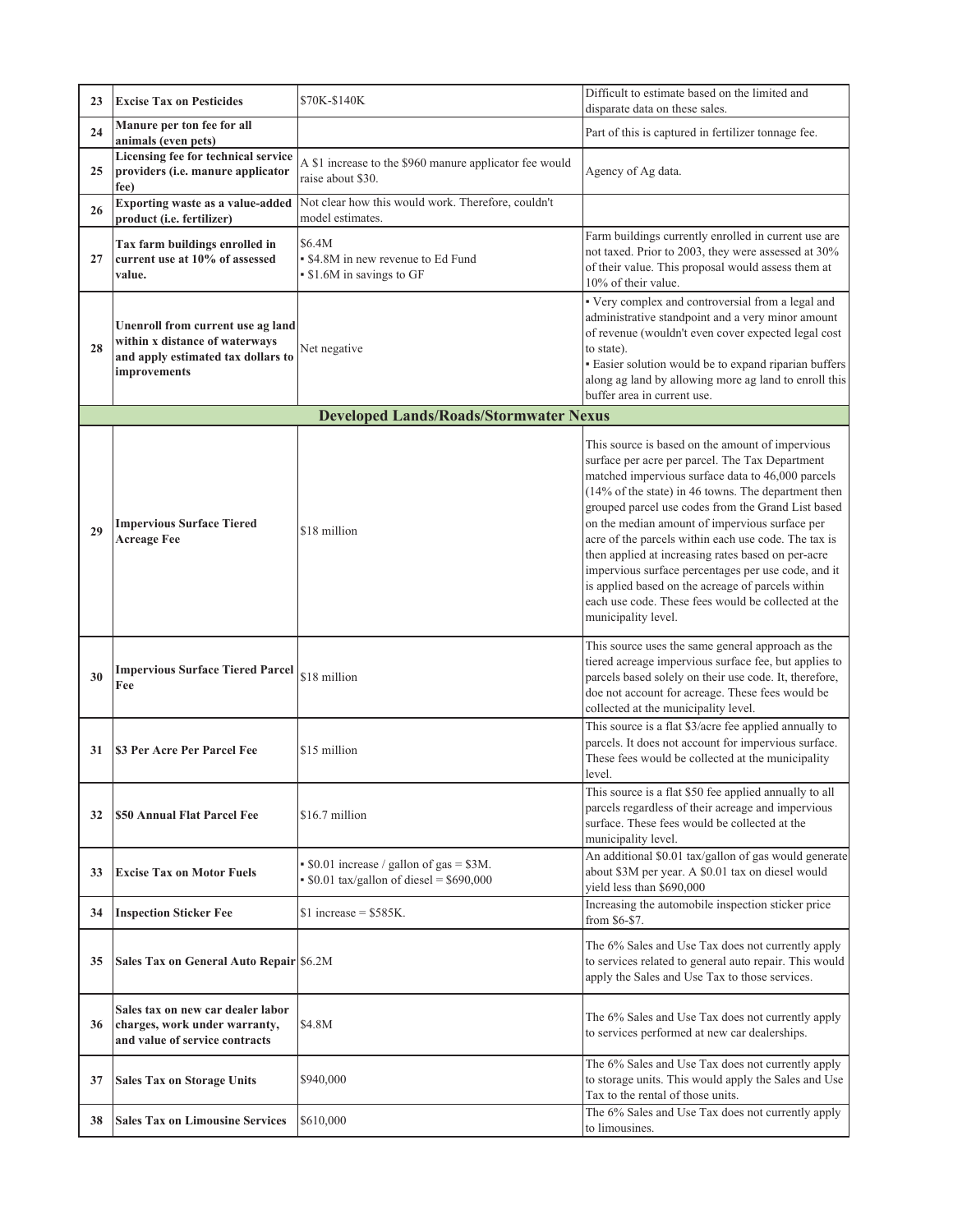| 39 | <b>Sales Tax on Parking (Lots and</b><br>Garages)                                                               | \$280,000                                                                                                                                                                            | The 6% Sales and Use Tax does not currently apply<br>to parking lot and garage fees.                                                                                                                                                                                                                                                                     |
|----|-----------------------------------------------------------------------------------------------------------------|--------------------------------------------------------------------------------------------------------------------------------------------------------------------------------------|----------------------------------------------------------------------------------------------------------------------------------------------------------------------------------------------------------------------------------------------------------------------------------------------------------------------------------------------------------|
| 40 | <b>Sales Tax on Marinas</b>                                                                                     | \$210,000                                                                                                                                                                            | The 6% Sales and Use Tax does not currently apply                                                                                                                                                                                                                                                                                                        |
|    |                                                                                                                 | Not clear how this would be implemented. Therefore,                                                                                                                                  | to marina services.                                                                                                                                                                                                                                                                                                                                      |
| 41 | Tour bus per-passenger fee                                                                                      | can't estimate.                                                                                                                                                                      |                                                                                                                                                                                                                                                                                                                                                          |
| 42 | <b>Toll on Champlain Bridge and</b><br>other gateways to VT                                                     | AOT has explored this and found that it is not cost<br>effective.                                                                                                                    |                                                                                                                                                                                                                                                                                                                                                          |
| 43 | <b>Vehicle Registration fee</b>                                                                                 | \$1 increase to vehicle registration fees would yield abou<br>\$800K                                                                                                                 | These fees were increased by 6%-183% (depending<br>on the fee) last year. This model includes registration<br>for: automobiles, Jitneys, motorcycles, trucks,<br>special purpose trucks, trailers, contractor trailers,<br>motor buses, and diesel-powered pleasure cars.                                                                                |
| 44 | <b>Vehicle Miles Traveled Fee</b>                                                                               | \$0.01 per mile generates \$63.5M per year.                                                                                                                                          | Modeled by JFO and AOT in Sec. 10 Funding<br>Options report submitted to Leg in 2016. Very<br>difficult to implement and administer. Might involve<br>agreements with other states. Would exempt out-of-<br>state drivers from contributing if Vermont<br>implemented this on its own. Also, how to assess for<br>miles traveled on other states' roads? |
| 45 | <b>Stormwater permit fees</b>                                                                                   | DEC does not want to change these, as they were<br>recently increased.                                                                                                               |                                                                                                                                                                                                                                                                                                                                                          |
| 46 | Lake-related purchase fees (dock<br>fees, lakeshore frontage fee, etc.)                                         | DEC does not want to change these, as they were<br>recently increased.                                                                                                               |                                                                                                                                                                                                                                                                                                                                                          |
| 47 | <b>Land Gains Surtax</b>                                                                                        | 1% surtax would generate an estimated \$6,000-\$15,000<br>annually                                                                                                                   | Very unreliable and difficult to administer tax.                                                                                                                                                                                                                                                                                                         |
| 48 | Sales tax on landscaping services<br>(residential and commercial)                                               | \$8M if sales tax were applied.                                                                                                                                                      | Sales Tax on Services Report                                                                                                                                                                                                                                                                                                                             |
| 49 | Tax on products that use<br>phosphorous and nitrogen during<br>production/tax incentive for those<br>that don't | Not clear how this would or could be implemented.                                                                                                                                    |                                                                                                                                                                                                                                                                                                                                                          |
|    |                                                                                                                 | <b>Natural Resources Nexus</b>                                                                                                                                                       |                                                                                                                                                                                                                                                                                                                                                          |
| 50 | <b>DEC Fines for non-compliance</b>                                                                             | \$200,000                                                                                                                                                                            | These are penalties for compliance violations. This<br>proposal would divert these revenues from the<br>General Fund to the Clean Water Fund.                                                                                                                                                                                                            |
| 51 | Current Use: Apply a 90%<br>discount to all property enrolled<br>in current use.                                | \$4.5M                                                                                                                                                                               | Instead of using use values determined by the UVA<br>board (ag:\$306/acre, Forest \$135/acre, Forest >1M<br>from road \$101/acre, farm buildings \$0), this would<br>simply tax all enrolled property at 10% of its listed<br>value -- a 90% discount.                                                                                                   |
| 52 | <b>Current Use: Increase Use Values</b><br>for Ag and Forest per acre by<br>\$100                               | \$5M                                                                                                                                                                                 | \$3.8M increase to ed fund and \$1.2M in savings to<br>GF to reimburse towns for muni taxes.                                                                                                                                                                                                                                                             |
| 53 | <b>Taxes on water-reliant recreation</b><br>equipment (winter skiing, boats,<br>etc.)                           | Sales tax already applies to many ski-related and boat-<br>related purchases that stakeholders supported. Other<br>taxes were modeled separately and are included in this<br>matrix. |                                                                                                                                                                                                                                                                                                                                                          |
| 54 | <b>End Property Tax Exemption on</b><br><b>Ski Lifts and Snowmaking</b><br>Equipment                            | $$1.5-S2M$                                                                                                                                                                           | Ski lifts and snowmaking equipment at Vermont ski<br>resorts are exempt from statewide property taxes,<br>which fund the Education Fund. This would end that<br>that property tax exemption and send these revenues<br>to the Clean Water Fund.                                                                                                          |
| 55 | <b>Increased recreation fees (state</b><br>parks)                                                               | Varies                                                                                                                                                                               |                                                                                                                                                                                                                                                                                                                                                          |
|    |                                                                                                                 | Varies                                                                                                                                                                               | DEC does not want to adjust its permit fees.                                                                                                                                                                                                                                                                                                             |
| 56 | <b>Raising permit fees</b>                                                                                      |                                                                                                                                                                                      |                                                                                                                                                                                                                                                                                                                                                          |
| 57 | <b>Boat Fees</b>                                                                                                | \$1 increase to all motorized boat fees would yield about<br>\$25k.                                                                                                                  | Fees vary in size based on the type of boat and<br>timeline.                                                                                                                                                                                                                                                                                             |